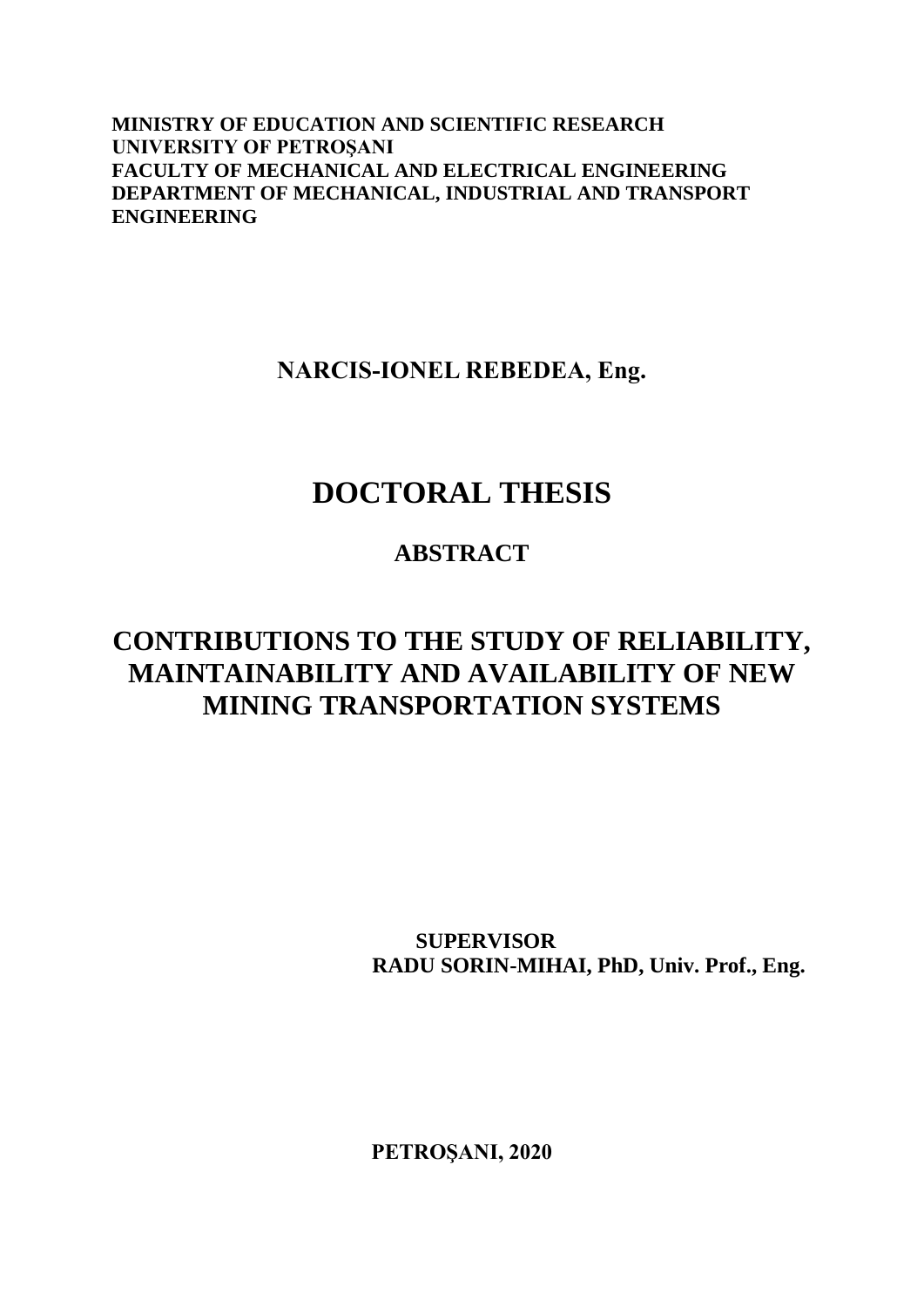## **CONTENT**

## **INTRODUCTION**

#### **CHAPTER I GENERAL CHARACTERIZATION OF TECHNICAL SYSTEMS LIFE**

- 1.1. Defining the life of a technical system
- 1.2. Defining reliability
- 1.3. Defining maintainability
- 1.4. Maintenance strategies
- 1.5. Defining availability
- 1.6. Intrinsic relation between reliability and maintainability
- 1.7. Conclusions

#### **CHAPTER II RELIABILITY STUDY OF COMPLEX LOAD, HAUL AND DUMP MACHINES**

- 2.1. General presentation of complex LHD machines
- 2.2. Evaluation of operational reliability of load and haul machine
	- 2.2.1. General considerations on determining load and haul machines operational reliability
	- 2.2.2. Determination of empirical function of failure distribution
	- 2.2.3. Parameters estimation and testing distribution laws
- 2.2.4. Quantification of principal reliability indicators
- 2.3. Analysis of load and haul machine functionality
- 2.4. Establishing the optimum intervention moment on the load and haul machine
- 2.5. Study of functionality of load machine's bucket manoeuvring hydraulic cylinders 2.5.1. General considerations
	- 2.5.2. Quantification of operational reliability of hydraulic cylinders
	- 2.5.3. Analysis of functionality of hydraulic cylinders
- 2.6. Study of functionality of hydraulic pumps in the load machine's braking system
- 2.6.1. Quantification of operational reliability of hydraulic pumps
	- 2.6.2. Analysis of hydraulic pump functionality
- 2.7. Estimation of mean life of brake system friction pads utilization
	- 2.7.1. General considerations
	- 2.7.2. Quantification of operational reliability of friction pads
	- 2.7.3. Functionality of friction pads
- 2.8. Conclusions

#### **CHAPTER III DATA BASE FOR THE RMA STUDY OF ROLLER BELT CONVEYERS**

- 3.1. Defining the objective of RMA study
- 3.2. Primary data base for RMA study of roller belt conveyors
- 3.3. Processing and testing primary data
- 3.4. Distribution of failure of roller belt conveyors
	- 3.4.1. Distribution of operative times for TB-1 belt conveyor
	- 3.4.2. Distribution of operative times for TB-2 belt conveyor
	- 3.4.3. Distribution of operative times for TB-3 belt conveyor
	- 3.4.4. Distribution of operative times for TB-4 belt conveyor
- 3.5. Conclusions

#### **CHAPTER IV STUDY OF AVAILABILITY OF ROLLER BELT CONVEYOR SYSTEMS**

- 4.1. General characterization of a system's availability
- 4.2. Evaluation of the reliability of roller belt conveyor systems
	- 4.2.1. Evaluation of the reliability of TB-1 belt conveyor
	- 4.2.2. Evaluation of the reliability of TB-2 belt conveyor
	- 4.2.3. Evaluation of the reliability of TB-3 belt conveyor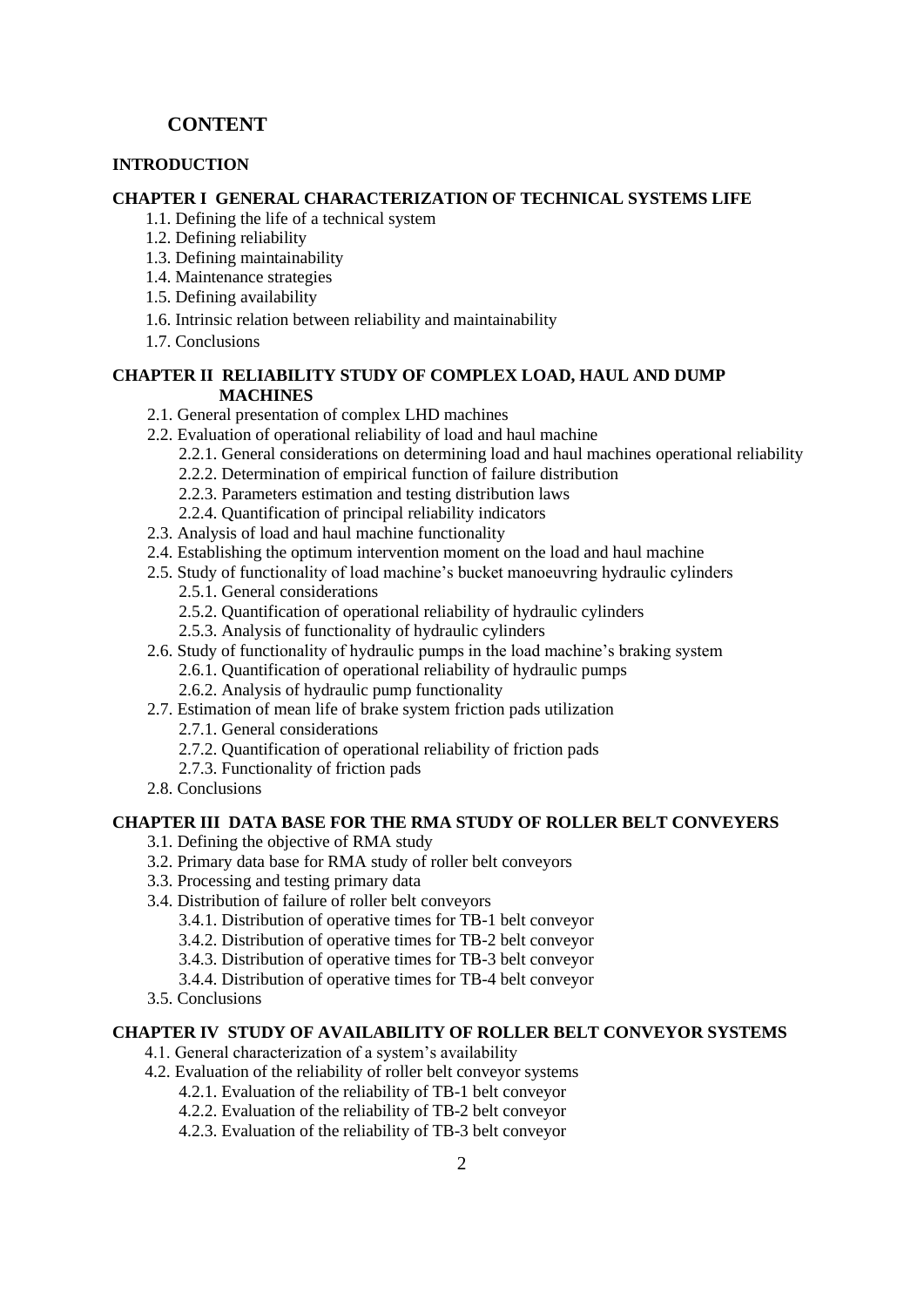- 4.2.4. Evaluation of the reliability of TB-4 belt conveyor
- 4.2.5. Evaluation of the reliability of the transport system
- 4.3. Evaluation of the maintainability of the transport system
	- 4.3.1. Evaluation of the maintainability of TB-1 belt conveyor
	- 4.3.2. Evaluation of the maintainability of TB-2 belt conveyor
	- 4.3.3. Evaluation of the maintainability of TB-3 belt conveyor
	- 4.3.4. Evaluation of the maintainability of TB-4 belt conveyor
- 4.4. Evaluation of the availability of the transport system
- 4.4. Conclusions

#### **GENERAL CONCLUSIONS AND PERSONAL CONTRIBUTIONS**

General conclusions

Personal contributions

#### **REFERENCES**

#### **ANNEX A1 ESTIMATION OF FAILURE DISTRIBUTION PARAMETERS FOR THE LHD MACHINE**

- A1.1. Estimation of the time between failure distribution parameters of the bucket manoeuvring hydraulic cylinders
- A1.2. Estimation of the time between failure distribution parameters of the hydraulic pump of the braking circuit

A1.3. Estimation of the time between failure distribution parameters before removing the braking plates of the braking system

A1.4. Estimation of the parameters and testing the failure distribution for the LHD machine

#### **ANNEX A2 ESTIMATION OF THE PARAMETERS OF FUNCTIONAL TIME DISTRIBUTION FOR ROLLER BELT CONVEYERS**

- A2.1. Estimation of the time between failures distribution parameters, TB-1
- A2.2. Estimation of the repair times distribution parameters, TB-1
- A2.3. Estimation of the time between failures distribution parameters, TB-2
- A2.4. Estimation of the repair times distribution parameters, TB-2
- A2.5. Estimation of the time between failures distribution parameters, TB-3
- A2.6. Estimation of the repair times distribution parameters, TB-3
- A2.7. Estimation of the time distribution parameters between failures, TB-4

A2.8. Estimation of the repair times distribution parameters, TB-4

## **INTRODUCTION**

In this paper, a complex reliability, maintainability and availability study is acknowledged as RMA study. The denomination comes from the initials of the three entities, which interpenetrate, Reliability, Maintainability, and Availability, respectively.

The first stage in the performing of a RMA study is related to the primary data base available. In order to be useful, the data base should include chronological series of functioning times between failures or re-establishing system functioning. This involves establishing moments of occurrence and remedy of defaults with sufficient accuracy. These effective functioning or repair times represent the absolutely necessary input data for an efficient study to be performed.

Processing a primary data base that does not reflect reality leads to results, which in their turn are not real. Implementation of these results leads to making erroneous decisions, which result in considerable economic losses.

The last of the stages of performing a RMA study is results interpretation, which totally depends on the technical abilities of the technological engineers and reliability specialists. Results interpretation is made in strict agreement with production, development and maintenance management applied at organizational level.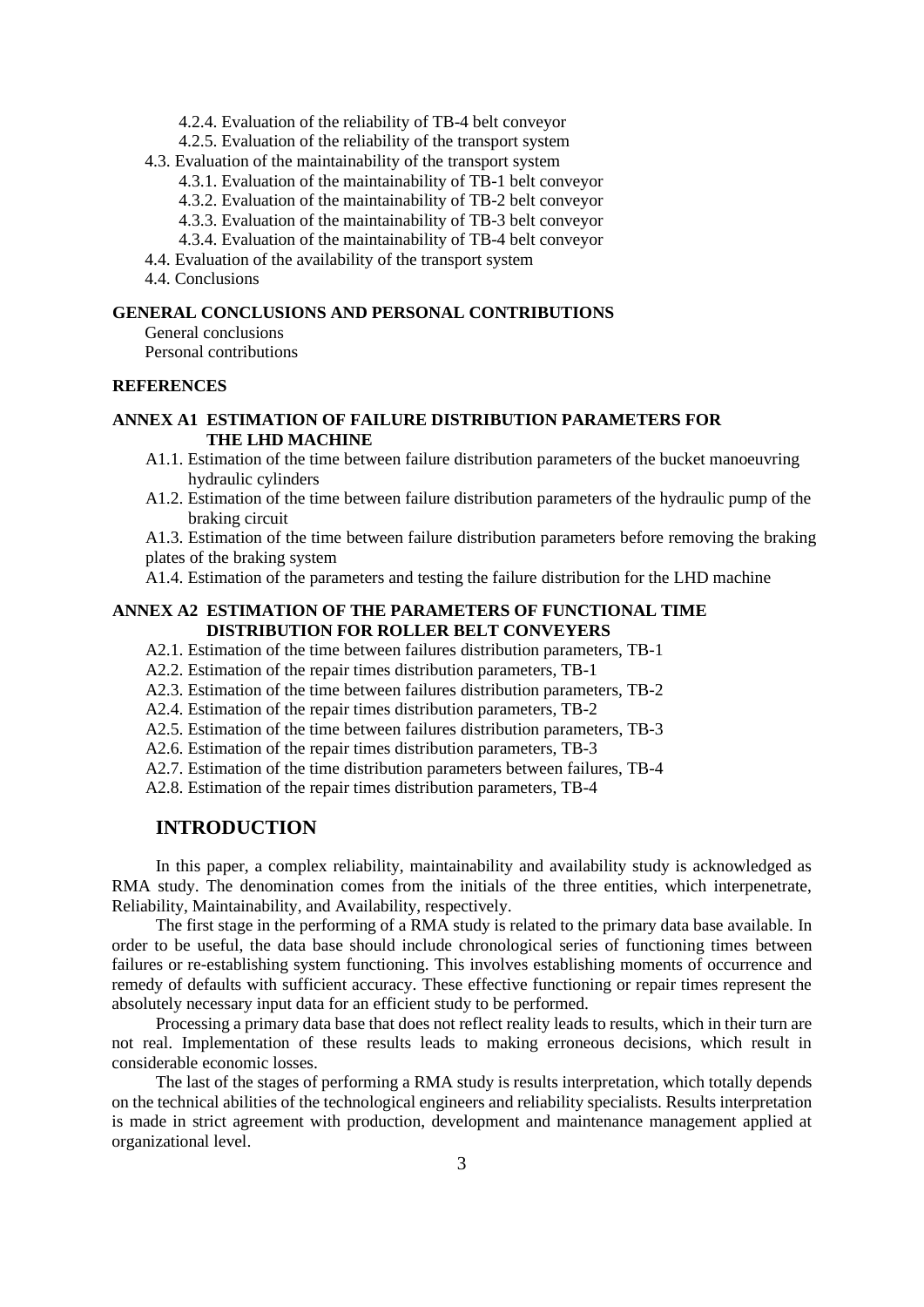Intermediary stages, mainly referring to reliability, maintenance and availability indicators quantification, are relatively easy to be solved by efficient technologies.

Solving the first and the last stage exclusively depends on the skill of the human operator, on his/her expertise, which cannot be replaced by anything else.

Referring to the technical systems used in mining industry, relatively few RMA studies had been conducted. For underground and above ground coal industry, the results obtained by the team of mechanical engineers of the University of Petroșani are acknowledged. Similarly, the approaches in the extractive industry section of the Nord University of Baia Mare should be mentioned.

In the field of coal industry, the classic reliability studies, in order, had been directed to: power support, specifically SMA-2 power support. These are equipment intended to extract bituminous coal in longwalls; TR-3 and TR-5 scraper belts; various equipments used in bituminous coal processing; bucket wheel excavators, specifically EsRc-1400 excavator, used to extract lignite in Oltenia coal field; high capacity conveyers used to haul coal in quarries.

The aim of this paper is to carry out a reliability, maintainability and availability study on two transportation system categories. RMA studies refer to complex LHD machines and roller belt conveyors. The paper does not particularly approach design of reliable systems for the field under consideration. The principal contents are related to the way of assessment, measuring and prediction of reliability and maintainability of a system.

The importance of the subject theme is highlighted by the concrete results obtained by the studies carried out on the analyzed products. Equally, from a theoretical point of view, the paper can constitute an analysis guide of the functionality of any type of electrical-mechanical element, machine or equipment.

The results obtained by the paper can be used by economic agents exploiting technical systems of this type, Meanwhile, the results can be in the attention of all those that have preoccupation in the design and implementation of RMA studies.

## **CHAPTER I. GENERAL CHARACTERIZATION OF TECHNICAL SYSTEMS LIFE**

The aim of this chapter is to present concepts defining and quantifying an RMA study of a product of electrical-mechanical nature.

A RMA study includes more or less complete information regarding reliability, maintainability and availability of the analyzed product.

In the first part the function of failure intensity for the life of a technical system is presented. This function is acknowledged in the literature of speciality as 'bathtub curve', the shape of this curve is strictly influenced by the four entities listed.

The four concepts used in industrial practice, reliability, maintainability, maintenance and availability, are defined.

From these definitions the structural connections between them result, all of them equally leading to the characterization of the functionality of a product. The complexity of the reliability concept is highlighted, which in a complete presentation should include approaches of technical, operational, commercial and management nature.

Reliability and maintainability assessment of a product can be done in four ways:

- using the data base regarding specific values of reliability and maintainability indicators for component elements and knowledge of the system's architecture;

- starting from the information coming after the use of the product or from the complaints made by the beneficiary, this being about an analysis of the operational reliability and maintainability. This way is applied in extensor along this paper:

- trials performed on the new product, in view of verifying its functioning before launching its production;

- starting from the opinion of some experts, when there are no information regarding reliability and maintainability of a component or of a new system.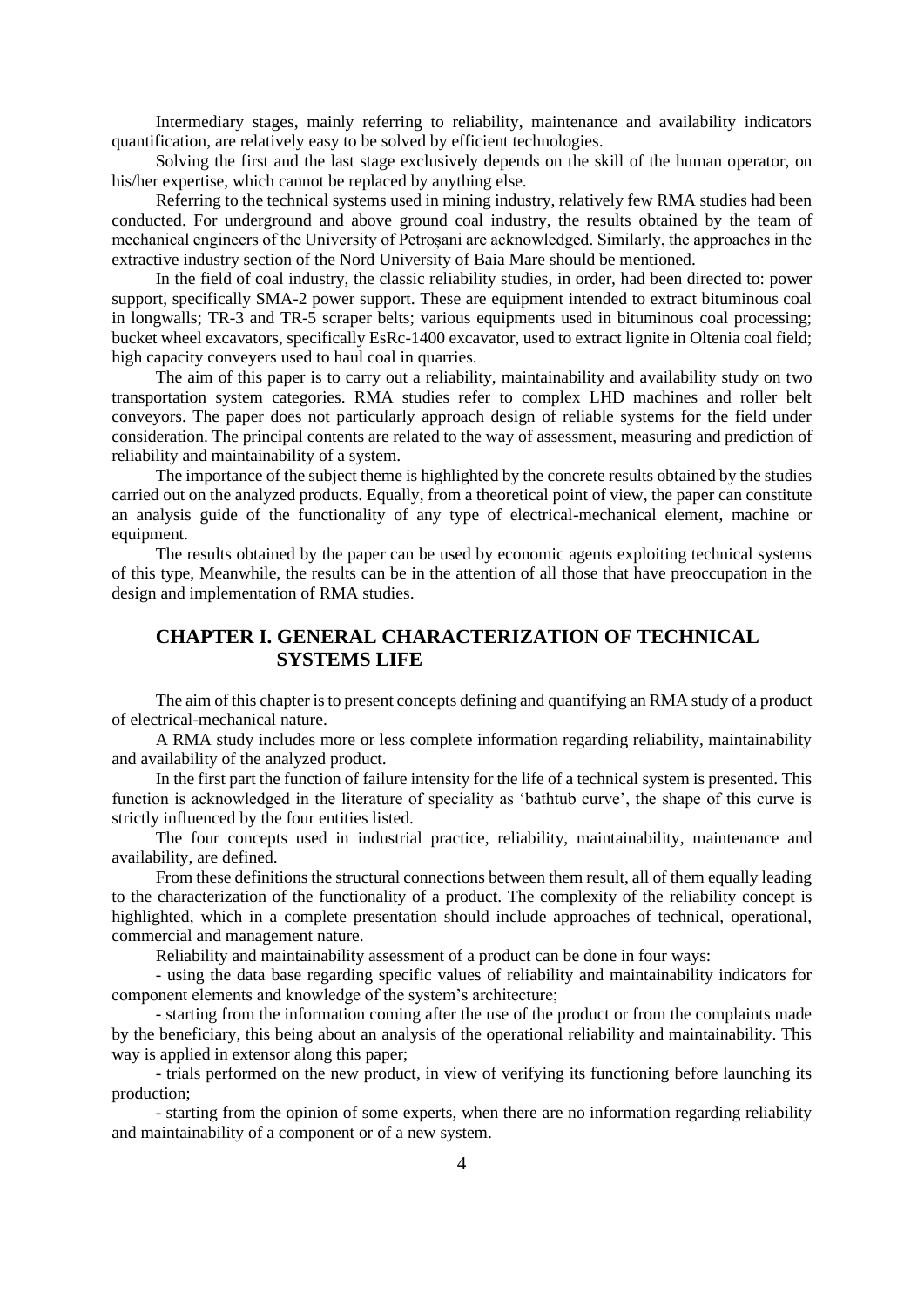#### **CHAPTER II RELIABILITY STUDY OF COMPLEX LHD MACHINES**

This chapter is intended to study the reliability of complex LHD machines, which are widely used in various sectors of industrial activities. In the first part, the reliability of the whole load machine is studied, with direct applicability on maintenance activities. In the second part, quantitative indicators specific to operational reliability for three component systems of the machine are quantified and interpreted. The reliability study performed represents a mirror of the machine functionality indicating its quality level at the moment of the study. The study justifies on the one hand the proposals for improving and modernizing the product, but especially the use of predictive maintenance strategy, depending on the state of the equipment.

#### *Evaluation of reliability indicators for the entirety of load and haul machines.*

In order to determine the empirical function of failure distribution, the 169 failures occurred in load and haul machines for a period of 2,5 years are highlighted. Only significant failures are taken into consideration, with adverse effects on nominal functioning parameters of the machines, minor failures being excluded. The failures considered did not cause significant damage and did not present significant risks for people. In order to establish the effective operation, it is considered that the load and haul machine effectively works 400 *hours/month*. These are uniform time periods, making up the duration of the reliability study.

Reliability function,  $R(t)$ , Fig. 2.5, quantifies the probability of good functioning in time of the load machine, in underground conditions and application of preventive maintenance. If the dynamic of failure occurrence follows Weibull's biparametric distribution, the reliability function is expressed by the equation

$$
R(t/10196; 1,998) = e^{-\left(\frac{t}{10196}\right)^{1,998}}, \quad t > 0.
$$
\n(2.12)

Failure time probability density indicator, Fig. 2.6, also called good functioning time distribution density,  $f(t)$ , in  $h^{-1}$ , signifies the instantaneous failure occurrence speed. For normalized biparametric Weibull distribution is expressed by the equation

$$
f(t/10196; 1,998) = 1,959 \cdot 10^{-4} \left(\frac{t}{10196}\right)^{0,998} e^{-\left(\frac{t}{10196}\right)^{1,998}}, t > 0, h^{-1}.
$$
 (2.14)

Failure rate indicator, written  $z(t)$ , in  $h^{-1}$ , Fig. 2.7, describes the probability of load machine failure at a certain time. The calculus relation of the indicator for normalised biparametric Weibull distribution is

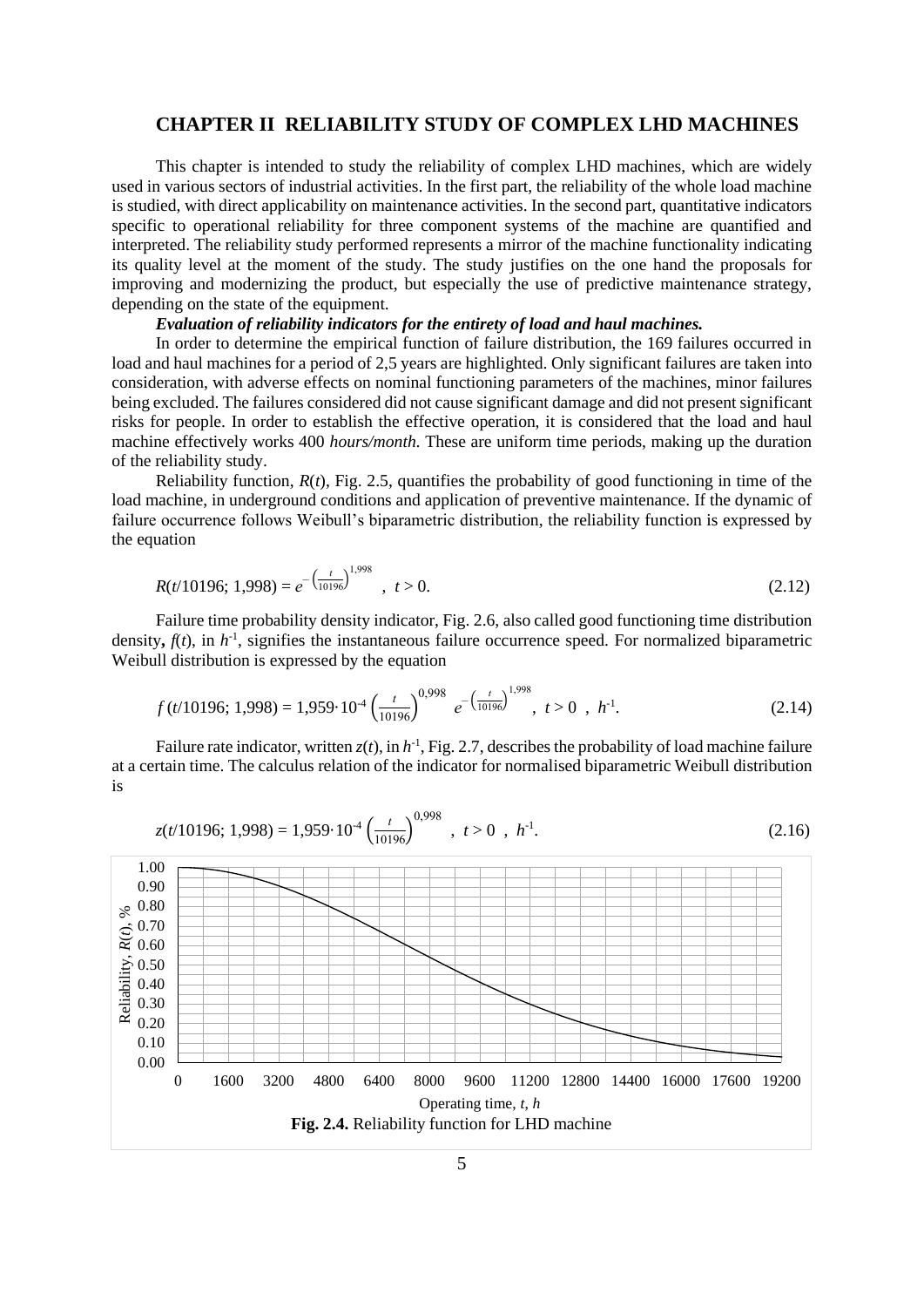

reliability indicators lead to a series of conclusions and predictions. The conclusions mainly refer to quantitative reliability indicators,

**Fig. 2.7.** Failure rate function

characterizing the functionality of the complex load and haul machine. Equally, appreciations are made regarding the determination of the empirical function of failure distribution, as well as on the estimation methodology of distribution parameters.

1. The empirical distribution function has been determined based on absolute significant failures considered over uniform time intervals for 400 *hours*. This value is consistent with he effective work time for a calendar *month*. Mathematically, the empirical distribution function represents the relative cumulated frequency of failure occurrence. To determine distribution functions only mechanical failures have been considered, for which the main cause if occurrence is wear. This manner of assessment of the function of empirical distribution is determined by the precarious data base regarding load and hauls machines exploitation

2. Application of Kolmogorov-Smirnov (KS) concordance test proves that the dynamic of failure occurrence and manifestation follows Weibull's normalized biparametric distribution law. This shows that this distribution law characterises the best the load and haul machines' functionality. The parameters of normalized biparametric Weibull distribution are shape parameter, *β* = 1,998, and real scale parameter,  $\eta = 10196$  *h*. It should be specified that exponential and normal distribution laws are not validated, which is suggested by *β* parameter of Weibull distribution as well.

3. Weibull biparametric normalized distribution parameters are estimated by the method of least squares. This is a statistic parametric method allowing punctual calculus of parameters of an indicated distribution. Literature of speciality shows that by the use of analytical method of least squares, the most realistic results are obtained. Equally, graphic method is used as well, also based on linearization of distribution function as well as the presented analytical method. Weibull distribution with parameters calculated by maximum likelihood method, and by the one of moments is not validated. Non-validation of these distributions substantiates the known idea that, by the application of punctual parametric statistical methods of parameter evaluation, their indicative values are obtained.

4. Reliability and failure functions allow an overall appreciation of the load and haul machine functionality. These indicators cannot make reference to the machine's component element or sub-units, which would allow their quality level to be indicated. According to Fig. 2.4, the probability for the load machine not to fail after 4800 *hours* of effective exploitation is 80%. It should be noted that the value is real in the conditions of adequate exploitation of the machine, especially respecting the conditions imposed by preventively planned maintenance. In other words, we should anticipate with an 80% certainty that the machine would not fail after 4800 *hours* of operation. It should be mentioned that this effective operating period means 12 calendar *months*, one *year*, respectively.

5. A slow decrease of the reliability function curve is noticed, suggesting an instantaneous speed of low failure. According to probability density curve, Fig. 2.5, instantaneous failure speed is of  $10^{-5}$ *failures/hour* magnitude, suggesting a relatively high reliability level.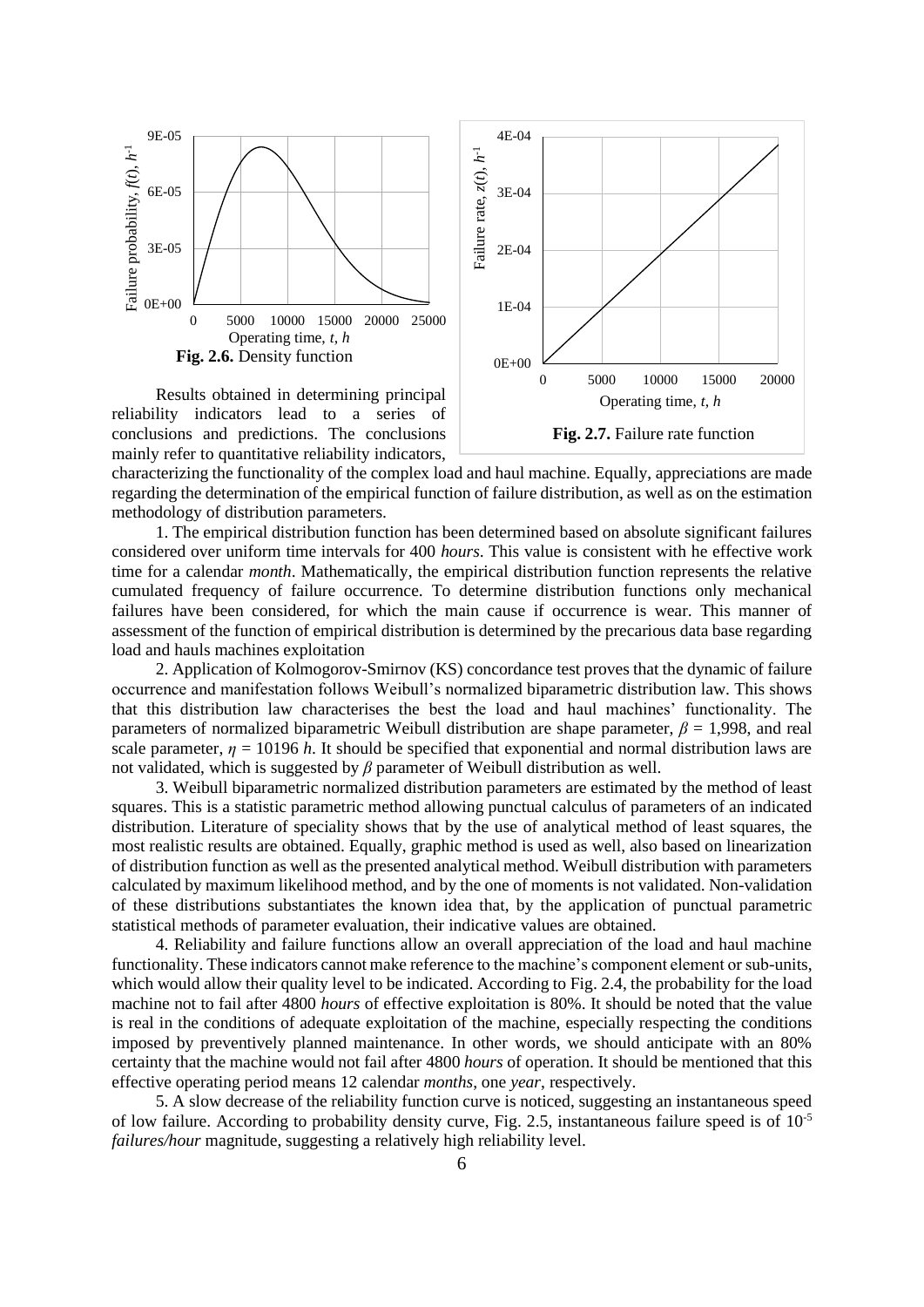6. Evolution in time of the failure intensity or rate, Fig. 2.6, offers the most information regarding the functionality of the load machine. First, a quasi-linearity of failure rate evolution is noticed, characteristic of a parameter of  $\beta = 1,998$  shape. In reliability, Rayleigh distribution is acknowledged, for which failure intensity increase is linear. The 10<sup>-4</sup> order of magnitude for failure rate indicates an acceptable quality level for the load machine unit. The level is considered acceptable, considering the wear degree after a considerable functioning time. The linearity of the failure intensity function shows that the process increases proportionally with a very low factor, which according to Fig. 2.7 has the value 2∙10–8 (*failure*/*h*)/*h*. This shows that the machine is made up of homogeneous elements with close reliability characteristics. Evolution in time of the failure intensity shows that the load machine, according to the life span curve, is placed in the principal functioning period. In this stage, failures occur mainly due to wear. To this fatigue of the materials is added, considering that, at the moment of performing the reliability study, the machine has a considerable number of hours of operation. Corrosion and abrasion, processes that are amplified in underground working conditions, should also be taken into consideration.

7. For a 50% reliability level, the mean failure time is approximately 8500 *hours*, which suggests that half of the total failures occurs until this moment. This can be construed as an indicator for planning preventive maintenance activity. The average time of good functioning between two failures, is also approximately 9000 *hours*, representing 1,8 calendar *years*.

*Evaluation of reliability indicators for load machine bucket manoeuvring hydraulic cylinder* 

|                            | Parameter         |          |                |       |              |                |  |  |
|----------------------------|-------------------|----------|----------------|-------|--------------|----------------|--|--|
| Distribution, symbol       | $\lambda, h^{-1}$ | m, h     | $\sigma$ , $h$ |       | $\eta$ , $h$ | $\gamma$ , $h$ |  |  |
| Exponential negative, $Ep$ | 5,130E-04         |          |                |       |              |                |  |  |
| Normal normalized, Nv      |                   | 2098,421 | 1026,384       |       |              |                |  |  |
| Weibull biparametric       |                   |          |                | 1,915 | 2410,605     |                |  |  |
| normalized, Wp             |                   |          |                |       |              |                |  |  |
| Weibull biparametric       |                   |          |                | 2,008 | 2313,752     |                |  |  |
| normalized, Wv             |                   |          |                |       |              |                |  |  |
| Weibull triparametric, Wm  |                   |          |                | 2,153 | 2369,473     | 1,831E-06      |  |  |

*Table 2.11.* **Estimated values of the theoretical distribution parameters**

|  | <i>Table 2.12.</i> Testing the theoretical distributions of time between failures |
|--|-----------------------------------------------------------------------------------|
|--|-----------------------------------------------------------------------------------|

|                                   |                                                                                                                                   |                                    |              | K-S test, $D_{max} < D_{cr} = D_{\alpha, 19}$           |                 |
|-----------------------------------|-----------------------------------------------------------------------------------------------------------------------------------|------------------------------------|--------------|---------------------------------------------------------|-----------------|
| Distribution,<br>symbol           | Distribution function, $F(t)$                                                                                                     | Maximum<br>deviation,<br>$D_{max}$ | $\alpha$ , % | Risk, Critical value,<br>$D_{\alpha, 19}$               | Valida-<br>tion |
| Exponential<br>negative, $Ep$     | $F(t) = 1 - e^{-\lambda t} = 1 - e^{-5,130 \cdot 10^{-4} t}$<br>(2.25)                                                            | 0,303597                           | 2,5<br>0.5   | $ D_{\alpha; 19}=0,320607 $<br>$D_{\alpha:19}=0,383792$ | <b>YES</b>      |
| Normal                            | $F(t) = \frac{1}{2} + \Phi\left(\frac{t-m}{\sigma}\right) = \frac{1}{2} + \Phi\left(\frac{t-2098,421}{1026,384}\right)$<br>(2.26) |                                    | 20           | $D_{\alpha; 19} = 0,237346$                             |                 |
| normalized,<br>Nv                 | $F(t)$ = NORMSDIST $\left(\frac{t-m}{a}\right)$ =<br>$=NORMSDIST(\frac{t-2098,421}{1000})$<br>(2.27)                              | 0,199908                           | 0.5          | $D_{\alpha:19}=0.383792$                                | <b>YES</b>      |
| Weibull                           |                                                                                                                                   |                                    | 20           | $D_{\alpha; 19} = 0,237346$                             |                 |
| biparametric<br>normalized,<br>Wp | $F(t) = 1 - e^{-\left(\frac{t}{\eta}\right)^{\beta}} = 1 - e^{-\left(\frac{t}{2410,605}\right)^{1,915}}$<br>(2.28)                | 0,217284                           | 0.5          | $D_{\alpha:19}=0,383792$                                | <b>YES</b>      |
| Weibull                           |                                                                                                                                   |                                    | 10           | $D_{\alpha; 19} = 0,271357$                             |                 |
| biparametric<br>normalized,<br>Wv | $F(t) = 1 - e^{-\left(\frac{t}{\eta}\right)^{\beta}} = 1 - e^{-\left(\frac{t}{2313,752}\right)^{2,008}}$<br>(2.29)                | 0,246697                           | 0.5          | $D_{\alpha:19}=0,383792$                                | <b>YES</b>      |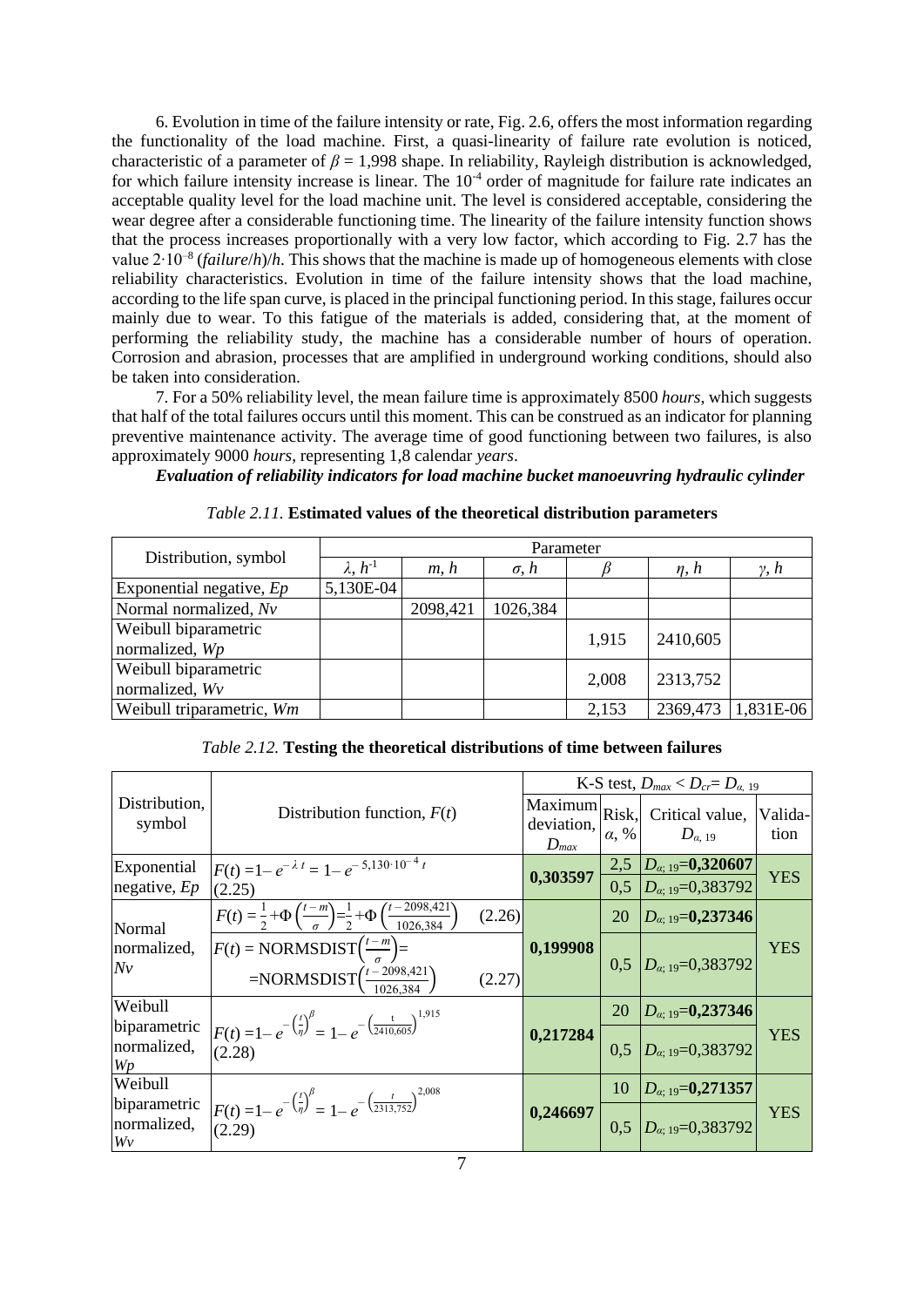|                         |                                                                                                                                           | K-S test, $D_{max} < D_{cr} = D_{\alpha, 19}$ |              |                                                          |                 |
|-------------------------|-------------------------------------------------------------------------------------------------------------------------------------------|-----------------------------------------------|--------------|----------------------------------------------------------|-----------------|
| Distribution,<br>symbol | Distribution function, $F(t)$                                                                                                             | deviation,<br>$D_{max}$                       | $\alpha$ , % | $ Maximum Risk $ Critical value,<br>$D_{\alpha, 19}$     | Valida-<br>tion |
| Weibull                 |                                                                                                                                           |                                               | 20           | $D_{\alpha; 19} = 0,237346$                              |                 |
| Wm                      | triparametric, $ F(t) = 1 - e^{-\left(\frac{t-\gamma}{\eta}\right)^{\beta}} = 1 - e^{-\left(\frac{t-1,831E-06}{2369,473}\right)^{2,153}}$ | $(2.30)$ 0,228676                             |              | $\left[0,5\right]$ $\left[D_{\alpha;19}=0,383792\right]$ | YES             |

## *Table 2.12.* **Testing the theoretical distributions of time between failures**

#### *Table 2.14*. **Quantitative indicators of reliability for hydraulic cylinder. Normal normalized distribution** *Nv*

| No. | Name and symbol of the indicator                  | Relationship                                                                                                                                                                                    | Value,<br>Unit              |
|-----|---------------------------------------------------|-------------------------------------------------------------------------------------------------------------------------------------------------------------------------------------------------|-----------------------------|
|     | Reliability function, $R(t)$                      | $R(t)=\frac{1}{2}-\Phi\left(\frac{t-m}{\sigma}\right)=1-\text{NORMSDIST}\left(\frac{t-m}{\sigma}\right)=$<br>$=1-\text{NORMSDIST}\Big(\frac{t-2098,421}{1026,384}\Big)$ (2.38)                  | Fig.<br>2.12                |
|     | Failure function, $F(t)$                          | $F(t)=\frac{1}{2}+\Phi\left(\frac{t-m}{\sigma}\right)=\text{NORMSDIST}\left(\frac{t-m}{\sigma}\right)=$<br>= NORMSDIST $\left(\frac{t-2098,421}{1026,384}\right)$<br>(2.39)                     | Fig.<br>2.13                |
| 3   | Failure probability function, $f(t)$              | $f(t) = \frac{1}{\sigma \sqrt{2\pi}} e^{-\frac{1}{2} \left(\frac{t-m}{\sigma}\right)^2} = \frac{1}{1026.384 \sqrt{2\pi}} e^{-\frac{1}{2} \left(\frac{t-2098.421}{1026.384}\right)^2}$<br>(2.40) | Fig.<br>2.14                |
| 4   | Failure rate function, $z(t)$                     | $z(t) = \frac{f(t)}{R(t)} = \frac{\frac{1}{1026,384\sqrt{2\pi}} e^{-\frac{1}{2} (\frac{t - 2098,421}{1026,384})^2}}{1 - \text{NORMSDIST} (\frac{t - 2098,421}{1026,384})}$<br>(2.41)            | Fig.<br>2.15                |
| 5   | Mean time between failures, <i>MTBF</i> ,<br>E(t) | $MTBF = m = 2098,421$<br>(2.42)                                                                                                                                                                 | 2098 h                      |
| 6   | Median operating time, $t_{0,5}$ , $t_{med}$      | $t_{0.5} = m = 2098,421$<br>(2.43)                                                                                                                                                              | 2098 h                      |
|     | Dispersion of operating time, $D$                 | $D = \sigma^2 = (1026, 384)^2$                                                                                                                                                                  | $(2.44)$ <sup>1053464</sup> |

## *Tabelul 2.17.* **Quantitative indicators of reliability for hydraulic cylinder. Weibull triparametric distribution** *Wm*

| No. | Name and symbol of the<br>indicator                   | Relationship                                                                                                                                                                                                                                                                 | Value,<br>Unit       |
|-----|-------------------------------------------------------|------------------------------------------------------------------------------------------------------------------------------------------------------------------------------------------------------------------------------------------------------------------------------|----------------------|
|     | Reliability function, $R(t)$                          | $R(t) = e^{-\left(\frac{t-\gamma}{\eta}\right)^{\beta}} = e^{-\left(\frac{t-1,831E-06}{2369,473}\right)^{2,153}}$                                                                                                                                                            | $(2.59)$ Fig. 2.12   |
| 2   | Failure function, $F(t)$                              | $F(t) = 1 - e^{-\left(\frac{t-\gamma}{\eta}\right)^{\beta}} = 1 - e^{-\left(\frac{t-1,831E-06}{2369,473}\right)^{2,\overline{153}}}$                                                                                                                                         | $(2.60)^{Fig. 2.13}$ |
|     | Failure probability<br>function, $f(t)$               | $f(t) = \frac{\beta}{n} \left(\frac{t-\gamma}{n}\right)^{\beta-1} e^{-\left(\frac{t-\gamma}{\eta}\right)^{\beta}} =$<br>$(2.61)$ Fig. 2.14<br>$=9,086\cdot 10^{-4} \left(\frac{t-1,831E-06}{2369,473}\right)^{1,153} e^{-\left(\frac{t-1,831E-06}{2369,473}\right)^{2,153}}$ |                      |
| 4   | Failure rate function, $z(t)$                         | $z(t) = \frac{\beta}{\eta} \left(\frac{t-\gamma}{\eta}\right)^{\beta-1} = 9,086 \cdot 10^{-4} \left(\frac{t-1,831E-06}{2369.473}\right)^{1,153}$                                                                                                                             | $(2.62)$ Fig. 2.15   |
|     | $\sim$ Mean time between<br>failures, $MTBF$ , $E(t)$ | $MTBF = \gamma + \eta \Gamma(\frac{1}{6} + 1) = 1,831 \cdot 10^{-4} + 2369,473 \Gamma(\frac{1}{2,153} + 1)$<br>(2.63)                                                                                                                                                        | 2098 h               |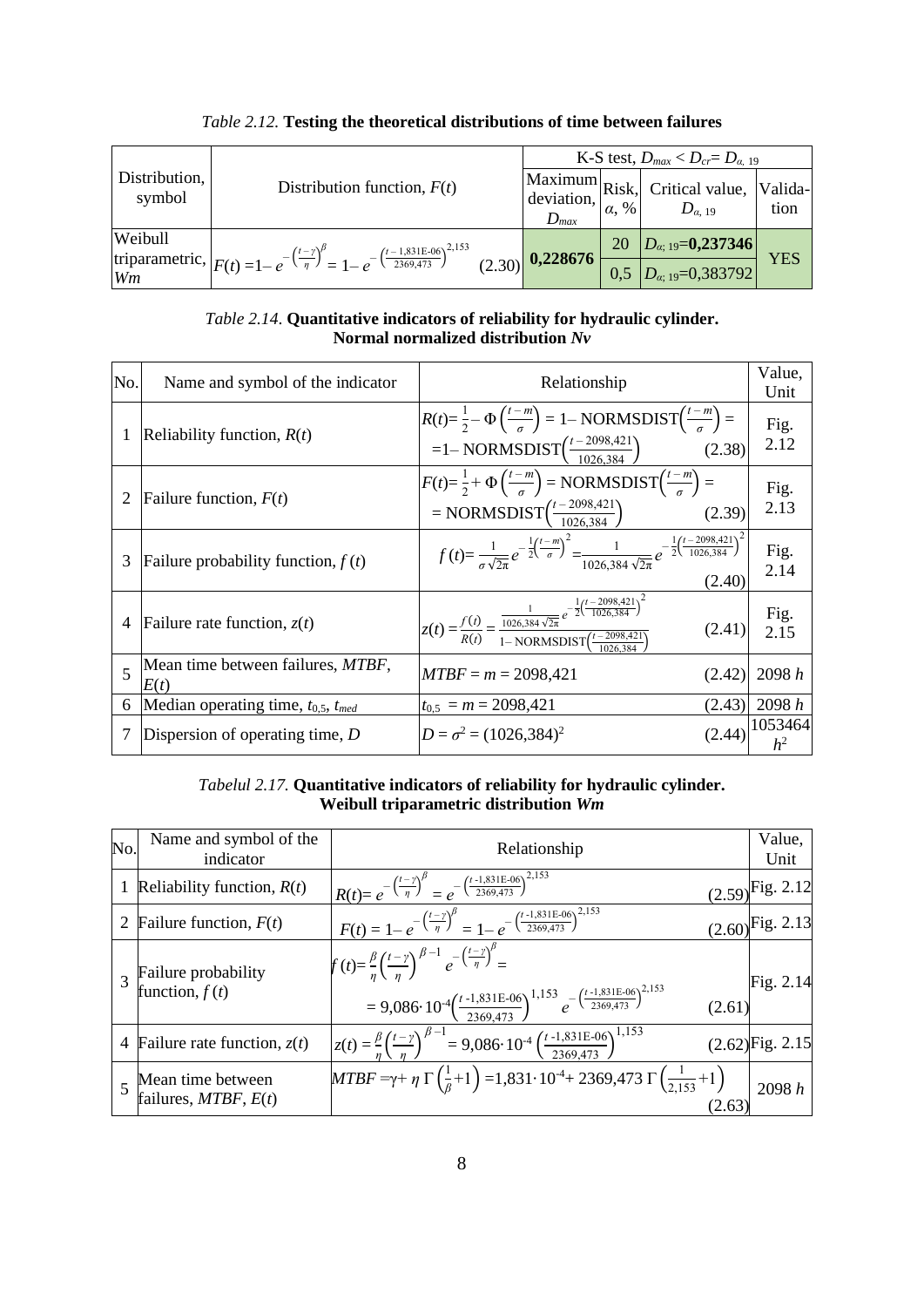| No. | Name and symbol of the<br>indicator  | Relationship                                                                                                                                                                                                                                                                          | Value,<br>Unit            |
|-----|--------------------------------------|---------------------------------------------------------------------------------------------------------------------------------------------------------------------------------------------------------------------------------------------------------------------------------------|---------------------------|
|     | $t_{med}$                            | 6 Median operating time, $t_{0.5}$ , $t_{0.5} = \gamma + \eta \sqrt[3]{-\ln 0.5} = 1.831 \cdot 10^{-4} + 2369.473^{2.153} \sqrt{-\ln 0.5}$<br>(2.64)                                                                                                                                  | 1999 $h$                  |
|     | Dispersion of operating<br>time, $D$ | $D = \eta^2 \left\{ \Gamma \left( \frac{2}{\beta} + 1 \right) - \left[ \Gamma \left( \frac{1}{\beta} + 1 \right) \right]^2 \right\} =$<br>= 2369,473 <sup>2</sup> $\left\{\Gamma\left(\frac{2}{2,153}+1\right)-\left[\Gamma\left(\frac{1}{2,153}+1\right)\right]^2\right\}$<br>(2.65) | 1053872<br>h <sup>2</sup> |

#### *Tabelul 2.17.* **Quantitative indicators of reliability for hydraulic cylinder. Weibull triparametric distribution** *Wm*



**Fig. 2.12.** Reliability functions for hydraulic cylinder



**Fig. 2.14.** Failure probability functions

**Fig. 2.15.** Failure rate functions

The results obtained in determining the main reliability indicators lead to a series of conclusions and predictions regarding the functionality of the hydraulic cylinder.

1. The empirical failure distribution function has been determined based on the statistical series made up of good functioning times between failures. The empirical data meet the criteria of independence and distribution according to the same law.

Mathematically, the empirical distribution function has been calculated using the most usual estimator indicated by the literature of specialty for Weibull distributions. The good functioning time of cylinders matches the effective work time of the haul machines for a calendar *month* of 400 *hours*. To determine the distribution function, only significant mechanical failures have been considered. The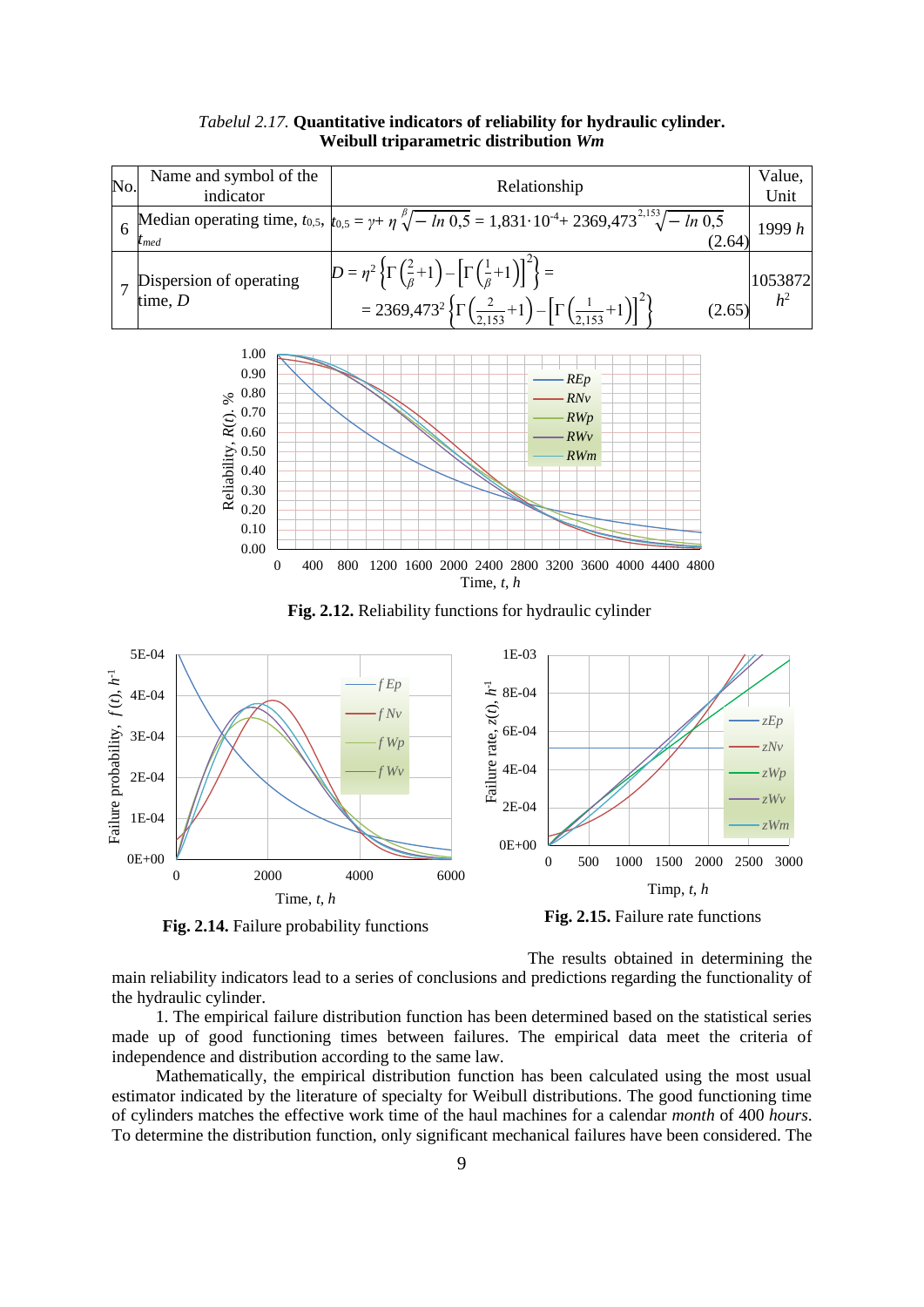main causes of occurrence of these failures are wear, deformation, tear and fatigue.

2. From Figs. 2.12 and 2.13 the trend of grouping results, even overlapping reliability and nonreliability curves, for normal and Weibull distribution in the three forms. For these distributions, the maximum distances between the empiric time distribution law until failure and the theoretical laws are the smallest. The distance reaches approximately 20% for normal distribution, for Weibull distribution being higher by maximum 5%. The smallest value of the distance and good functioning time dispersion proves that normal distribution characterizes the best the functionality of the hydraulic cylinder. Due to the relatively small differences it is considered that normal and Weibull distribution laws can equally well characterize the functionality of the product. It is considered that, although validated, the exponential model underestimates the good functioning of the analyzed product.

3. The reliability and failure functions allow an overall appreciation of the functionality of the hydraulic cylinder. These indicators cannot refer to component elements of the cylinder that would allow indication of their quality level.

4. According to Fig. 2.12, the probability that the hydraulic cylinder would not fail after 1200 *hours* of effective functioning is 80%. In other words, we should anticipate, with 80% certainty that the hydraulic cylinder would not fail after 1200 *hours* of functioning. It is mentioned that this period of effective functioning matches three calendar *months*.

5. For a 2000 *hours* functioning period, corresponding to five calendar months, the reliability of the motor becomes equal to its non-reliability, namely 50%. The value is consistent with an average good functioning time, and it is confirmed by the indicator calculus for the validated distribution laws. This value of five *months* can be taken into consideration for including in the revision plan the verification of the cylinder integrity, or even its replacement. It is necessary to check the integrity or seals, the wear degree of the cylinder mounting elements and the level of rod deformation.

6. Reliability decrease from 80% to 50% is consistent with a functioning duration of 800 *hours.* This proves that the failure speed has a relatively large value, which is confirmed by the smoothly decreasing slope of the reliability function. This is also proved by the graphics of probability density and failure intensity or rate.

7. Analysis of failure intensity shows its increasing trend, explicable by manifestation in time, especially of wear and fatigue processes. Its value, of 10-3 *failures/hour*, for the average time of functioning is still a modest value.

According to Weibull distribution, where shape parameter  $\beta=2$ , the increase of failure rate is linear with 4∙10–7 (*failure*/*h*)/*h* factor of proportionality. This also proves that the cylinder is made up of homogeneous elements with close reliability levels.

8. The approximately symmetrical shape of the probability density curve shows the equality of the good functioning average time with its median, around the value of 2000 *hours*. This suggests that 50% of the failures occur before this date and the other half afterwards. This influences the planning of revisions and repairs.

9. The values of reliability indicators obtained for the analyzed hydraulic cylinders lead to the necessity of reducing the number and frequency of significant failures. This intention can be achieved by reconsidering the cylinder design, considering that it represents an obsolete solution. The sealing gaskets quality and the mechanical characteristics of the materials for the cylinder bar and the fixing elements should be reconsidered.

*Evaluation of reliability indicators for hydraulic pumps in brake systems*

| <i>Table 2.19.</i> Estimated values of the failure distribution laws parameters |  |  |  |
|---------------------------------------------------------------------------------|--|--|--|
|---------------------------------------------------------------------------------|--|--|--|

|                                       | Parameter            |      |                   |  |                         |             |  |
|---------------------------------------|----------------------|------|-------------------|--|-------------------------|-------------|--|
| Distribution, symbol                  | $\lambda, h^{-1}$    | m, h | $\sigma$ . $h$    |  | n, h                    | $\nu$ . $h$ |  |
| Exponential negative, $Ep$            | $1,488\cdot 10^{-4}$ |      |                   |  |                         |             |  |
| Normal normalized, Nv                 |                      |      | 7030,417 1541,101 |  |                         |             |  |
| Weibull biparametric normalized, $Wp$ |                      |      |                   |  | 5,125 7641,913          |             |  |
| Weibull biparametric normalized, $Wv$ |                      |      |                   |  | 4,998 7706,140          |             |  |
| Weibull triparametric, Wm             |                      |      |                   |  | 5,246 7635,829 6,24E-06 |             |  |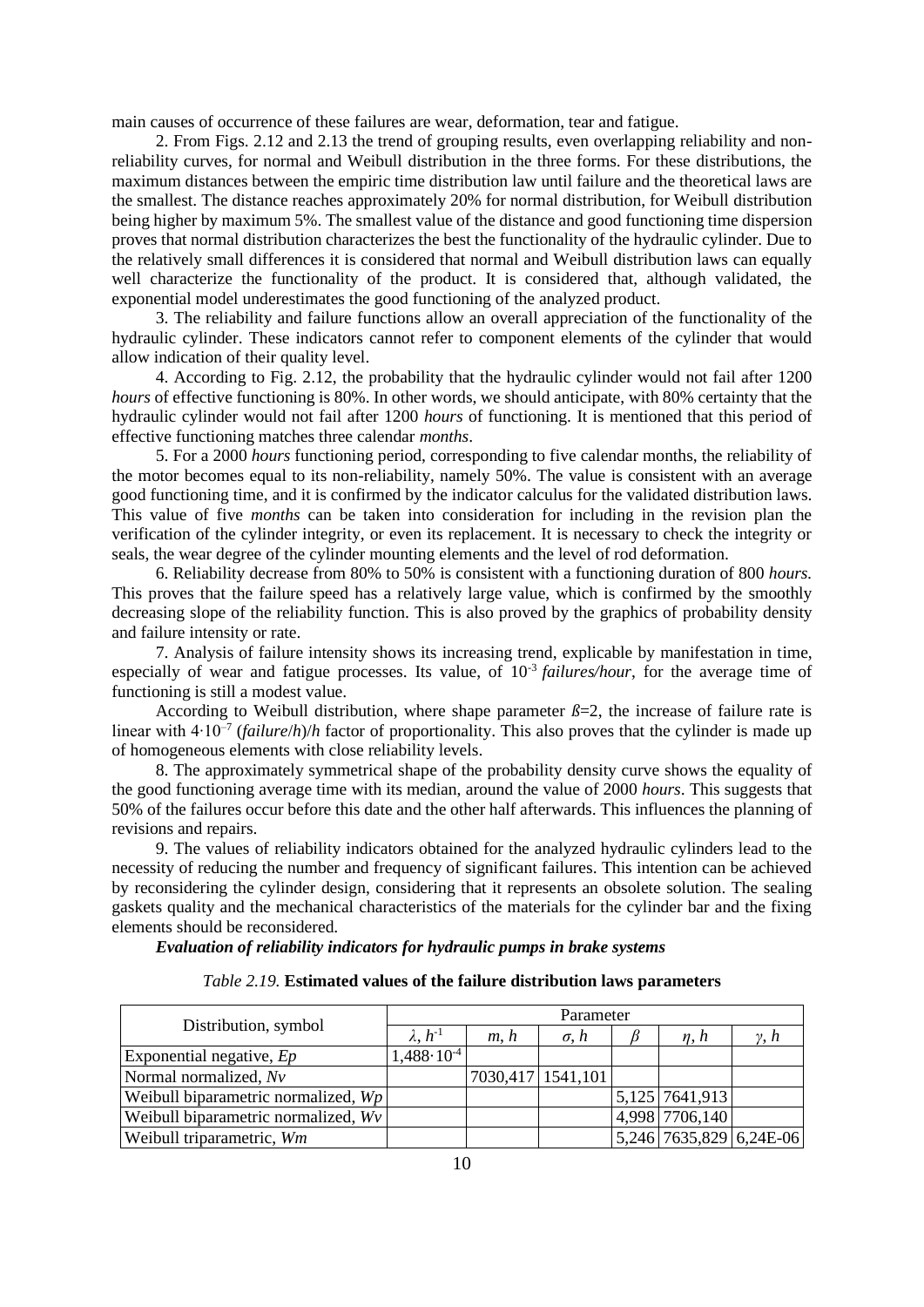|                               |                                                                                                                                                 |        |                                    |                       | K-S test, $D_{max} < D_{cr} = D_{\alpha, 12}$ |                      |
|-------------------------------|-------------------------------------------------------------------------------------------------------------------------------------------------|--------|------------------------------------|-----------------------|-----------------------------------------------|----------------------|
| Distribution,<br>symbol       | Distribution function, $F(t)$                                                                                                                   |        | Maximum<br>deviation,<br>$D_{max}$ | Risk,<br>$\alpha, \%$ | Critical value,<br>$D_{\alpha,\; 19}$         | Va-<br>lida-<br>tion |
| Exponential<br>negative, $Ep$ | $F(t) = 1 - e^{-\lambda t} = 1 - e^{-1.488 \cdot 10^{-4} t}$                                                                                    | (2.66) | 0,544472                           | 0,5                   | $D_{\alpha:12}$ =0,476715 NOT                 |                      |
|                               | $F(t) = \frac{1}{2} + \Phi\left(\frac{t-m}{\sigma}\right) = \frac{1}{2} + \Phi\left(\frac{t-7030,417}{1541,101}\right)$                         | (2.67) |                                    | 20                    | $D_{\alpha; 12}=0,295770$                     |                      |
| Normal                        | normalized, $Nv$ $F(t)$ = NORMSDIST $\left(\frac{t-m}{a}\right)$ =<br>= NORMSDIST $\left(\frac{t-7030,417}{1541,101}\right)$                    | (2.68) | 0,141006                           |                       | 0,5 $D_{\alpha;12}=0,476715$                  | <b>YES</b>           |
| Weibull                       |                                                                                                                                                 |        |                                    | 20                    | $D_{\alpha; 12}=0,295770$                     |                      |
| biparametric,<br>Wp           | $F(t) = 1 - e^{-\left(\frac{t}{\eta}\right)^{\beta}} = 1 - e^{-\left(\frac{t}{7641,913}\right)^{5,125}}$                                        |        | $(2.69)$ 0,163483                  | 0,5                   | $D_{\alpha: 12}=0,476715$                     | <b>YES</b>           |
| Weibull                       |                                                                                                                                                 |        |                                    | 20                    | $D_{\alpha; 12}=$ <b>0,295770</b>             |                      |
| biparametric,<br>Wv           | $F(t) = 1 - e^{-\left(\frac{t}{\eta}\right)^{\beta}} = 1 - e^{-\left(\frac{t}{7706,140}\right)^{4,998}}$ (2.70) <b>0,178514</b>                 |        |                                    | 0.5                   | $D_{\alpha;12}=0,476715$                      | <b>YES</b>           |
| Weibull                       |                                                                                                                                                 |        |                                    | 20                    | $\left D_{\alpha;\;12}=0,295770\right $       |                      |
| triparametric,<br>Wm          | $F(t) = 1 - e^{-\left(\frac{t-\gamma}{\eta}\right)^{\beta}} = 1 - e^{-\left(\frac{t-6.24E-06}{7635,829}\right)^{5,246}}$ (2.71) <b>0,162262</b> |        |                                    | 0,5                   | $D_{\alpha;12}=0,476715$                      | <b>YES</b>           |

*Table 2.20.* **Testing the theoretical distribution laws of time between failures**

*Table 2.22*. **Quantitative indicators of reliability for the hydraulic pump. Weibull biparametric normalized distribution** *Wp*

| No. | Name and symbol of the indicator             | Relationship                                                                                                                                                                                                                                                                       | Value,<br>U        |
|-----|----------------------------------------------|------------------------------------------------------------------------------------------------------------------------------------------------------------------------------------------------------------------------------------------------------------------------------------|--------------------|
|     | Reliability function, $R(t)$                 | $R(t) = e^{-\left(\frac{t}{\eta}\right)^{\beta}} = e^{-\left(\frac{t}{7641,913}\right)^{5,125}}$<br>(2.79)                                                                                                                                                                         | Fig. 2.18          |
|     | Failure function, $F(t)$                     | $F(t) = 1 - e^{-\left(\frac{t}{\eta}\right)^{\beta}} = 1 - e^{-\left(\frac{t}{7641,913}\right)^{5,125}}$                                                                                                                                                                           | $(2.80)$ Fig. 2.19 |
| 3   | Failure probability function, $f(t)$         | $f(t) = \frac{\beta}{n} \left(\frac{t}{n}\right)^{\beta-1} e^{-\left(\frac{t}{n}\right)^{\beta}} =$<br>$=7,944.10^{4} \left(\frac{t}{7641,913}\right)^{4,125} e^{-\left(\frac{t}{7641,913}\right)^{5,125}}$ (2.81)                                                                 | Fig. 2.20          |
| 4   | Failure rate function, $z(t)$                | $\left  z(t) = \frac{\beta}{n} \left( \frac{t}{n} \right)^{\beta - 1} \right  = 6,706 \cdot 10^{-4} \left( \frac{t}{7641,913} \right)^{4,125}$ (2.82) Fig. 2.21                                                                                                                    |                    |
| 5   | Mean time between failures, MTBF,<br>E(t)    | $MTBF = \eta \Gamma \left( \frac{1}{\beta} + 1 \right) = 7641,913 \Gamma \left( \frac{1}{5.125} + 1 \right)$<br>(2.83)                                                                                                                                                             | 7026h              |
| 6   | Median operating time, $t_{0.5}$ , $t_{med}$ | $t_{0.5} = \eta \sqrt[3]{- \ln 0.5} = 7641.913^{5.125} \sqrt{- \ln 0.5}$<br>(2.84)                                                                                                                                                                                                 | 7114h              |
|     | Dispersion of operating time, $D$            | $D = \eta^2 \left\{ \Gamma \left( \frac{2}{\beta} + 1 \right) - \left[ \Gamma \left( \frac{1}{\beta} + 1 \right) \right]^2 \right\} =$<br>$=(7641,913)^2 \left\{ \Gamma \left( \frac{2}{5125}+1 \right) - \left[ \Gamma \left( \frac{1}{5125}+1 \right) \right]^2 \right\} (2.85)$ | 2473270<br>$h^2$   |

|     | <i>Table 2.23.</i> Quantitative indicators of reliability for the hydraulic pump.<br>Weibull biparametric normalized distribution Wv |                                                                                                   |                               |  |  |  |
|-----|--------------------------------------------------------------------------------------------------------------------------------------|---------------------------------------------------------------------------------------------------|-------------------------------|--|--|--|
| No. | Name and symbol of the indicator                                                                                                     | Relationship                                                                                      | Value,                        |  |  |  |
|     | Reliability function, $R(t)$                                                                                                         | 4,998<br>$R(t) = e^{-\left(\frac{t}{\eta}\right)^{t}} = e^{-\left(\frac{t}{7706,140}\right)^{t}}$ | $(2.86)$ <sup>Fig. 2.18</sup> |  |  |  |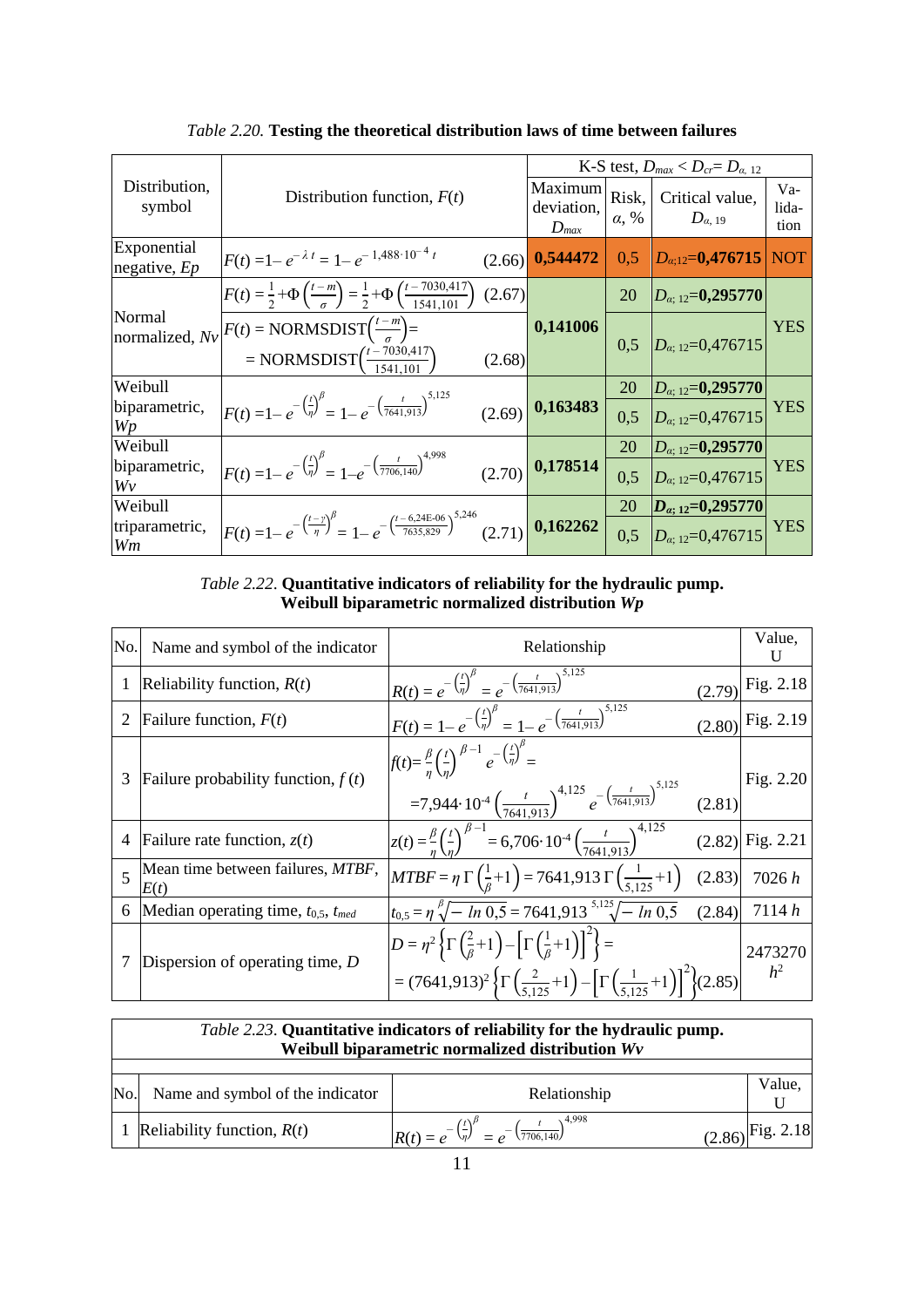|     |                                              | <i>Table 2.25</i> . Quantitative indicators of rehability for the hydraulic pump.<br>Weibull biparametric normalized distribution Wv                                                                                                                                        |        |                                                                 |
|-----|----------------------------------------------|-----------------------------------------------------------------------------------------------------------------------------------------------------------------------------------------------------------------------------------------------------------------------------|--------|-----------------------------------------------------------------|
| No. | Name and symbol of the indicator             | Relationship                                                                                                                                                                                                                                                                |        | Value,                                                          |
| 2   | Failure function, $F(t)$                     | $F(t) = 1 - e^{-\left(\frac{t}{\eta}\right)^{\beta}} = 1 - e^{-\left(\frac{t}{7706,140}\right)^{4,998}}$                                                                                                                                                                    |        | $(2.87)$ Fig. 2.19                                              |
| 3   | Failure probability function, $f(t)$         | $f(t) = \frac{\beta}{n} \left(\frac{t}{n}\right)^{\beta-1} e^{-\left(\frac{t}{n}\right)^{\beta}} =$<br>$= 6,485 \cdot 10^{-4} \left(\frac{t}{7706,140}\right)^{3,998} e^{-\left(\frac{t}{7706,140}\right)^{4,998}}$                                                         |        | $\begin{bmatrix} \text{Fig. 2.20} \\ \text{2.88} \end{bmatrix}$ |
| 4   | Failure rate function, $z(t)$                | $z(t) = \frac{\beta}{n} \left(\frac{t}{n}\right)^{\beta-1} = 6,485 \cdot 10^{-4} \left(\frac{t}{7706 \cdot 140}\right)^{3,998}$                                                                                                                                             |        | $(2.89)$ Fig. 2.21                                              |
| 5   | Mean time between failures, MTBF,<br>E(t)    | $MTBF = \eta \Gamma \left( \frac{1}{6} + 1 \right) = 7706,140 \cdot \Gamma \left( \frac{1}{4.998} + 1 \right)$                                                                                                                                                              |        | $(2.90)$ 7075 h                                                 |
| 6   | Median operating time, $t_{0,5}$ , $t_{med}$ | $t_{0,5} = \eta \sqrt[3]{-\ln 0.5} = 7706,140 \sqrt[4.998]{-\ln 0.5}$                                                                                                                                                                                                       |        | $(2.91)$ 7161 h                                                 |
|     | Dispersion of operating time, $D$            | $D = \eta^2 \left\{ \Gamma \left( \frac{2}{\beta} + 1 \right) - \left[ \Gamma \left( \frac{1}{\beta} + 1 \right) \right]^2 \right\} =$<br>= 7706,140 <sup>2</sup> $\left\{\Gamma\left(\frac{2}{4,998}+1\right)-\left[\Gamma\left(\frac{1}{4,998}+1\right)\right]^2\right\}$ | (2.92) | 2628378<br>$h^2$                                                |

# *Table 2.23*. **Quantitative indicators of reliability for the hydraulic pump.**



**Fig.2.18.** Reliability functions for hydraulic pump



**Fig. 2.20.** Failure probability functions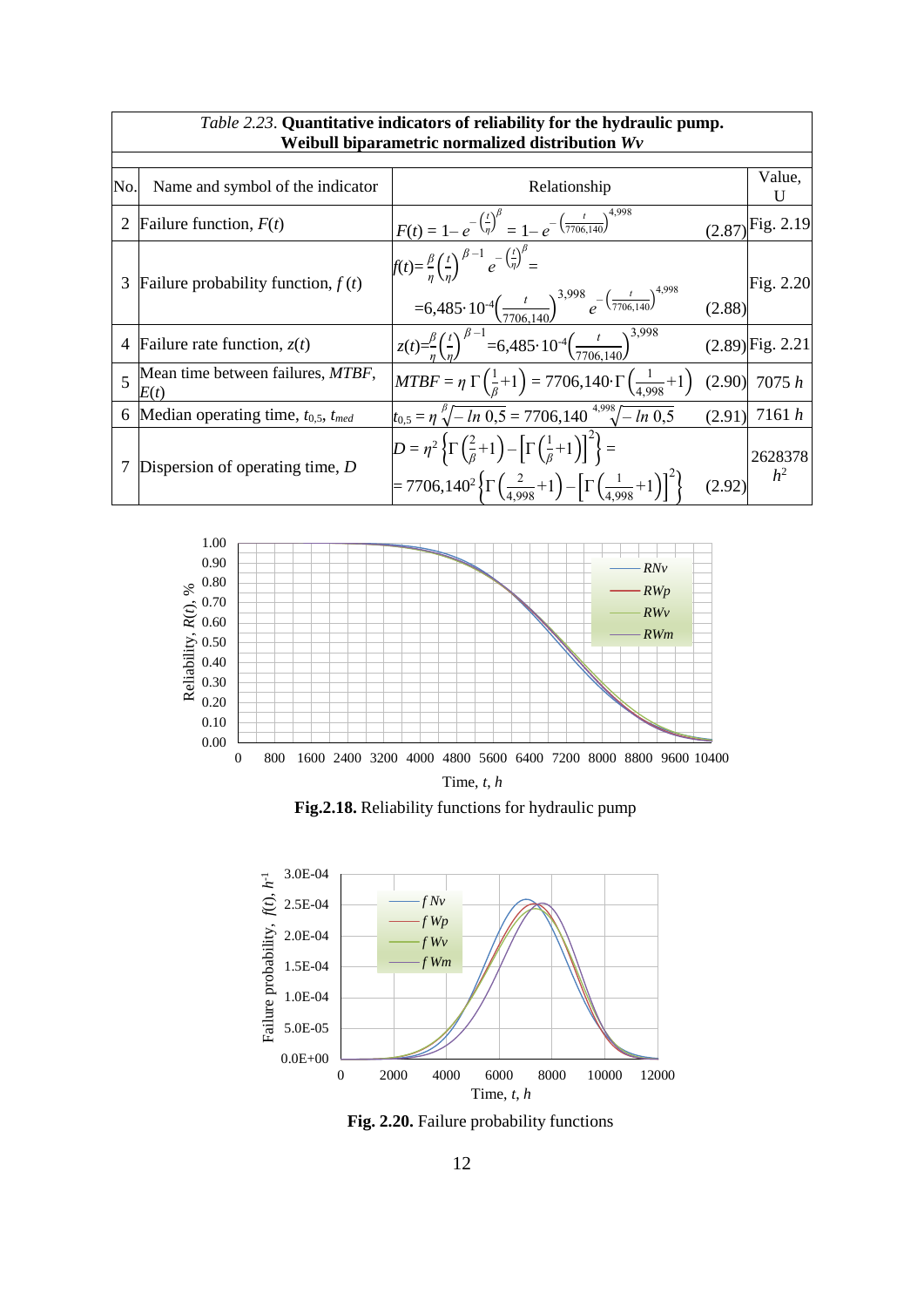

**Fig. 2.21.** Failure rate functions

The results obtained in the determination of the main reliability indicators lead to a series of conclusions and prediction regarding hydraulic plunger pumps functionality.

1. Empirical failure distribution function is determined based on a statistical series made up of good functioning times between failures. The data meet independence and identical distribution criteria. Mathematically, empirical distribution is calculated using the most usual estimator indicated in literature for Weibull distribution. To determine distribution function, only significant failures, of mechanical nature have been considered. The main failure causes are the processes of wear and deformation of piston and cylinder surfaces. Good functioning times of pumps are in agreement with the effective time of 400 *hours* of work for the haul machine in a calendar *month*.

2. Fig. 2.18 shows the trend of reliability and non-reliability curves overlapping, for normal and Weibull distribution in the three forms. For normal distribution, the 14% distance between empirical and theoretical distribution has the least value. This shows that normal distribution characterizes the best pump functionality. This is supported by the least value of good functioning times dispersion.

For Weibull distribution the distance varies between 16-18%, which is very close. The relatively close distance values support the idea that any of the four distributions can characterize hydraulic pumps' functionality very well.

3. Reliability and failure functions allow an overall appreciation of hydraulic pumps functionality. These indicators cannot refer to the pump's component elements, which would allow indication of their qualitative level.

4. According to Fig. 2.18, before 3200 *hours* of functioning pumps do not practically fail. The probability for the hydraulic pumps not to fail after 5400 *hours* of effective functioning is 80%. In other words, we should anticipate, with 80% certainty that hydraulic pumps would not fail after 5600 *hours* of functioning. To be mentioned that this period of effective functioning represents 14 calendar months, 1,2 *years*, respectively.

5. For 7200 *hours* functioning time, corresponding to 18 calendar *months* (1,5 *years*), pump reliability becomes equal to non-reliability, namely 50%. The value is consistent with average good functioning time, and it is confirmed by the indicator calculation for the validated distribution laws. This 18 *months* value can be taken in consideration for the inclusion of the pump integrity verification in the revision plan, or even its replacement.

6. Reliability decrease from 80 to 50% corresponds to a functioning duration of 1600 *hours*. This proves that the failure speed is high, according to the functioning time probability density graph, of 10<sup>-</sup> 4 *failures* /*hour*. This is confirmed by the great slope of reliability function and the failure probability and intensity density graphs.

7. The analysis of failure intensity variation shows its increasing trend, explicable by manifestation in time, especially of the pump functional surfaces wear and deformation.

Its value is 10<sup>-3</sup> *failures/hour*, for the average functioning time is a very high value.

8. The approximately symmetrical shape of the probability density curve shows the equality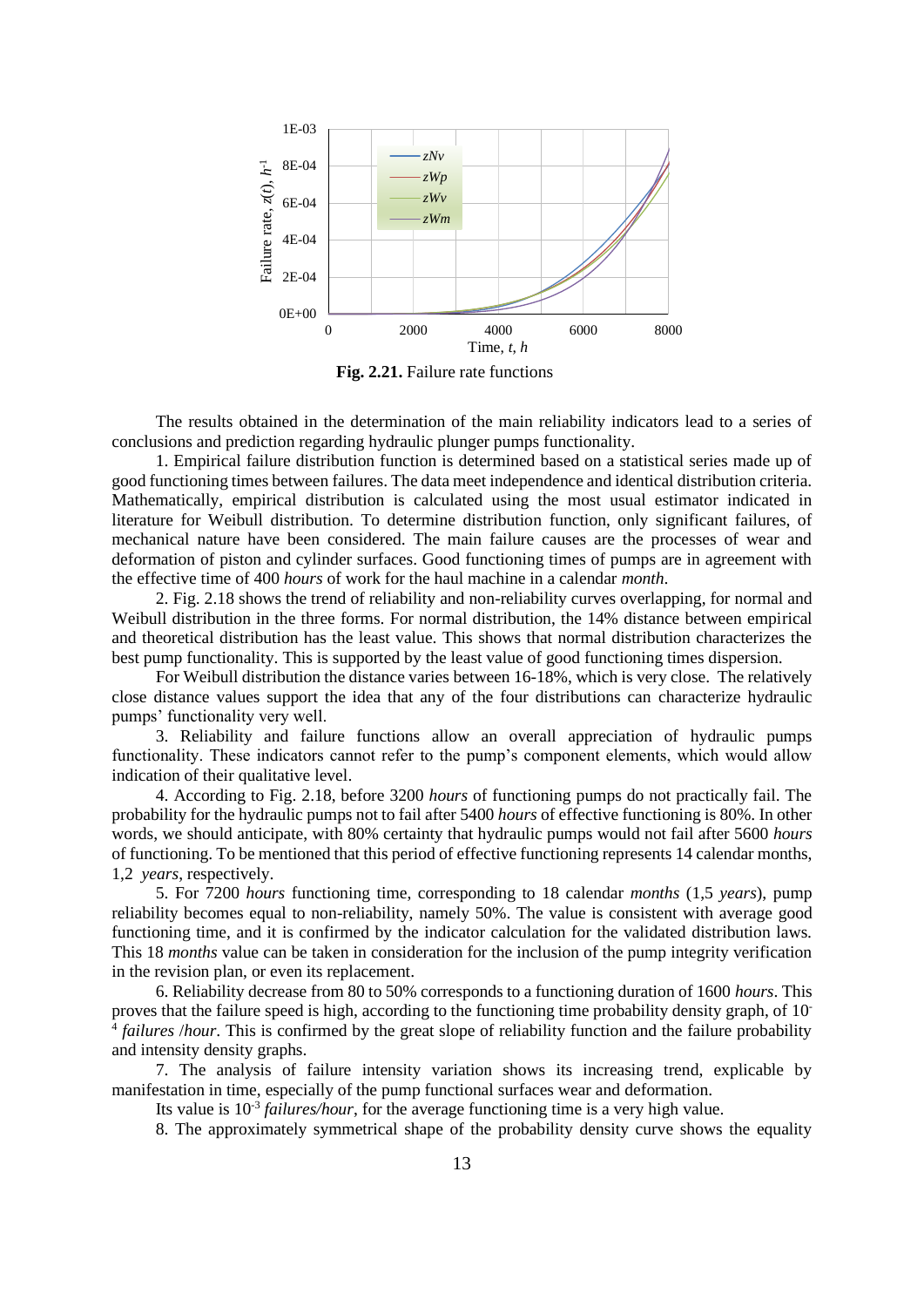between good functioning average time and its median, around the value of 7000 *hours*. This suggests that 50% of the failures occur before that date, and the other half afterwards. This influences revision and repair planning.

9. Reliability indicators values obtained lead to the necessity of reducing the number and frequency off significant failures occurrence. This can be achieved by reconsidering the pump construction, considering that it is an obsolete solution. Overall design of the pump piston and cylinder conjugated surfaces should be reconsidered, regarding material quality and execution technology.

*Evaluation of average duration of utilization of friction pads in the brake system*

*Table 2.26.* **Estimated values of the theoretical distribution parameters for friction pads**

|                            |                      |          | Parameter      |       |              |                |
|----------------------------|----------------------|----------|----------------|-------|--------------|----------------|
| Distribution, symbol       | $\lambda, h^{-1}$    | m, h     | $\sigma$ , $h$ |       | $\eta$ , $h$ | $\gamma$ , $h$ |
| Exponential negative, $Ep$ | $1,014\cdot 10^{-3}$ |          |                |       |              |                |
| Normal normalized, Nv      |                      | 1494,167 | 245,630        |       |              |                |
| Weibull biparametric, Wp   |                      |          |                | 6,811 | 1599,153     |                |
| Weibull biparametric, Wv   |                      |          |                | 7,026 | 1605,691     |                |
| Weibull triparametric,     |                      |          |                | 7,166 | 1595,352     | 2,447E-04      |
| Wm                         |                      |          |                |       |              |                |

*Table 2.27.* **Testing the theoretical distribution laws of friction pads operating times**

|                               |                                                                                                                                                       |                         | K-S test, $D_{max} < D_{cr} = D_{\alpha, 24}$ |                                                              |                      |  |  |  |  |
|-------------------------------|-------------------------------------------------------------------------------------------------------------------------------------------------------|-------------------------|-----------------------------------------------|--------------------------------------------------------------|----------------------|--|--|--|--|
| Distribution,<br>symbol       | Distribution function, $F(t)$                                                                                                                         | deviation,<br>$D_{max}$ | $\%$                                          | Maximum $Risk, \alpha$ , Critical value,<br>$D_{\alpha, 19}$ | Va-<br>lida-<br>tion |  |  |  |  |
| Exponential<br>negative, $Ep$ | $F(t) = 1 - e^{-\lambda t} = 1 - e^{-1.014 \cdot 10^{-3} t}$                                                                                          | $(2.100)$ 0,697183      | 0.5                                           | $D_{\alpha; 24} = 0,343184$ NOT                              |                      |  |  |  |  |
|                               | $F(t) = \frac{1}{2} + \Phi\left(\frac{t-m}{\sigma}\right) = \frac{1}{2} + \Phi\left(\frac{t-1494,167}{245,630}\right)$<br>(2.101)                     |                         | 20                                            | $D_{\alpha;24}$ =0,212048                                    |                      |  |  |  |  |
| Normal                        | normalized, $Nv$ $F(t)$ = NORMSDIST $\left(\frac{t-m}{a}\right)$ =<br>=NORMSDIST $\left(\frac{t-\frac{1494,167}{245,630}}{245,630}\right)$<br>(2.102) | 0,131922                | 0,5                                           | $D_{\alpha;\,24}=0,343184$                                   | <b>YES</b>           |  |  |  |  |
| Weibull                       |                                                                                                                                                       |                         | 20                                            | $D_{\alpha;\,24} = 0,212048$                                 |                      |  |  |  |  |
| biparametric,<br>Wp           | $F(t) = 1 - e^{-\left(\frac{t}{\eta}\right)^{\beta}} = 1 - e^{-\left(\frac{t}{1599,153}\right)^{6,811}}$                                              | $(2.103)$ 0,148327      | 0.5                                           | $\left D_{\alpha;\,24}=0,343184\right {\rm YES}$             |                      |  |  |  |  |
| Weibull                       |                                                                                                                                                       |                         | <b>20</b>                                     | $D_{\alpha;\,24} = 0,212048$                                 |                      |  |  |  |  |
| biparametric,<br>Wv           | $F(t) = 1 - e^{-\left(\frac{t}{\eta}\right)^{\beta}} = 1 - e^{-\left(\frac{t}{1605,691}\right)^{7,026}}$ (2.104) <b>0,163513</b>                      |                         | 0,5                                           | $D_{\alpha:24}=0,343184$                                     | <b>YES</b>           |  |  |  |  |
| Weibull                       |                                                                                                                                                       |                         | 20                                            | $D_{\alpha;\,24}$ =0,212048                                  |                      |  |  |  |  |
| triparametric,<br>Wm          | $F(t) = 1 - e^{-\left(\frac{t-\gamma}{\eta}\right)^{\beta}} = 1 - e^{-\left(\frac{t-2.447E-04}{1595,352}\right)^{7,166}}$ (2.105) <b>0.156463</b>     |                         | 0.5                                           | $D_{\alpha/24}$ =0.343184                                    | <b>YES</b>           |  |  |  |  |

## *Table 2.28*. **Quantitative indicators of reliability for friction pads. Normal normalized distribution** *Nv*

| No. Name and symbol of the indicator | Relationship                                                                                                                                                                                   | Value, U |
|--------------------------------------|------------------------------------------------------------------------------------------------------------------------------------------------------------------------------------------------|----------|
| Reliability function, $R(t)$         | $R(t) = \frac{1}{2} - \Phi\left(\frac{t-m}{\sigma}\right) = 1 - NORMSDIST\left(\frac{t-m}{\sigma}\right) =$<br>$(2.106)$ Fig. 2.24<br>=1- NORMSDIST $\left(\frac{t-1494,167}{245,630}\right)$  |          |
| 2   Failure function, $F(t)$         | $F(t) = \frac{1}{2} + \Phi\left(\frac{t-m}{\sigma}\right) = \text{NORMSDIST}\left(\frac{t-m}{\sigma}\right) =$<br>$(2.107)$ Fig. 2.25<br>= NORMSDIST $\left(\frac{t-1494,167}{245,630}\right)$ |          |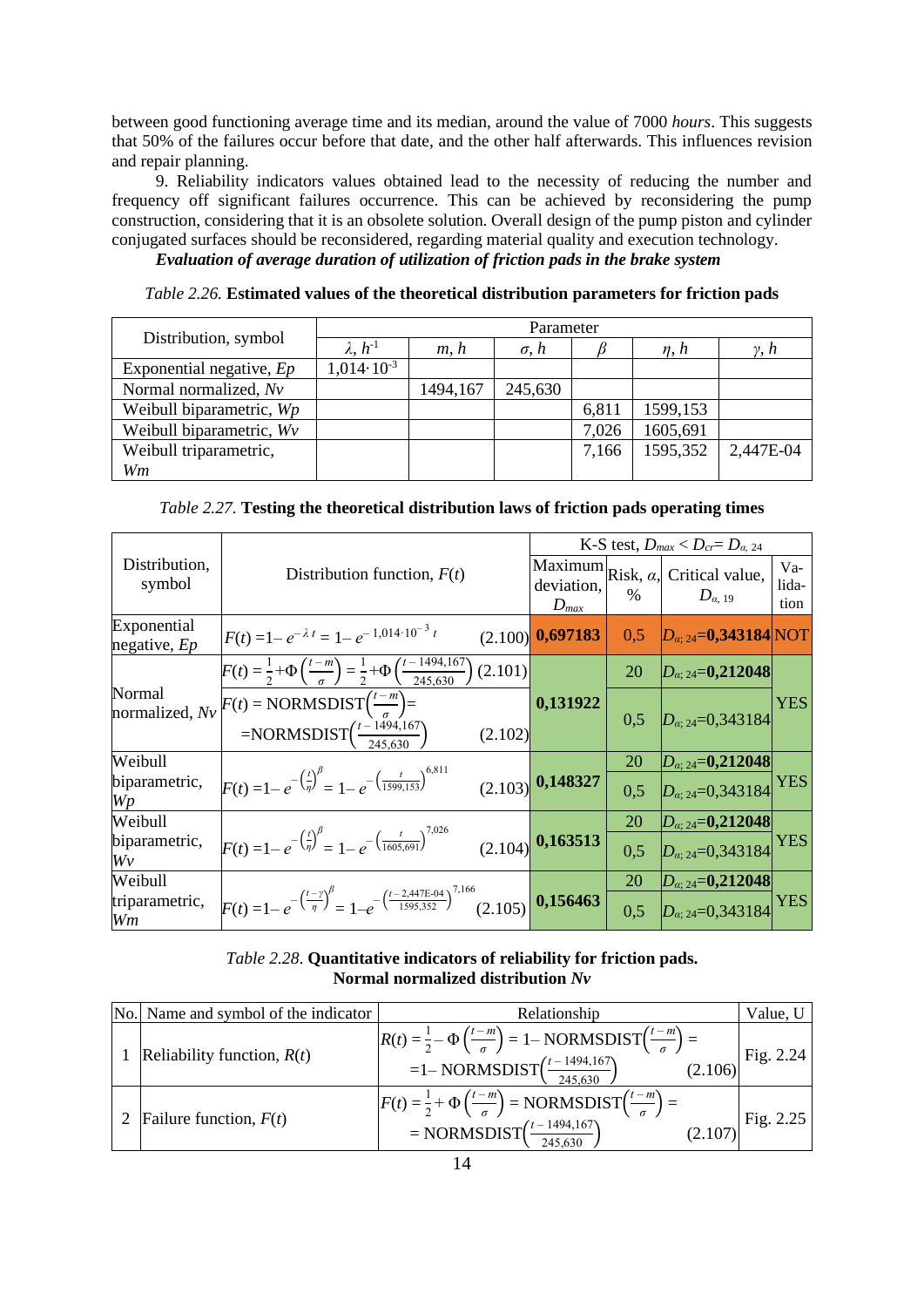|   | No. Name and symbol of the indicator         | Relationship                                                                                                                                                                                          | Value, U             |
|---|----------------------------------------------|-------------------------------------------------------------------------------------------------------------------------------------------------------------------------------------------------------|----------------------|
| 3 | Failure probability function, $f(t)$         | $f(t) = \frac{1}{\sigma \sqrt{2\pi}} e^{-\frac{1}{2} \left(\frac{t-m}{\sigma}\right)^2} = \frac{1}{245,630 \sqrt{2\pi}} e^{-\frac{1}{2} \left(\frac{t-1494,167}{245,630}\right)^2}$ (2.108) Fig. 2.26 |                      |
| 4 | Failure rate function, $z(t)$                | $z(t) = \frac{f(t)}{R(t)} = \frac{\frac{1}{245,630 \sqrt{2\pi}} e^{-\frac{1}{2} (\frac{t - 1494,167}{245,630})^2}}{1 - \text{NORMSDIST} (\frac{t - 1494,167}{245,620})}$                              | $(2.109)$ Fig. 2.27  |
|   | Mean time between failures,<br>MTBF, E(t)    | $MTBF = m = 1494,$<br>(2.110                                                                                                                                                                          | 1494 h               |
| 6 | Median operating time, $t_{0.5}$ , $t_{med}$ | $t_{0,5} = m = 1494,167$<br>(2.111                                                                                                                                                                    | 1494 h               |
|   | Dispersion of operating time, $D$            | $D = \sigma^2 = (245,630)^2$                                                                                                                                                                          | $(2.112)$ 60334 $h2$ |

### *Table 2.28*. **Quantitative indicators of reliability for friction pads. Normal normalized distribution** *Nv*

*Tabelul 2.30*. **Quantitative indicators of reliability for friction pads. Weibull biparametric normalized distribution** *Wv*

| No. | Name and symbol of the indicator             | Relationship                                                                                                                                                                                                                                                            | Value,<br>U    |
|-----|----------------------------------------------|-------------------------------------------------------------------------------------------------------------------------------------------------------------------------------------------------------------------------------------------------------------------------|----------------|
| 1   | Reliability function, $R(t)$                 | $R(t) = e^{-\left(\frac{t}{\eta}\right)^{\beta}} = e^{-\left(\frac{t}{1605,691}\right)^{7,026}}$<br>(2.120)                                                                                                                                                             | Fig.<br>2.24   |
| 2   | Failure function, $F(t)$                     | $F(t) = 1 - e^{-\left(\frac{t}{\eta}\right)^{\beta}} = 1 - e^{-\left(\frac{t}{1605,691}\right)^{7,026}}$<br>(2.121)                                                                                                                                                     | Fig.<br>2.25   |
| 3   | Failure probability function, $f(t)$         | $f(t) = \frac{\beta}{n} \left(\frac{t}{n}\right)^{\beta-1} e^{-\left(\frac{t}{n}\right)^{\beta}} =$<br>= 4,375·10 <sup>-3</sup> $\left(\frac{t}{1605,691}\right)^{6,026} e^{-\left(\frac{t}{1605,691}\right)^{7,026}}$ (2.122)                                          | Fig.<br>2.26   |
|     | 4 Failure rate function, $z(t)$              | $z(t) = \frac{\beta}{\gamma} \left(\frac{t}{r}\right)^{\beta - 1} = 4{,}375 \cdot 10^{-3} \left(\frac{t}{1605.691}\right)^{6{,}026}$ (2.123) $\begin{bmatrix} \text{Fig.} \\ 2.77 \end{bmatrix}$                                                                        |                |
| 5   | Mean time between failures, $MTBF$ , $E(t)$  | $MTBF = \eta \Gamma \left( \frac{1}{\beta} + 1 \right) = 1605,691 \Gamma \left( \frac{1}{7,026} + 1 \right) (2.124) 1502 h$                                                                                                                                             |                |
| 6   | Median operating time, $t_{0.5}$ , $t_{med}$ | $t_{0.5} = \eta \sqrt[3]{-\ln 0.5} = 1605,691 \sqrt[7.026]{-\ln 0.5}$ (2.125) 1524 h                                                                                                                                                                                    |                |
|     | Dispersion of operating time, $D$            | $D = \eta^2 \left\{ \Gamma \left( \frac{2}{\beta} + 1 \right) - \left[ \Gamma \left( \frac{1}{\beta} + 1 \right) \right]^2 \right\} =$<br>$\left[\frac{1}{2}(1605,691)^2\left(\frac{2}{7026}+1\right)-\left[\Gamma\left(\frac{1}{7026}+1\right)\right]^2\right](2.126)$ | 63280<br>$h^2$ |



**Fig. 2.24.** Reliability functions for friction pads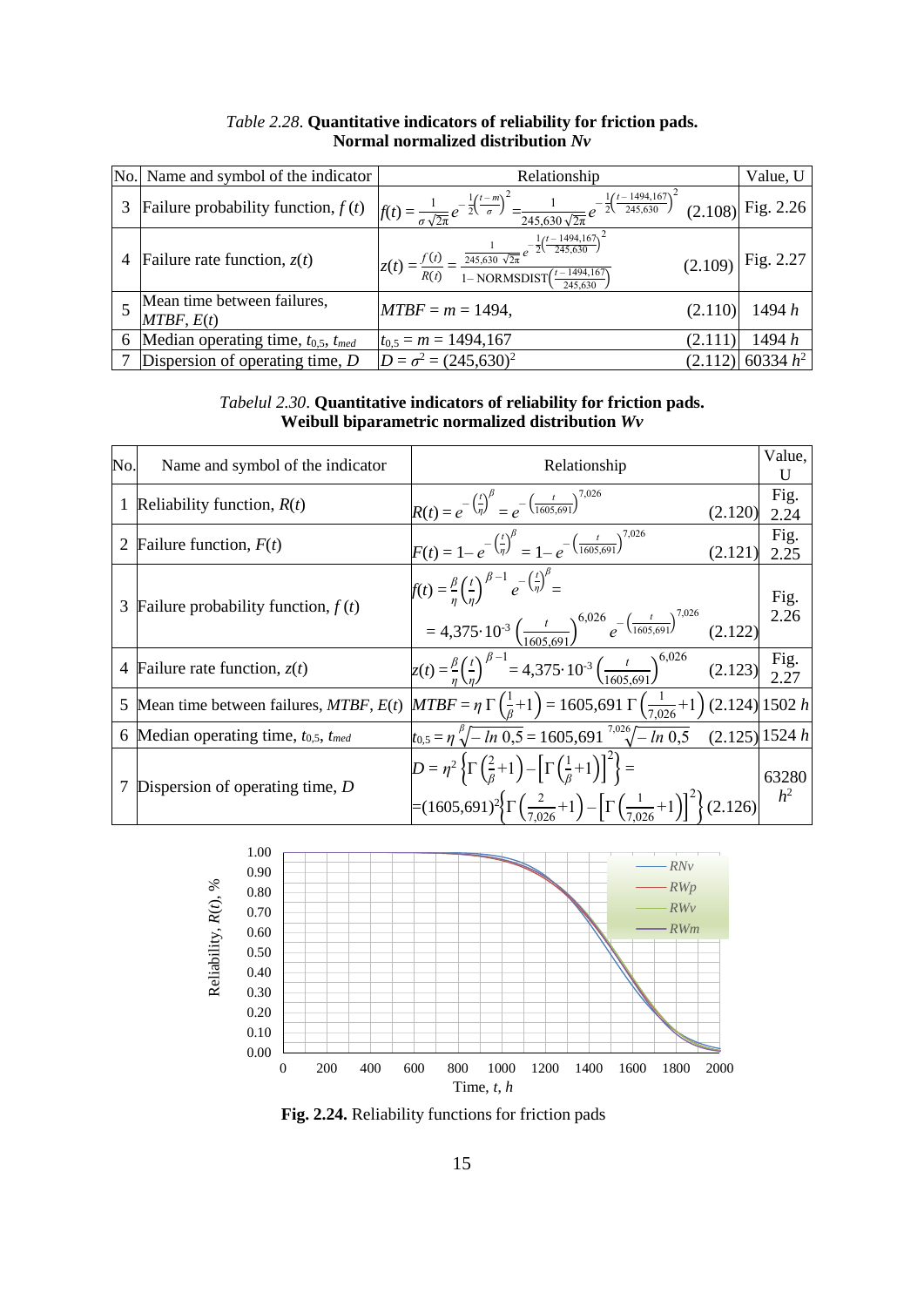

Fig. 2.26. Failure probability functions



**Fig. 2.27.** Failure rate functions

1. The empirical failure distribution function is determined based on a statistic series made up of the times before the friction pads are removed. The data meet the independence and identical distribution criteria. Mathematically, the empirical distribution function is calculated using the most usual estimator indicated in literature for Weibull distribution. To determine the distribution function, only significant failures caused by over the admitted limit plate wear was taken into consideration. The good functioning time of the plates is consistent with the effective 400 *hours* work time of the haul machine for one calendar *month*. It is estimated however, that for one calendar *month*, the effective work time for the plates is 200 *hours*.

2. From Fig. 2.24 small differences result between reliability and non-reliability curves, for normal and Weibull distribution in the three shapes. For normal distribution, the 13% distance between the empirical and theoretical distribution has the smallest value. This shows that normal distribution characterizes the best the brake plate's functionality. The statement is supported by the least value of good functioning time's dispersion. For Weibull distribution the distance varies between 14,8-16,3 %, which are very close values. The relatively close values of distances support the idea that any of the four distributions can characterize very well the plates' functionality. The small value of dispersion, of standard deviation of plates' utilization times, respectively, show the homogeneity of the plates' production.

3. According to Fig. 2.24, the probability for the plates not to be removed after 1300 *hours* of effective functioning is 80%. In other words, we should anticipate, with 80% certainty, that the plates would not be removed after 1300 *hours*. This period is consistent with an effective functioning time of only 3,25 *months* for the machine, and 6,5 *months* for the plates.

4. For an 1500 *hours* functioning time, which is consistent with 7,5 calendar *months*, the plates'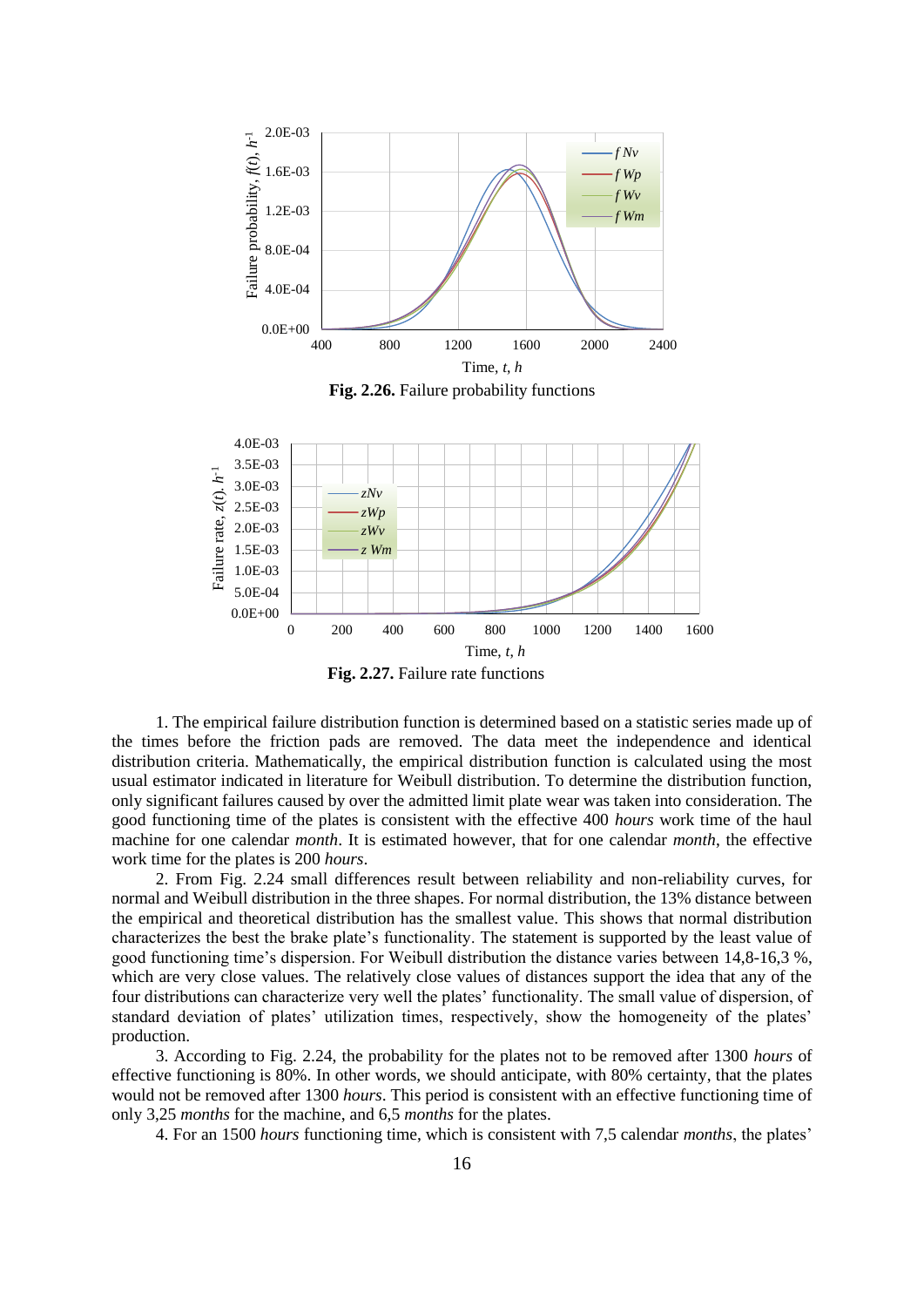reliability becomes equal to non-reliability, namely 50%. The value is consistent with the average good functioning time, and it is substantiated by the calculation of the indicator for validated distribution laws. This 7,5 *months* value can be taken into consideration in order to include plate integrity verification in the revision plan, or even for replacement.

5. Reliability decrease from 80% to 50% is consistent with a 200 *hours* functioning time. This proves that the failure speed is very high, according to the functioning time probability density being 10<sup>-3</sup> failures/hour. This is confirmed by the great slope of the reliability function and the graphs of probability density and failure intensity.

6. The analysis of failure intensity variation shows that practically before 100 *hours* of utilization, five *months*, respectively, the brake plates are definitely in adequate functioning condition. After this period an increasing trend occurs, slower at first, followed by a significant increase. Its value of  $10^{-3}$ *failure/hour*, for average functioning time is a very high value. This shows the very low quality level of the plates.

7. The obtained reliability indicators show the necessity of increasing the plates' utilization time. This can be achieved by reconsidering the overall design of the plates. First, the antifriction material of the plates should be reconsidered.

## **CHAPTER III DATA BASE FOR THE RMA STUDY OF ROLLER BELT CONVEYORS**

The objective of this chapter is to establish the functional data foundation that would allow quantification of RMA indicators for the four roller belt conveyers. The functional data base is made up of statistical series that express, for each conveyer, the times between failures, as well as the adjustment times for each failure.

Primary data are recorded for a six *months* period. They include, separately for the four conveyers, the day and hour of the failure, and the day and hour of its remedy. These data, called gross data, come from the daily reports of the halts, as well as from the work order records created by the maintenance staff.

For Oltenia mine field quarries conditions are created to record these primary data at the open pit dispatchers. These primary data used in RMA studies are considered secondary data. This means that the data are collected by someone else than those who analyze the reliability and maintainability. The data are kept with the general aim of information supply about production and maintenance.

Primary data base allows chronological times to and effective times repair times to be determined between failures. To evaluate primary data, chronological times of functioning times between failures *TBFi*, as well as repair times are established. Similarly, cumulative *CTBF<sup>i</sup>* functioning times repair times *CTTR<sup>i</sup>* are established.

#### *Evaluation of chronological series of operational times*

Evaluation of chronological series is done by application of functioning and repair times trend correlation test, as well as the one of serial correlation.

Trend correlation test is obtained by relating cumulative functioning and repair to the total number of failures. The approximately linear dependence between data shows that they are identically distributed. Trend correlation test application for the four conveyers shows that functional times are identically distributed. This shows that they can be quantified by the same law of distribution.

The serial correlation test, quantifying consecutive data dispersion, shows the connection between two consecutive failures, suggesting whether the data are independent or not. Application of serial correlation tests for the four conveyers shows that the data are independent. This shows that there is no connection between two consecutive failures, in other words, previous failure does not influence future failures.

The two correlation tests allow the use of the same theoretical distribution law governing failure manifestation for the four roller belt conveyers.

Distributions analyze times before failure or between failures, as well as repair times or times reestablishing conveyer functioning.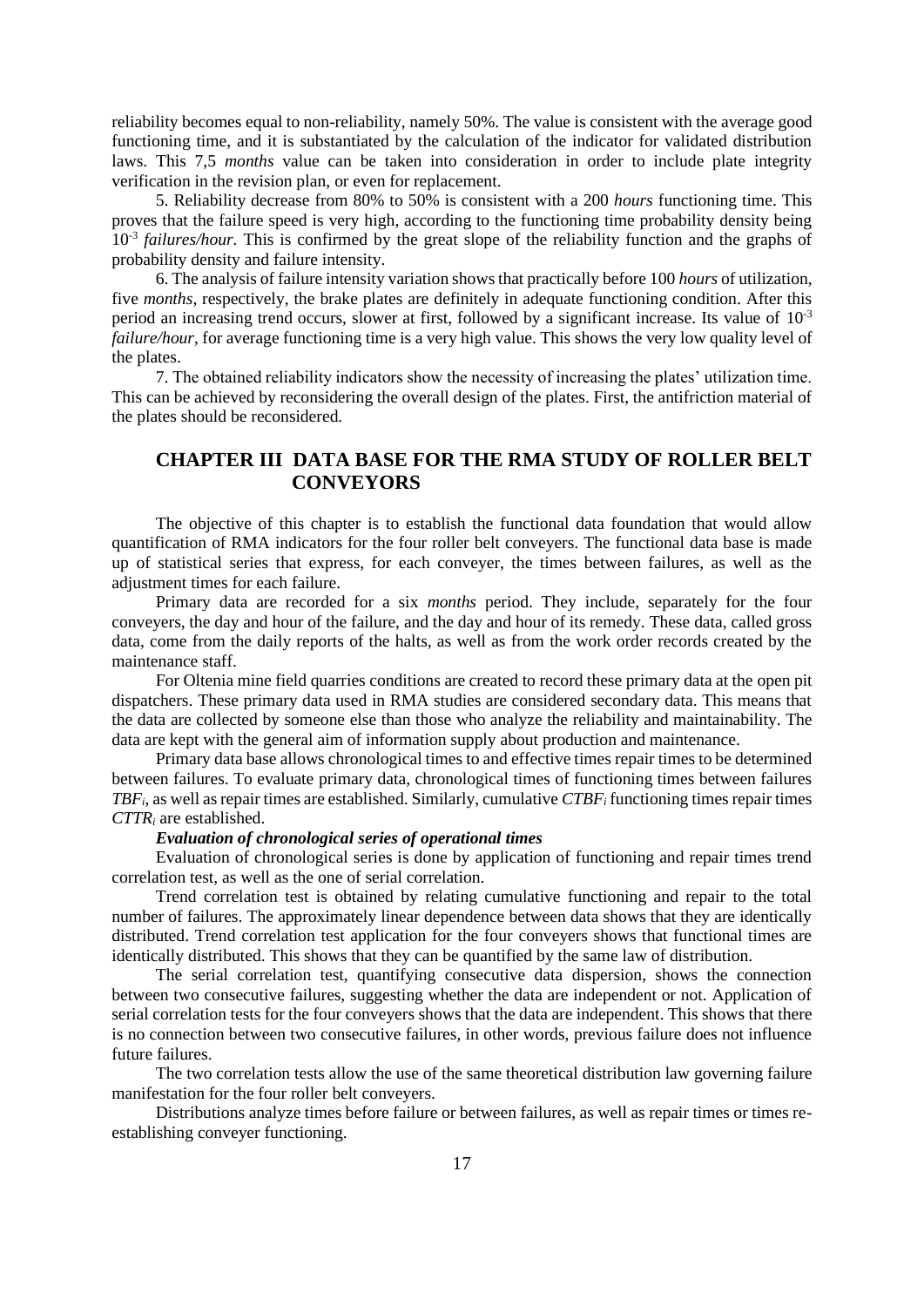

**Fig. 3.3.** Trend test for *TBF<sup>i</sup>* , TB-1







**Fig. 3.6.** Correlation test for *TTR<sup>i</sup>* , TB-1



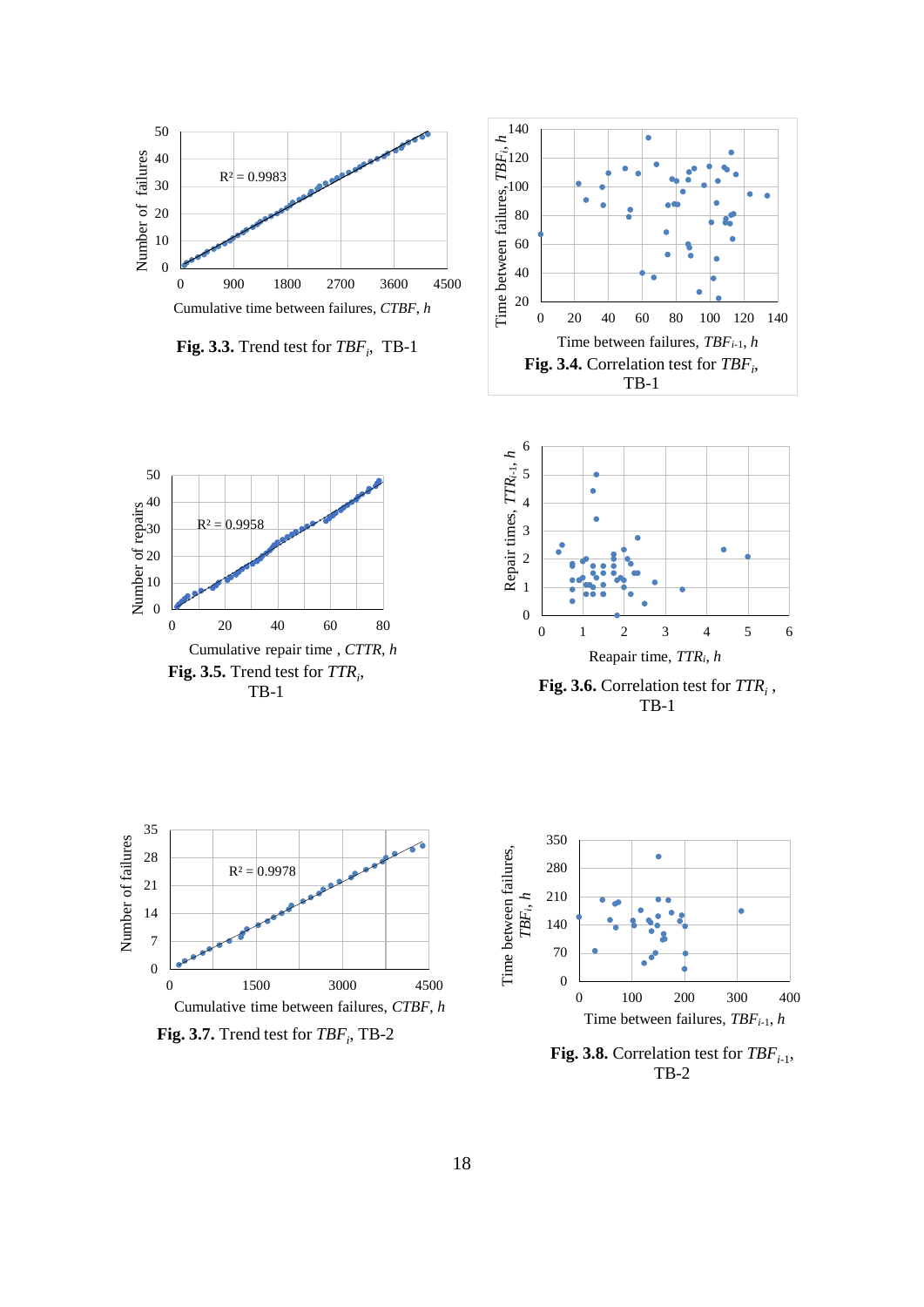

**Fig. 3.9.** Trend test for *TTR<sup>i</sup>* , TB-2



**Fig. 3.10.** Correlation test for *TTR<sup>i</sup>* , TB-2



**Fig. 3.11.** Trend test for *TBF<sup>i</sup>* , TB-3







**Fig. 3.13.** Trend test for *TTR<sup>i</sup>* , TB-3



*TTRi*, TB-3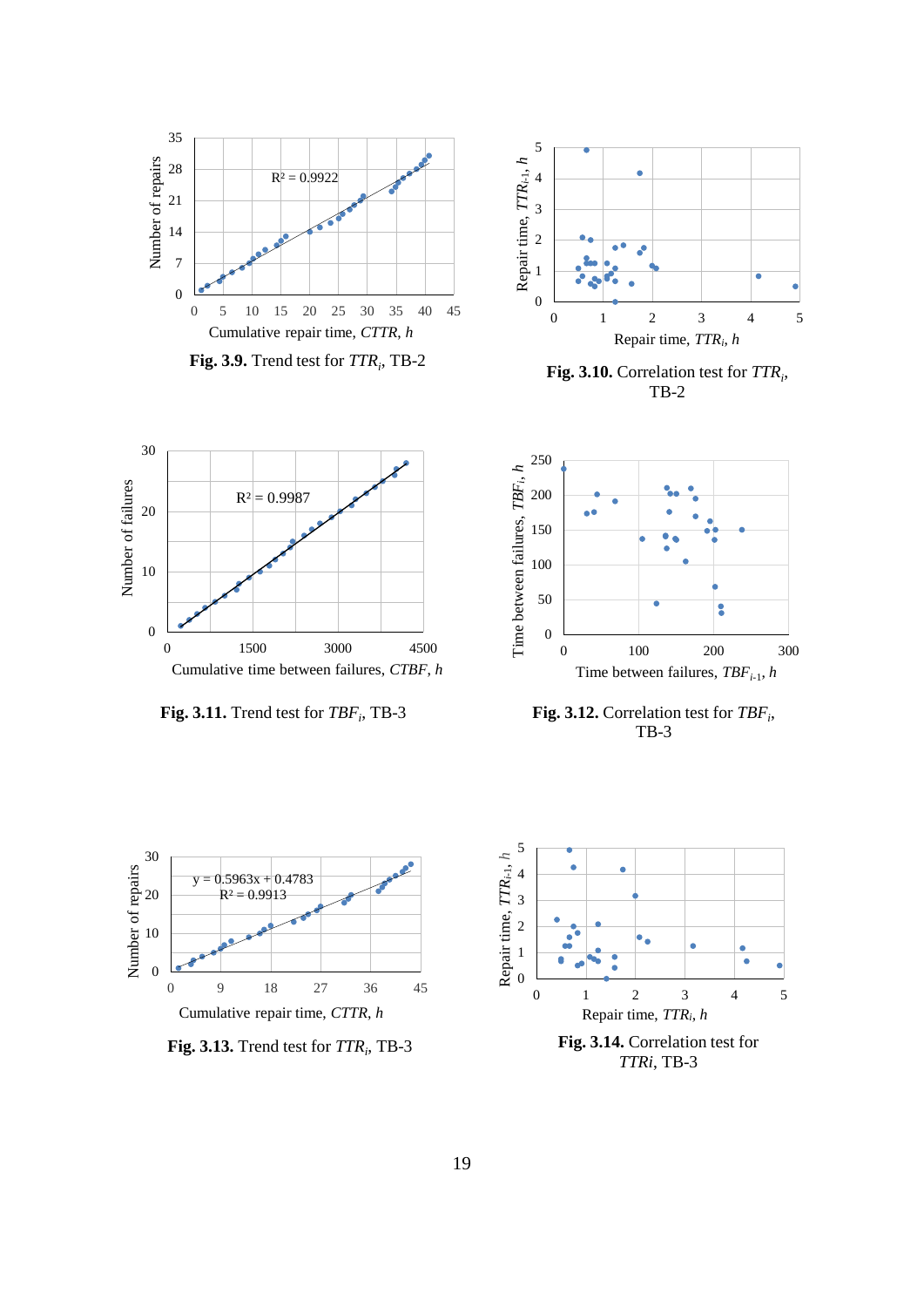

**Fig. 3.15.** Trend test for *TBF<sup>i</sup>* , TB-4





*Distribution of roller belt conveyors' failures*

*Table 3.13.* **Roller belt conveyor TB-1. Statistical series of times between failures,** *TBFi***,** *ti***.**  Empirical distribution function  $\widehat{F}(t_i)$ 

|                | $TBF_i, t_i,$<br>h | $\widehat{F}(t_i)$ | i  | $TBF_i, t_i,$<br>h | $\widehat{F}(t_i)$ | l  | $TBF_i, t_i,$<br>h | $\widehat{F}(t_i)$ |    | $TBF_i, t_i,$<br>h | $\widehat{F}(t_i)$ |
|----------------|--------------------|--------------------|----|--------------------|--------------------|----|--------------------|--------------------|----|--------------------|--------------------|
|                | 22,500             | 0,014170           | 14 | 74,333             | 0,277328           | 27 | 90,833             | 0,540486           | 40 | 109,500            | 0,803644           |
| $\overline{2}$ | 26,917             | 0,034413           | 15 | 75,083             | 0,297571           | 28 | 93,750             | 0,560729           | 41 | 110,250            | 0,823887           |
| 3              | 36,416             | 0,054656           | 16 | 75,333             | 0,317814           | 29 | 95,000             | 0,580972           | 42 | 111,917            | 0,844130           |
| 4              | 37,000             | 0,074899           | 17 | 77,750             | 0.338057           | 30 | 96,667             | 0,601215           | 43 | 112,667            | 0,864372           |
| 5              | 40,083             | 0,095142           | 18 | 79,083             | 0,358300           | 31 | 99,750             | 0,621457           | 44 | 112,750            | 0,884615           |
| 6              | 50,000             | 0,115385           | 19 | 80,333             | 0.378543           | 32 | 101,000            | 0,641700           | 45 | 113,500            | 0,904858           |
| 7              | 52,167             | 0,135628           | 20 | 81,083             | 0.398785           | 33 | 102,167            | 0.661943           | 46 | 114,084            | 0.925101           |
| 8              | 52,917             | 0,155870           | 21 | 84,083             | 0,419028           | 34 | 104,000            | 0,682186           | 47 | 115,500            | 0,945344           |
| 9              | 57,750             | 0,176113           | 22 | 87,167             | 0,439271           | 35 | 104,083            | 0,702429           | 48 | 123,750            | 0,965587           |
| 10             | 60,167             | 0,196356           | 23 | 87,250             | 0,459514           | 36 | 104,750            | 0,722672           | 49 | 134,000            | 0,985830           |
| 11             | 63,750             | 0,216599           | 24 | 87,750             | 0,479757           | 37 | 105,250            | 0.742915           |    |                    |                    |
| 12             | 67,000             | 0,236842           | 25 | 87,917             | 0.500000           | 38 | 108,500            | 0,763158           |    |                    |                    |
| 13             | 68,500             | 0,257085           | 26 | 88,750             | 0.520243           | 39 | 109,250            | 0,783401           |    |                    |                    |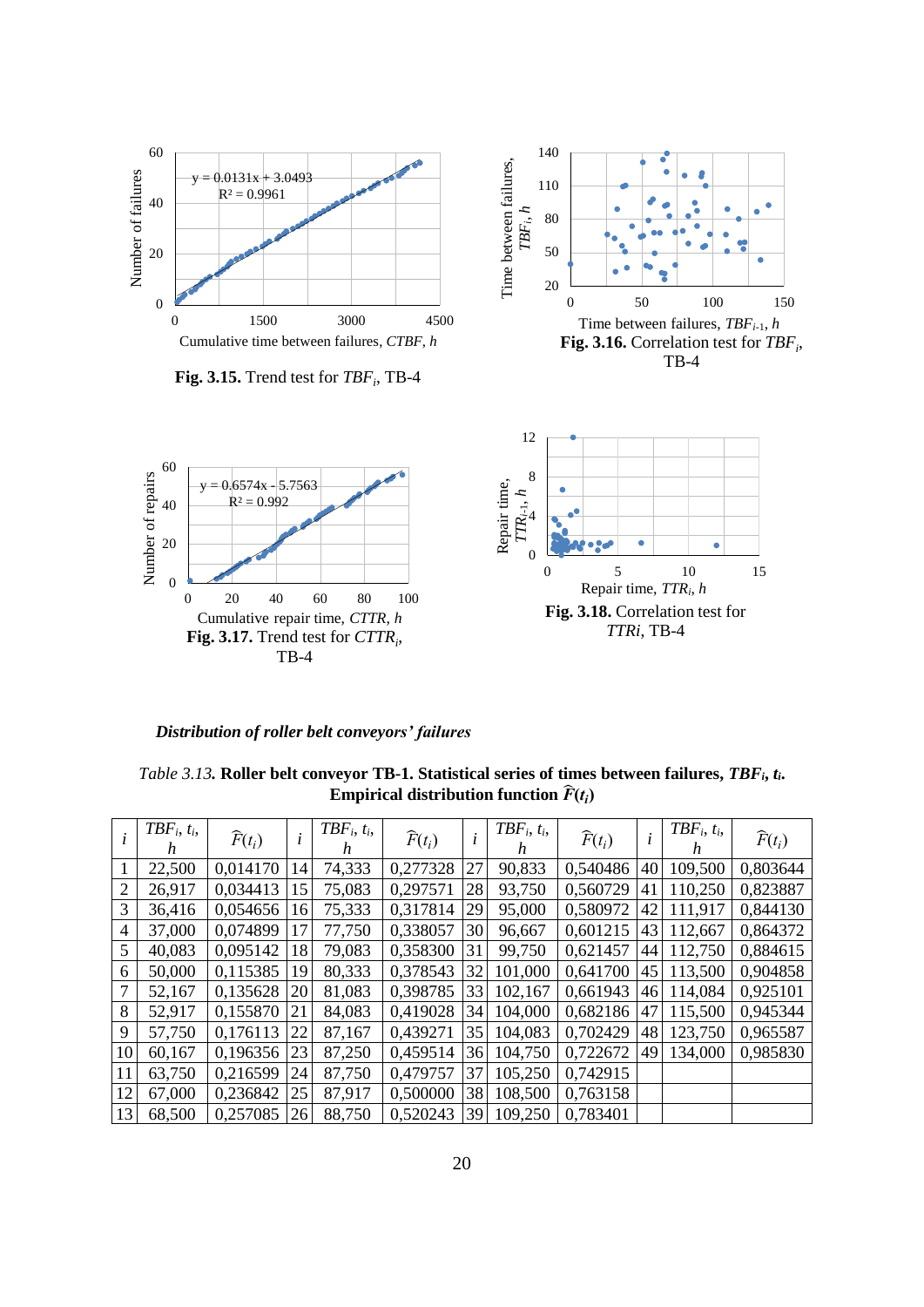| Distribution               |                       | Parameter  |                 |            |               |                 |  |  |  |  |  |  |
|----------------------------|-----------------------|------------|-----------------|------------|---------------|-----------------|--|--|--|--|--|--|
|                            | $\lambda(t), h^{-1}$  | $m(t)$ , h | $\sigma(t)$ , h | $\beta(t)$ | $\eta(t)$ , h | $\gamma(t)$ , h |  |  |  |  |  |  |
| Exponential negative, $Ep$ | $1,304 \cdot 10^{-2}$ |            |                 |            |               |                 |  |  |  |  |  |  |
| Normal normalized, Nv      |                       | 85,184     | 26,591          |            |               |                 |  |  |  |  |  |  |
| Weibull biparametric       |                       |            |                 | 3,022      | 96,143        |                 |  |  |  |  |  |  |
| normalized, Wp             |                       |            |                 |            |               |                 |  |  |  |  |  |  |
| Weibull biparametric       |                       |            |                 | 3,031      | 91,669        |                 |  |  |  |  |  |  |
| normalized, Wv             |                       |            |                 |            |               |                 |  |  |  |  |  |  |
| Weibull triparametric, Wm  |                       |            |                 | 3,553      | 94,598        | 4,278E-09       |  |  |  |  |  |  |

#### *Table 3.14.* **Roller belt conveyor TB-1. Estimated values of the theoretical distribution parameters for time between failures,** *TBF<sup>i</sup>*

#### *Table 3.15.* **Roller belt conveyor TB-1. Testing the theoretical distribution laws of time between failures**

|                         |                                                                                                                         |       |                                    | K-S test, $D_{max} < D_{cr} = D_{\alpha,49}$ |                                                         |                        |  |  |  |
|-------------------------|-------------------------------------------------------------------------------------------------------------------------|-------|------------------------------------|----------------------------------------------|---------------------------------------------------------|------------------------|--|--|--|
| Distribution,<br>symbol | Distribution function, $F(t)$                                                                                           |       | Maximum<br>deviation,<br>$D_{max}$ | $\alpha$ , %                                 | Risk, Critical value,<br>$D_{a, 19}$                    | $Va-$<br>lida-<br>tion |  |  |  |
| Exponential, $Ep$       | $F(t) = 1 - e^{-\lambda t} = 1 - e^{-1.304 \cdot 10^{-2} t}$                                                            | (3.1) | 0,383877                           | 0.5                                          | $D_{\alpha;49} = 0,242772$ NOT                          |                        |  |  |  |
|                         | $F(t) = \frac{1}{2} + \Phi\left(\frac{t-m}{\sigma}\right) = \frac{1}{2} + \Phi\left(\frac{t-85,184}{26,591}\right)$     | (3.2) |                                    | 20                                           | $D_{\alpha;49} = 0,149870$                              |                        |  |  |  |
| Normal, Nv              | $F(t) = NORMSDIST(\frac{t-m}{\sigma}) =$                                                                                |       | 0,110700                           | 0.5                                          | $D_{\alpha,49}=0,242772$                                | <b>YES</b>             |  |  |  |
|                         | = NORMSDIST $\left(\frac{t-85,184}{26,591}\right)$                                                                      | (3.3) |                                    |                                              |                                                         |                        |  |  |  |
| Weibull                 | $F(t) = 1 - e^{-\left(\frac{t}{\eta}\right)^{\beta}} = 1 - e^{-\left(\frac{t}{96,143}\right)^{3,022}}$                  |       | 0,131562                           | 20                                           | $\frac{D_{\alpha;49}=0,149870}{D_{\alpha;49}=0,242772}$ | <b>YES</b>             |  |  |  |
| biparametric, Wp        |                                                                                                                         | (3.4) |                                    | $\overline{0.5}$                             |                                                         |                        |  |  |  |
| Weibull                 | $F(t) = 1 - e^{-\left(\frac{t}{\eta}\right)^{\beta}} = 1 - e^{-\left(\frac{t}{91.669}\right)^{3,031}}$                  | (3.5) | 0,157141                           | 10                                           | $D_{\alpha;19} = 0,171279$                              | <b>YES</b>             |  |  |  |
| biparametric, $Nv$      |                                                                                                                         |       |                                    | 0,5                                          | $D_{\alpha,49}=0,242772$                                |                        |  |  |  |
| Weibull                 | $F(t) = 1 - e^{-\left(\frac{t-\gamma}{\eta}\right)^{\beta}} = 1 - e^{-\left(\frac{t-4,278E-09}{94,598}\right)^{3,553}}$ |       | 0,107523                           | 20                                           |                                                         | <b>YES</b>             |  |  |  |
| triparametric, Wp       |                                                                                                                         | (3.6) |                                    | 0.5                                          | $\frac{D_{\alpha;49}=0,149870}{D_{\alpha;49}=0,242772}$ |                        |  |  |  |

## *Table 3.16.* **Roller belt conveyor TB-1. Statistical series of repair times,** *TTRi***,** *tri***.**  $\mathbf{E}$ mpirical distribution function  $\widehat{M}(tr_i)$

|    | $TTR_i, \, tr_i,$<br>h | $\widehat{M}(tr_i)$ | $\dot{i}$ | $TTR_i, \, tr_i,$<br>h | $\widehat{M}(tr_i)$ | l  | $TTR_i, \, tr_i,$<br>h | $\widehat{M}(tr_i)$ |    | $TTR_i, \, tr_i,$<br>h. | $\widehat{M}(tr_i)$ |
|----|------------------------|---------------------|-----------|------------------------|---------------------|----|------------------------|---------------------|----|-------------------------|---------------------|
|    | 0,417                  | 0,014170            | 14        | 1,083                  | 0,277328            | 27 | 1,500                  | 0,540486            | 40 | 2,167                   | 0,803644            |
| 2  | 0,500                  | 0,034413            | 15        | 1,167                  | 0,297571            | 28 | 1,500                  | 0,560729            | 41 | 2,167                   | 0,823887            |
| 3  | 0,750                  | 0,054656            | 16        | 1,250                  | 0,317814            | 29 | 1,750                  | 0,580972            | 42 | 2,250                   | 0,844130            |
| 4  | 0,750                  | 0,074899            | 17        | 1,250                  | 0,338057            | 30 | 1,750                  | 0,601215            | 43 | 2,333                   | 0,864372            |
| 5  | 0,750                  | 0,095142            | 18        | 1,250                  | 0,358300            | 31 | 1,750                  | 0,621457            | 44 | 2,333                   | 0,884615            |
| 6  | 0,750                  | 0,115385            | 19        | 1,250                  | 0,378543            | 32 | 1,750                  | 0,641700            | 45 | 2,500                   | 0,904858            |
| 7  | 0,750                  | 0,135628            | 20        | 1,250                  | 0,398785            | 33 | 1,833                  | 0,661943            | 46 | 2,750                   | 0,925101            |
| 8  | 0,917                  | 0,155870            | 21        | 1,333                  | 0,419028            | 34 | 1,833                  | 0,682186            | 47 | 3,417                   | 0,945344            |
| 9  | 0,917                  | 0,176113            | 22        | 1,333                  | 0,439271            | 35 | 1,917                  | 0,702429            | 48 | 4,417                   | 0,965587            |
| 10 | 1,000                  | 0,196356            | 23        | 1,333                  | 0,459514            | 36 | 2,000                  | 0,722672            | 49 | 5,000                   | 0,985830            |
| 11 | 1,000                  | 0,216599            | 24        | 1,500                  | 0,479757            | 37 | 2,000                  | 0,742915            |    |                         |                     |
| 12 | 1,083                  | 0,236842            | 25        | 1,500                  | 0,500000            | 38 | 2,000                  | 0,763158            |    |                         |                     |
| 13 | 1,083                  | 0,257085            | 26        | 1,500                  | 0,520243            | 39 | 2,083                  | 0,783401            |    |                         |                     |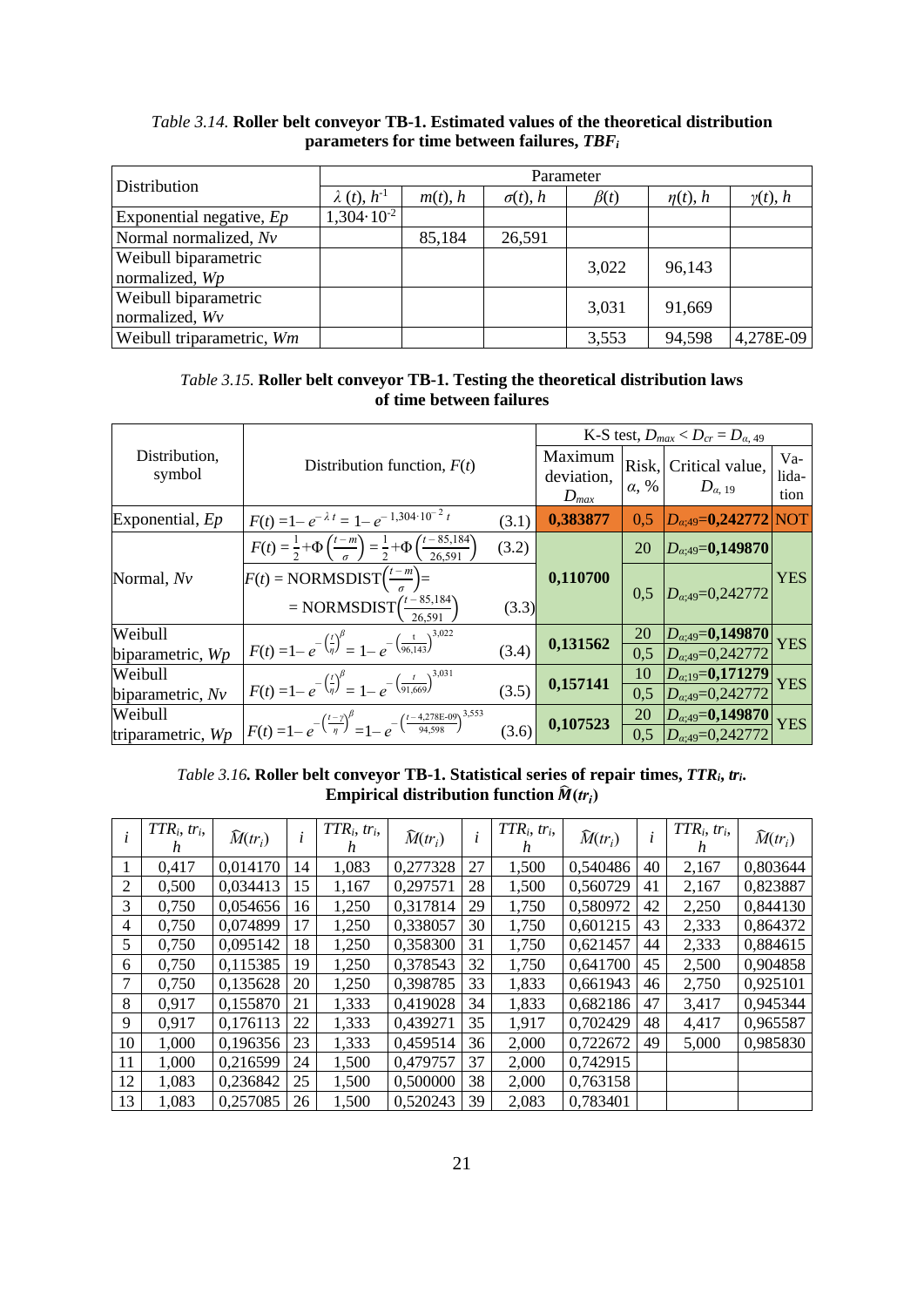## *Table 3.17.* **Roller** b**elt conveyor TB-1. Estimated values of the theoretical distribution parameters for repair times**

|                              |          |             |       |       | Parameter |             |  |             |                                                          |   |
|------------------------------|----------|-------------|-------|-------|-----------|-------------|--|-------------|----------------------------------------------------------|---|
| Distribuția                  |          |             |       |       |           |             |  |             |                                                          |   |
|                              | $h^{-1}$ |             |       |       |           |             |  |             | h                                                        | h |
| Exponential, Ep              | 0,691    |             |       |       |           |             |  |             |                                                          |   |
| Normal, Nv                   |          | 1,646 0,886 |       |       |           |             |  |             |                                                          |   |
| Lognormal, $LNv$             |          |             | 0,376 | 1,457 | 0,499     |             |  |             |                                                          |   |
| Weibull biparametric,<br>Wp  |          |             |       |       |           | 2,378 1,844 |  |             |                                                          |   |
| Weibull biparametric,<br>Wv  |          |             |       |       |           |             |  | 2,022 1,882 |                                                          |   |
| Weibull triparametric,<br>Wm |          |             |       |       |           |             |  |             | $\left 1,935\right 1,856\left \frac{2,148}{E-10}\right $ |   |

### *Table 3.18.* **Roller belt conveyor TB-1. Testing the theoretical distribution laws of repair times**

|                         |                                                                                                                                                |                                    |                       | K-S test, $D_{max} < D_{cr} = D_{\alpha, 49}$ |                        |  |
|-------------------------|------------------------------------------------------------------------------------------------------------------------------------------------|------------------------------------|-----------------------|-----------------------------------------------|------------------------|--|
| Distribution,<br>symbol | Distribution function, $M(tr)$                                                                                                                 | Maximum<br>deviation,<br>$D_{max}$ | Risk,<br>$\alpha$ , % | Critical value,<br>$D_{\alpha, 19}$           | $Va-$<br>lida-<br>tion |  |
|                         | Exponential, $Ep M(tr) = 1 - e^{-\mu tr} = 1 - e^{-0.691 tr}$<br>(3.7)                                                                         | 0,370109                           | 0.5                   | $D_{\alpha,49}=0,242772$                      | <b>NOT</b>             |  |
|                         | $M(tr) = \frac{1}{2} + \Phi\left(\frac{tr-m}{\sigma}\right) = \frac{1}{2} + \Phi\left(\frac{tr-1,646}{0,886}\right)$<br>(3.8)                  |                                    | 20                    | $D_{\alpha;49} = 0,149870$                    |                        |  |
| Normal, Nv              | $M(tr) = NORMSDIST(\frac{tr-m}{\sigma}) =$                                                                                                     | 0,126248                           |                       |                                               | <b>YES</b>             |  |
|                         | = NORMSDIST $\left(\frac{tr-1,646}{0,886}\right)$<br>(3.9)                                                                                     |                                    | 0,5                   | $D_{\alpha,49}=0,242772$                      |                        |  |
|                         | $M(tr) = \frac{1}{2} + \Phi\left(\frac{ln \ t r - m}{\sigma}\right) = \frac{1}{2} + \Phi\left(\frac{ln \ t r - 0.376}{0.499}\right)$<br>(3.10) |                                    | 20                    | $D_{\alpha;49} = 0,149870$                    |                        |  |
| Lognormal,<br>LNv       | $M(tr) = NORMSDIST(\frac{1}{\sigma} ln \frac{tr}{t_{med}}) =$                                                                                  | 0,082644                           |                       |                                               | <b>YES</b>             |  |
|                         | = NORMSDIST $\left(\frac{1}{0.499} ln \frac{tr}{1.457}\right)$<br>(3.11)                                                                       |                                    | 0.5                   | $D_{\alpha;49} = 0,242772$                    |                        |  |
| Weibull                 | $M(tr) = 1 - e^{-\left(\frac{tr}{\eta}\right)^{\beta}} = 1 - e^{-\left(\frac{tr}{1.844}\right)^{2,378}}$<br>(3.12)                             |                                    | 20                    | $D_{\alpha;49} = 0,149870$                    |                        |  |
| biparametric,<br>Wp     |                                                                                                                                                | 0,103087                           | 0.5                   | $D_{\alpha.49} = 0,242772$                    | YES                    |  |
| Weibull                 | $M(tr) = 1 - e^{-\left(\frac{tr}{\eta}\right)^{\beta}} = 1 - e^{-\left(\frac{tr}{1.882}\right)^{2.022}}$                                       |                                    | 20                    | $D_{\alpha;49} = 0,149870$                    |                        |  |
| biparametric,<br>Wv     | (3.13)                                                                                                                                         | 0,109716                           | 0,5                   | $D_{\alpha;49} = 0,242772$                    | YES                    |  |
| Weibull                 |                                                                                                                                                |                                    | 20                    | $D_{\alpha;49}$ =0,149870                     |                        |  |
| triparametric,<br>Wm    | $M(tr) = 1 - e^{-\left(\frac{tr - \gamma}{\eta}\right)^{\beta}} = 1 - e^{-\left(\frac{tr - 2,148E - 10}{1,856}\right)^{1,935}}$<br>(3.14)      | 0,124559                           | 0.5                   | $D_{\alpha:49} = 0,242772$                    | YES                    |  |

*Table 3.19.* **Roller Belt conveyor TB-2. Statistical series of times between failures,** *TBFi***,** *ti***. Empirical distribution function**  $\widehat{F}(t_i)$ 

|                 | $TBF_i, t_i,$ | $\widehat{F}(t_i)$ |    | $TBF_i, t_i,$<br>n | $\widehat{F}(t_i)$ |    | $TBF_i, t_i,$ | $\widehat{F}(t_i)$ |    | $TBF_i, t_i,$ | $\widehat{F}(t_i)$ |
|-----------------|---------------|--------------------|----|--------------------|--------------------|----|---------------|--------------------|----|---------------|--------------------|
|                 | 30,250        | 0,022293           | 9  | 117,167            | 0,277070           | 17 | 150,167       | 0,531847           | 25 | 175,750       | 0,786624           |
| $\overline{2}$  | 44,500        | 0,054140           | 10 | 123,750            | 0,308917           | 18 | 150,500       | 0,563694           | 26 | 191,417       | 0,818471           |
| $\overline{3}$  | 59,167        | 0,085987           |    | 132,583            | 0,340764           | 19 | 151,416       | 0,595541           | 27 | 195,250       | 0,850318           |
| $\overline{4}$  | 68,667        | 0,117834           | 12 | 135,917            | 0,372611           | 20 | 159,083       | 0,627389           | 28 | 200,500       | 0,882166           |
| $\vert$ 5       | 69,917        | 0,149682           | 13 | 137,667            | 0,404459           | 21 | 160,833       | 0,659236           | 29 | 201,333       | 0,914013           |
| 6               | 74,917        | 0,181529           | 14 | 137,917            | 0,436306           | 22 | 163,083       | 0,691083           | 30 | 202,083       | 0,945860           |
| $7\overline{ }$ | 102,667       | 0,213376           | 15 | 145,250            | 0,468153           | 23 | 169,667       | 0,722930           | 31 | 308,340       | 0,977707           |
| 8               | 104,500       | 0,245223           | 16 | 148,916            | 0,500000           | 24 | 173,916       | 0,754777           |    |               |                    |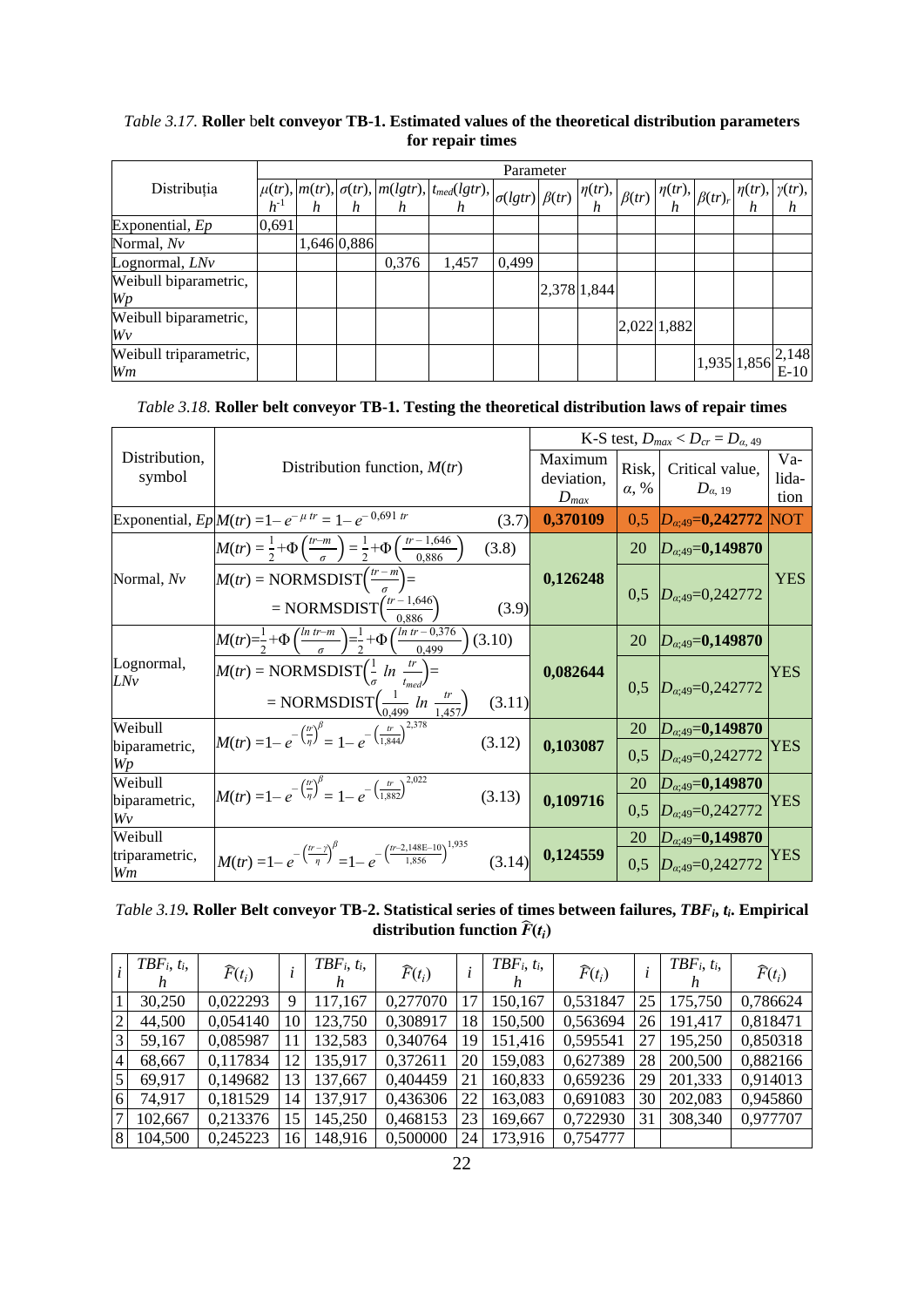| Distribution               |                      | Parameter    |                 |            |               |                 |  |  |  |  |  |  |
|----------------------------|----------------------|--------------|-----------------|------------|---------------|-----------------|--|--|--|--|--|--|
|                            | $\lambda(t), h^{-1}$ | $m(t)$ , $h$ | $\sigma(t)$ , h | $\beta(t)$ | $\eta(t)$ , h | $\gamma(t)$ , h |  |  |  |  |  |  |
| Exponential negative, $Ep$ | $7,896\cdot10^{-3}$  |              |                 |            |               |                 |  |  |  |  |  |  |
| Normal, $Nv$               |                      | 141,519      | 56,505          |            |               |                 |  |  |  |  |  |  |
| Weibull biparametric, Wp   |                      |              |                 | 2,391      | 161,799       |                 |  |  |  |  |  |  |
| Weibull biparametric, Wv   |                      |              |                 | 2,355      | 154,278       |                 |  |  |  |  |  |  |
| Weibull triparametric, Wm  |                      |              |                 | 2,701      | 201,020       | $-39,494$       |  |  |  |  |  |  |

## *Table 3.20.* **Roller belt conveyor TB-2. Estimated values of the theoretical distribution parameters for time between failures,** *TBF<sup>i</sup>*

| <i>Table 3.21.</i> Roller belt conveyor TB-2. Testing the theoretical distribution laws |
|-----------------------------------------------------------------------------------------|
| of time between failures                                                                |

|                         |                                                                                                                                   |                                    |                       |                                | K-S test, $D_{max} < D_{cr} = D_{\alpha,49}$             |            |
|-------------------------|-----------------------------------------------------------------------------------------------------------------------------------|------------------------------------|-----------------------|--------------------------------|----------------------------------------------------------|------------|
| Distribution,<br>symbol | Distribution function, $F(t)$                                                                                                     | Maximum<br>deviation,<br>$D_{max}$ | Risk,<br>$\alpha$ , % | Critical value,<br>$D_{a. 19}$ | $Va-$<br>lida-<br>tion                                   |            |
| Exponential, $Ep$       | $F(t) = 1 - e^{-\lambda t} = 1 - e^{-7,896 \cdot 10^{-3} t}$                                                                      | (3.15)                             | 0,373916              | $\vert 0.5 \vert$              | $D_{\alpha;31} = 0,303328$ NOT                           |            |
|                         | $F(t) = \frac{1}{2} + \Phi\left(\frac{t-m}{\sigma}\right) = \frac{1}{2} + \Phi\left(\frac{t-141,519}{56,505}\right)$              | (3.16)                             |                       | <b>20</b>                      | $D_{\alpha;31} = 0,187316$                               |            |
| Normal, Nv              | $F(t) = NORMSDIST(\frac{t-m}{a}) =$                                                                                               |                                    | 0,128254              |                                |                                                          | <b>YES</b> |
|                         | = NORMSDIST $\left(\frac{t-141,519}{56,505}\right)$                                                                               | (3.17)                             |                       | 0,5                            | $D_{\alpha;31}=0,303328$                                 |            |
|                         | biparametric, $Wp$ $F(t) = 1 - e^{-\left(\frac{t}{\eta}\right)^{\beta}} = 1 - e^{-\left(\frac{t}{161.799}\right)^{2,391}}$        |                                    | 0,153746              | 20                             | $D_{\alpha;31} = 0,187316$<br>$D_{\alpha;31} = 0,303328$ | <b>YES</b> |
|                         |                                                                                                                                   | (3.18)                             |                       | 0,5                            |                                                          |            |
|                         | biparametric, $W_v$ $F(t) = 1 - e^{-\left(\frac{t}{\eta}\right)^{\beta}} = 1 - e^{-\left(\frac{t}{154.278}\right)^{2,355}}$       |                                    | 0,194417              | $ 10\rangle$                   | $D_{\alpha;31} = 0,214125$<br>$D_{\alpha;31} = 0,303328$ | <b>YES</b> |
|                         |                                                                                                                                   | (3.19)                             |                       | 0,5                            |                                                          |            |
|                         |                                                                                                                                   |                                    | 0,172736              | 20                             | $D_{\alpha;31} = 0,187316$<br>$D_{\alpha;31} = 0,303328$ |            |
|                         | triparametric, $Wm$ $F(t)=1-e^{-\left(\frac{t-\gamma}{\eta}\right)^{\beta}}=1-e^{-\left(\frac{t+39.494}{201,020}\right)^{2.701}}$ | (3.20)                             |                       | $\overline{0.5}$               |                                                          | YES        |

## *Table 3.22.* **Roller belt conveyor TB-2. Statistical series of repair times,** *TTRi***,** *tri***. Empirical distribution function**  $\widehat{M}(tr_i)$

|                | $TTR_i, \, tr_i,$ | $\widehat{M}(tr_i)$ |                 | $TTR_i, \, tr_i,$<br>n | $\widehat{M}(tr_i)$ | l             | $TTR_i, \, tr_i,$<br>h | $\widehat{M}(tr_i)$ | $TTR_i, \, tr_i,$ | $\widehat{M}(tr_i)$ |
|----------------|-------------------|---------------------|-----------------|------------------------|---------------------|---------------|------------------------|---------------------|-------------------|---------------------|
|                | 0,500             | 0,022293            | 9               | 0,750                  | 0,277070            | 17            | 1,083                  | $0,531847$ 25       | 1,750             | 0,786624            |
| $\overline{2}$ | 0,500             | $0,054140$  10      |                 | 0,750                  | 0,308917            | 18            | 1,167                  | $0,563694$ 26       | 1,750             | 0,818471            |
| $\overline{3}$ | 0,583             | 0,085987 11         |                 | 0,833                  | 0,340764            | 19            | 1,250                  | $0,595541$  27      | 1,833             | 0,850318            |
| 4              | 0,583             | $0,117834$ 12       |                 | 0,833                  | 0,372611            | <sup>20</sup> | 1,250                  | 0,627389 28         | 2,000             | 0,882166            |
| 5 <sup>1</sup> | 0,667             | 0,149682 13         |                 | 0,833                  | $0,404459$ 21       |               | 1,250                  | $0,659236$ 29       | 2,083             | 0,914013            |
| 6              | 0,667             | 0,181529            | 14              | 0,917                  | 0,436306 22         |               | 1,250                  | $0,691083$ 30       | 4,167             | 0,945860            |
| 7 <sup>1</sup> | 0,667             | 0,213376 15         |                 | 1,083                  | $0,468153$ 23       |               | 1,417                  | $0,722930$ 31       | 4,917             | 0,977707            |
| 8 <sup>1</sup> | 0,750             | 0,245223            | 16 <sup>l</sup> | 1,083                  | 0,500000 24         |               | 1,583                  | 0,754777            |                   |                     |

*Table 3.23.* **Belt conveyor TB-2. Estimated values of the theoretical distribution parameters for repair times**

|                        |             | Parameter                                                                                                      |     |   |  |  |  |   |  |                          |  |  |                         |
|------------------------|-------------|----------------------------------------------------------------------------------------------------------------|-----|---|--|--|--|---|--|--------------------------|--|--|-------------------------|
| Distribution           | $\mu(tr)$ , | $m(tr)$ , $\Big \sigma(tr)$ , $m(lgtr)$ , $t_{med}(lgtr)$ , $\Big \sigma(lgtr) \Big \beta(tr) \Big \eta(tr)$ , |     |   |  |  |  |   |  | $\eta(tr)$ , $\beta(tr)$ |  |  | $\eta(tr), \gamma(tr),$ |
|                        | h-          |                                                                                                                | n   | n |  |  |  | h |  |                          |  |  |                         |
| Exponential, <i>Ep</i> | .790        |                                                                                                                |     |   |  |  |  |   |  |                          |  |  |                         |
| Normal, Nv             |             | .314                                                                                                           | 976 |   |  |  |  |   |  |                          |  |  |                         |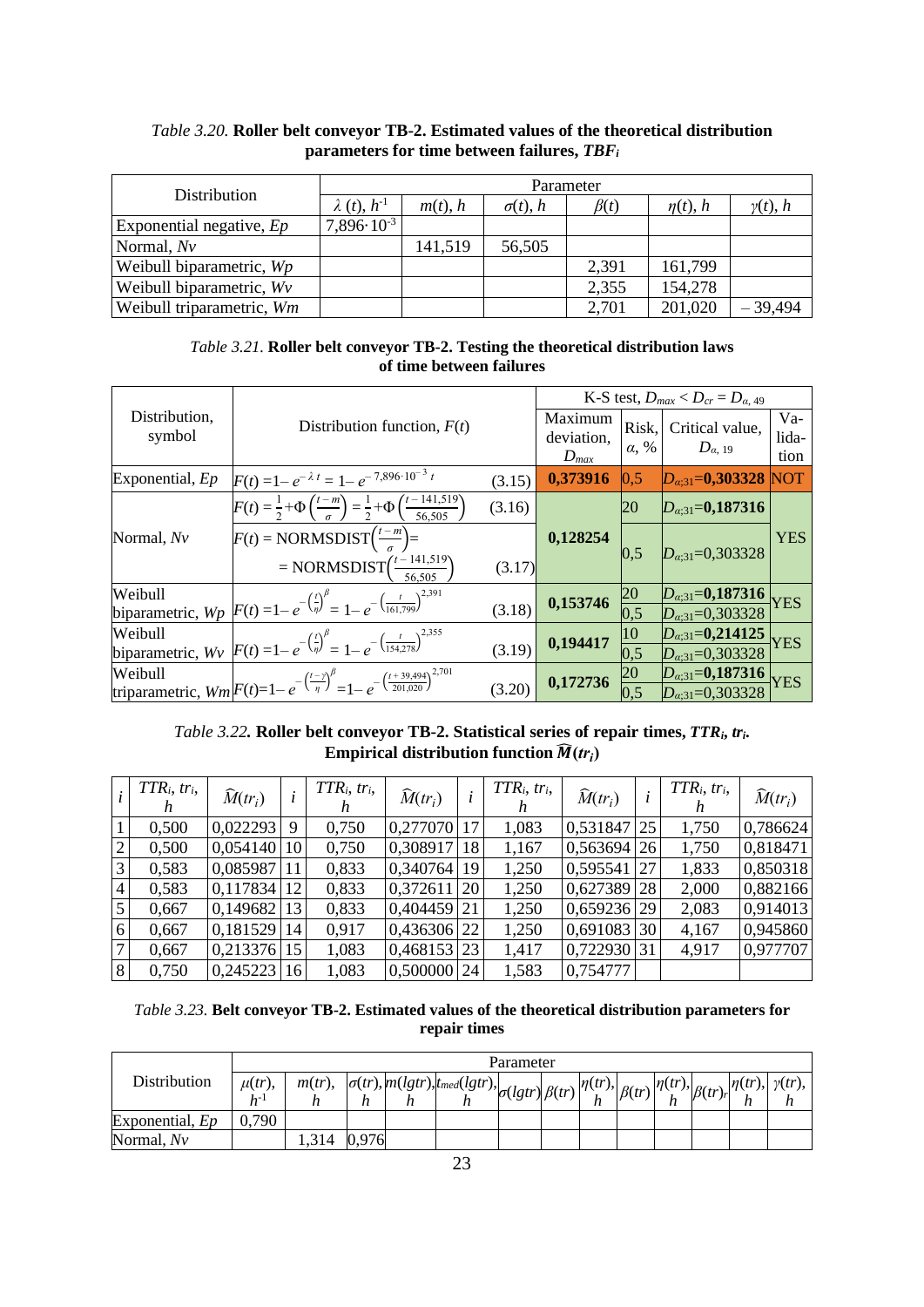#### *Table 3.23.* **Belt conveyor TB-2. Estimated values of the theoretical distribution parameters for repair times**

|                              |                         |  |       |                                                                                                                                                                                                                                        | Parameter |            |             |  |                        |
|------------------------------|-------------------------|--|-------|----------------------------------------------------------------------------------------------------------------------------------------------------------------------------------------------------------------------------------------|-----------|------------|-------------|--|------------------------|
| <b>Distribution</b>          | $\mu(tr)$ ,<br>$h^{-1}$ |  |       | $\begin{array}{cc}\nm(tr), & \left \sigma(tr),m(lgtr),t_{med}(lgtr),t_{med}(lgtr)\right \sigma(lgtr)\left \beta(tr)\right ^{n(tr)}, & \left \beta(tr)\right ^{n(tr)}, & \left \beta(tr),r\right ^{n(tr)}, & \gamma(tr),\\n\end{array}$ |           |            |             |  |                        |
| Lognormal, LNv               |                         |  | 0,100 | 1,105                                                                                                                                                                                                                                  | 0,555     |            |             |  |                        |
| Weibull<br>biparametric, Wp  |                         |  |       |                                                                                                                                                                                                                                        |           | 1,8671,284 |             |  |                        |
| Weibull<br>biparametric, Wv  |                         |  |       |                                                                                                                                                                                                                                        |           |            | 1,573 1,482 |  |                        |
| Weibull<br>triparametric, Wm |                         |  |       |                                                                                                                                                                                                                                        |           |            |             |  | 1,3621,4361,73E-<br>12 |

| Table 3.24. Belt conveyor TB-2. Testing the theoretical distribution laws of repair times |  |  |  |
|-------------------------------------------------------------------------------------------|--|--|--|
|                                                                                           |  |  |  |

|                         |                                                                                                                                                |                         |                | K-S test, $D_{max} < D_{cr} = D_{\alpha, 31}$                      |                      |
|-------------------------|------------------------------------------------------------------------------------------------------------------------------------------------|-------------------------|----------------|--------------------------------------------------------------------|----------------------|
| Distribution,<br>symbol | Distribution function, $M(tr)$                                                                                                                 | deviation,<br>$D_{max}$ | $\alpha$ , %   | Maximum Risk, Critical value,<br>$D_{\alpha, 19}$                  | Va-<br>lida-<br>tion |
|                         | Exponential, Ep $ M(tr) = 1 - e^{-\mu tr} = 1 - e^{-0.790 tr}$<br>(3.21)                                                                       | 0,326176                |                | $0,5$ $D_{\alpha,31} = 0,303328$ NOT                               |                      |
|                         | $M(tr) = \frac{1}{2} + \Phi\left(\frac{tr-m}{\sigma}\right) = \frac{1}{2} + \Phi\left(\frac{tr-1,314}{0.976}\right)$<br>(3.22)                 |                         | $\overline{5}$ | $D_{\alpha,31}=$ <b>0,237884</b>                                   |                      |
| Normal, Nv              | $M(tr) = NORMSDIST(\frac{tr-m}{g}) =$                                                                                                          | 0,217425                |                |                                                                    | YES                  |
|                         | = NORMSDIST $\left(\frac{tr-1,314}{0.976}\right)$<br>(3.23)                                                                                    |                         |                | $0,5$ $D_{\alpha,31}=0,303328$                                     |                      |
|                         | $M(tr) = \frac{1}{2} + \Phi\left(\frac{ln \ t r - m}{\sigma}\right) = \frac{1}{2} + \Phi\left(\frac{ln \ t r - 0.100}{0.555}\right)$<br>(3.24) |                         | 20             | $D_{\alpha,31}=0,187316$                                           |                      |
|                         | Lognormal, $L N v \left[ M(tr) = NORMSDIST\left(\frac{1}{a} ln \frac{tr}{t}\right) = \right]$                                                  | 0,103029                |                |                                                                    | YES                  |
|                         | = NORMSDIST $\left(\frac{1}{0.555} ln \frac{tr}{1.105}\right)$<br>(3.25)                                                                       |                         |                | $0,5$ $D_{\alpha,31} = 0,303328$                                   |                      |
|                         | biparametric, $Wp M(tr) = 1 - e^{-\left(\frac{tr}{\eta}\right)^{\beta}} = 1 - e^{-\left(\frac{tr}{1,284}\right)^{1,867}}$                      | 0,157795                | <b>20</b>      | $\frac{D_{\alpha;31}=0,187316}{D_{\alpha;31}=0,303328} \text{YES}$ |                      |
|                         | (3.26)                                                                                                                                         |                         | 0,5            |                                                                    |                      |
|                         | biparametric, $Wv \vert M(tr) = 1 - e^{-\left(\frac{tr}{\eta}\right)^{\beta}} = 1 - e^{-\left(\frac{tr}{1.482}\right)^{1,573}}$                | 0,165634                | <b>20</b>      | $D_{\alpha,31} = 0,187316$ YES                                     |                      |
|                         | (3.27)                                                                                                                                         |                         |                | $0,5$ $D_{\alpha,31}=0,303328$                                     |                      |
| Weibull                 |                                                                                                                                                |                         | 10             | $D_{\alpha,31}=0,214125$                                           |                      |
| triparametric,<br>Wm    | $M(tr) = 1 - e^{-\left(\frac{tr - \gamma}{\eta}\right)^{\beta}} = 1 - e^{-\left(\frac{tr + 1,73E - 12}{1,436}\right)^{1,362}}$                 | $(3.28)$ 0,211507       | 0,5            | $D_{\alpha,31} = 0,303328$                                         | YES                  |

*Table 3.25.* **Belt conveyor TB-3. Statistical series of times between failures,** *TBFi***,** *ti***. Empirical distribution function**  $\widehat{F}(t_i)$ 

|   | $TBF_i, t_i,$ | $\widehat{F}(t_i)$ |    | $TBF_i, t_i,$ | $\widehat{F}(t_i)$ | $\iota$ | $TBF_i, t_i$ | $\widehat{F}(t_i)$ |                 | $TBF_i, t_i,$ | $\widehat{F}(t_i)$ |
|---|---------------|--------------------|----|---------------|--------------------|---------|--------------|--------------------|-----------------|---------------|--------------------|
|   | 30,834        | 0,024648           | 8  | 136,000       | 0,271127           | 15      |              | 150,500   0,517606 | 22 <sub>1</sub> | 195,250       | 0,764085           |
| 2 | 40,583        | 0.059859           | 9  | 137,417       | 0.306338           | 16      |              | 162,750 0,552817   |                 | 23 201,333    | 0,799296           |
| 3 | 44,500        | 0,095070           |    | 10 137,667    | 0.341549           |         | 169,667      | 0.588028           |                 | 24 202,083    | 0.834507           |
| 4 | 68,667        | 0,130282           |    |               | 140,834 0,376761   | 18      | 173,750      | 0,623239           |                 | 25 202,500    | 0,869718           |
|   | 104,833       | 0,165493           | 12 | 142,250       | 0.411972           | 19      | 175,917      | 0,658451           |                 | 26 209,833    | 0,904930           |
| 6 | 123,750       | 0,200704           | 13 | 148,916       | 0,447183           | 20      | 176,083      | 0,693662           | 27              | 210,583       | 0,940141           |
| 7 | 135,917       | 0,235915           |    | 14   150,333  | 0.482394           | 21      | 191,417      | 0,728873           | 28              | 237,917       | 0.975352           |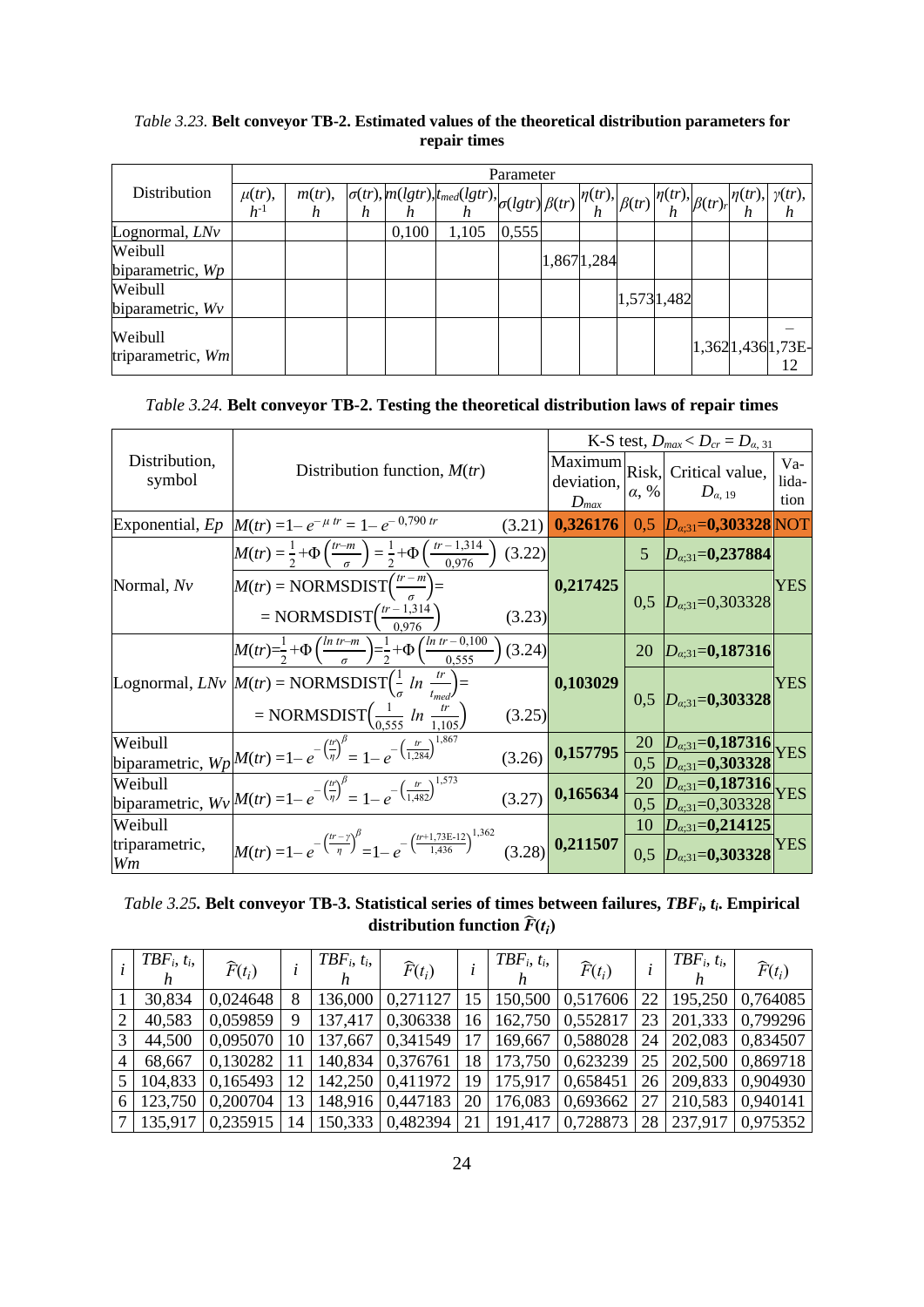#### *Table 3.26.* **Belt conveyor TB-3. Estimated values of the theoretical distribution parameters for time between failures** *TBF<sup>i</sup>*

| Distribuția                |                      | Parameter    |                   |            |               |                 |  |  |  |  |  |
|----------------------------|----------------------|--------------|-------------------|------------|---------------|-----------------|--|--|--|--|--|
|                            | $\lambda(t), h^{-1}$ | $m(t)$ , $h$ | $\sigma(t)$ , $h$ | $\beta(t)$ | $\eta(t)$ , h | $\gamma(t)$ , h |  |  |  |  |  |
| Exponential negative, $Ep$ | $7,263\cdot10^{-3}$  |              |                   |            |               |                 |  |  |  |  |  |
| Normal normalized, Nv      |                      | 150,074      | 53,337            |            |               |                 |  |  |  |  |  |
| Weibull biparametric, Wp   |                      |              |                   | 2,181      | 175,319       |                 |  |  |  |  |  |
| Weibull biparametrică, Wv  |                      |              |                   | 2,438      | 159,828       |                 |  |  |  |  |  |
| Weibull triparametrică, Wm |                      |              |                   | 3,076      | 167,872       | 1,121E-06       |  |  |  |  |  |

| <i>Table 3.27.</i> Belt conveyor TB-3. Testing the theoretical distribution laws of time between |
|--------------------------------------------------------------------------------------------------|
| failures                                                                                         |

|                         |                                                                                                                               |        |                                    |                  | K-S test, $D_{max} < D_{cr} = D_{\alpha,28}$                           |                        |
|-------------------------|-------------------------------------------------------------------------------------------------------------------------------|--------|------------------------------------|------------------|------------------------------------------------------------------------|------------------------|
| Distribution,<br>symbol | Distribution function, $F(t)$                                                                                                 |        | Maximum<br>deviation,<br>$D_{max}$ | $\alpha, \%$     | Risk, Critical value,<br>$D_{a, 19}$                                   | $Va-$<br>lida-<br>tion |
| Exponential, $Ep$       | $F(t) = 1 - e^{-\lambda t} = 1 - e^{-7,263 \cdot 10^{-3} t}$                                                                  | (3.29) | 0,427435                           | 0.5              | $ D_{\alpha;28}$ =0,318625 NOT                                         |                        |
|                         | $F(t) = \frac{1}{2} + \Phi\left(\frac{t-m}{\sigma}\right) = \frac{1}{2} + \Phi\left(\frac{t-150,074}{53,337}\right)$          | (3.30) |                                    | 20               | $ D_{\alpha;28}$ =0,196798                                             |                        |
| Normal, Nv              | $F(t) = NORMSDIST(\frac{t-m}{s}) =$                                                                                           |        | 0,194633                           | 0.5              | $D_{\alpha,28}=0,318625$                                               | <b>YES</b>             |
|                         | $= NORMSDIST\left(\frac{t-150,074}{53,337}\right)$                                                                            | (3.31) |                                    |                  |                                                                        |                        |
|                         | biparametric, $Wp\bigg F(t) = 1 - e^{-\left(\frac{t}{\eta}\right)^{\beta}} = 1 - e^{-\left(\frac{t}{175,319}\right)^{2,181}}$ |        | 0,236001                           |                  | $\frac{ D_{\alpha,28}=0,249934 }{ D_{\alpha,28}=0,318625 } \text{YES}$ |                        |
|                         |                                                                                                                               | (3.32) |                                    | $\overline{0,5}$ |                                                                        |                        |
|                         | biparametric, $Wv F(t) = 1 - e^{-\left(\frac{t}{\eta}\right)^{\beta}} = 1 - e^{-\left(\frac{t}{159,828}\right)^{2,438}}$      |        | 0,289451                           |                  | $\frac{D_{\alpha;28} = 0.299707}{D_{\alpha;28} = 0.318625} \text{YES}$ |                        |
|                         |                                                                                                                               | (3.33) |                                    | $\overline{0,5}$ |                                                                        |                        |
| Weibull                 |                                                                                                                               |        |                                    | 10               | $D_{\alpha,28}=0,224974$                                               |                        |
| triparametric,<br>Wm    | $F(t)=1-e^{-\left(\frac{t-\gamma}{\eta}\right)^{\beta}}=1-e^{-\left(\frac{t-1,121E-06}{167,872}\right)^{3,076}}$              | (3.34) | 0,206150                           | 0.5              | $D_{\alpha;28}=0,318625$                                               | <b>YES</b>             |

## *Table 3.28.* **Belt conveyor TB-3. Statistical series of repair times,** *TTRi***,** *tri***. Empirical distribution**  function  $\widehat{M}(tr_i)$

|                | $ i TTR_i, tr_i, h $ | $\widehat{M}(tr_i)$ |    | $i$  TTR <sub>i</sub> , tr <sub>i</sub> , h | $\widehat{M}(tr_i)$ |               | $i$ TTR <sub>i</sub> , tr <sub>i</sub> , h | $\widehat{M}(tr_i)$ |               | $TTR_i, \, tr_i, \, h$ | $\widehat{M}(tr_i)$ |
|----------------|----------------------|---------------------|----|---------------------------------------------|---------------------|---------------|--------------------------------------------|---------------------|---------------|------------------------|---------------------|
|                | 0,417                | 0,024648            |    | 0,750                                       | 0,271127            | 15            | 1,250                                      | 0,517606 22         |               | 2,000                  | 0,764085            |
| $\overline{2}$ | 0,500                | 0,059859            |    | 0,750                                       | 0,306338            | 16            | 1,250                                      | 0,552817            | <sup>23</sup> | 2,083                  | 0,799296            |
| $\overline{3}$ | 0,500                | 0,095070            | 10 | 0,833                                       | 0,341549            |               | 1,250                                      | 0,588028 24         |               | 2,250                  | 0,834507            |
| $\overline{4}$ | 0,583                | 0,130282            |    | 0,833                                       | 0,376761            | 18            | 1,417                                      | $0,623239$ 25       |               | 3,167                  | 0,869718            |
| $\overline{5}$ | 0,667                | 0,165493            |    | 0.917                                       | 0,411972            | 19            | 1,583                                      | $0,658451$ 26       |               | 4,167                  | 0,904930            |
| 6              | 0,667                | 0,200704            |    | 1,083                                       | 0,447183            | <b>20</b>     | 1,583                                      | $0,693662$ 27       |               | 4,250                  | 0,940141            |
|                | 0,667                | 0,235915            | 14 | 1,167                                       | 0,482394            | <sup>21</sup> | 1,750                                      | 0,728873 28         |               | 4,917                  | 0,975352            |

| <i>Table 3.29.</i> Belt conveyor TB-3. Estimated values of the theoretical distribution parameters for |
|--------------------------------------------------------------------------------------------------------|
| repair times $TTR_i$                                                                                   |

|                         |             | Parameter<br>$\text{ \quad , } \mid m(tr),\ \left \sigma(tr),\left m(lgtr)\right \right _{t\text{med}}(lgtr), \ \left \sigma(lgtr)\right \beta(tr)\left \eta(r)\right _{t\text{th}}$ |       |  |  |  |  |              |             |                                                 |  |                         |  |  |
|-------------------------|-------------|--------------------------------------------------------------------------------------------------------------------------------------------------------------------------------------|-------|--|--|--|--|--------------|-------------|-------------------------------------------------|--|-------------------------|--|--|
| Distribution            | $\mu(tr)$ , |                                                                                                                                                                                      |       |  |  |  |  | $\eta(tr)$ , | $\beta(tr)$ | $\langle \eta(tr), \vert \beta(tr)_{r} \vert$ . |  | $\eta(tr), \gamma(tr),$ |  |  |
|                         | $h^-$       |                                                                                                                                                                                      |       |  |  |  |  |              |             |                                                 |  |                         |  |  |
| Exponential, $Ep$ 0.667 |             |                                                                                                                                                                                      |       |  |  |  |  |              |             |                                                 |  |                         |  |  |
| Normal, Nv              |             | .545                                                                                                                                                                                 | 1,205 |  |  |  |  |              |             |                                                 |  |                         |  |  |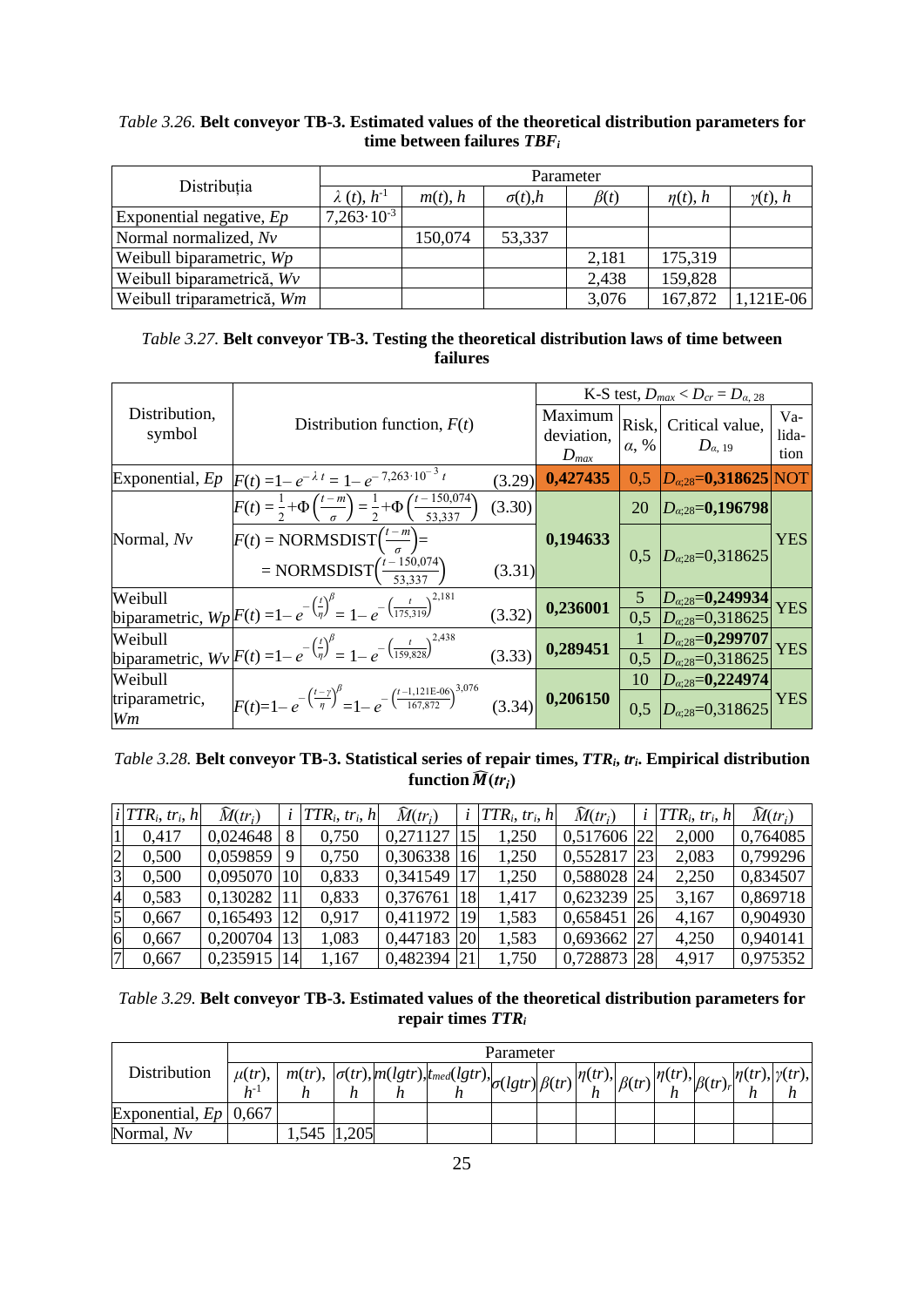|  |  |                      |  | <i>Table 3.29.</i> Belt conveyor TB-3. Estimated values of the theoretical distribution parameters for |
|--|--|----------------------|--|--------------------------------------------------------------------------------------------------------|
|  |  | repair times $TTR_i$ |  |                                                                                                        |

|                |            |  |       |                                                                                                                                                                                                                                                                                                                                                                                                                                                                                                                          | Parameter |            |  |             |                           |  |
|----------------|------------|--|-------|--------------------------------------------------------------------------------------------------------------------------------------------------------------------------------------------------------------------------------------------------------------------------------------------------------------------------------------------------------------------------------------------------------------------------------------------------------------------------------------------------------------------------|-----------|------------|--|-------------|---------------------------|--|
| Distribution   | $\mu(tr),$ |  |       | $\begin{array}{c}\nm(tr), \\ h\n\end{array}\n\left \frac{\sigma(tr),m(lgtr)}{h}\right ^{t_{med}(lgtr)}\n\left \frac{\sigma(lgtr)}{h}\right \beta(tr)\left \frac{\eta(tr),}{h}\beta(tr)\right ^{t_{r}},\n\left \frac{\eta(tr),}{h}\beta(tr)\right ^{t_{r}},\n\left \frac{\eta(tr),}{h}\beta(tr)\right ^{t_{r}},\n\left \frac{\eta(tr),}{h}\beta(tr)\right ^{t_{r}},\n\left \frac{\eta(tr),}{h}\beta(tr)\right ^{t_{r}},\n\left \frac{\eta(tr),}{h}\beta(tr)\right ^{t_{r}},\n\left \frac{\eta(tr),}{h}\beta(tr)\right ^{$ |           |            |  |             |                           |  |
|                | $h^{-1}$   |  |       |                                                                                                                                                                                                                                                                                                                                                                                                                                                                                                                          |           |            |  |             |                           |  |
| Lognormal, LNv |            |  | 0,198 | 1,219                                                                                                                                                                                                                                                                                                                                                                                                                                                                                                                    | 0,677     |            |  |             |                           |  |
| Weibull        |            |  |       |                                                                                                                                                                                                                                                                                                                                                                                                                                                                                                                          |           |            |  |             |                           |  |
| biparametric,  |            |  |       |                                                                                                                                                                                                                                                                                                                                                                                                                                                                                                                          |           | 1,6491,703 |  |             |                           |  |
| Wp             |            |  |       |                                                                                                                                                                                                                                                                                                                                                                                                                                                                                                                          |           |            |  |             |                           |  |
| Weibull        |            |  |       |                                                                                                                                                                                                                                                                                                                                                                                                                                                                                                                          |           |            |  |             |                           |  |
| biparametric,  |            |  |       |                                                                                                                                                                                                                                                                                                                                                                                                                                                                                                                          |           |            |  | 1,437 1,978 |                           |  |
| Wv             |            |  |       |                                                                                                                                                                                                                                                                                                                                                                                                                                                                                                                          |           |            |  |             |                           |  |
| Weibull        |            |  |       |                                                                                                                                                                                                                                                                                                                                                                                                                                                                                                                          |           |            |  |             |                           |  |
| triparametric, |            |  |       |                                                                                                                                                                                                                                                                                                                                                                                                                                                                                                                          |           |            |  |             | 1,292 1,670 5,035<br>E-10 |  |
| Wm             |            |  |       |                                                                                                                                                                                                                                                                                                                                                                                                                                                                                                                          |           |            |  |             |                           |  |

*Table 3.30.* **Belt conveyor TB-3. Testing the theoretical distribution laws of repair times**

|                         |                                                                                                                                              |        |                         |              | K-S test, $D_{max} < D_{cr} = D_{\alpha,28}$                                     |                      |
|-------------------------|----------------------------------------------------------------------------------------------------------------------------------------------|--------|-------------------------|--------------|----------------------------------------------------------------------------------|----------------------|
| Distribution,<br>symbol | Distribution function, $M(tr)$                                                                                                               |        | deviation,<br>$D_{max}$ | $\alpha, \%$ | $\overline{\text{Maximum}}$ Risk, Critical value,<br>$D_{\alpha, 19}$            | Va-<br>lida-<br>tion |
|                         | Exponential, Ep $ M(tr) = 1 - e^{-\mu tr} = 1 - e^{-0.667 tr}$                                                                               | (3.35) | 0,259028                |              | $\frac{2,5}{0,5}$ $\frac{D_{\alpha;28}=0,272545}{D_{\alpha;28}=0,318625}$        | <b>YES</b>           |
|                         | $M(tr) = \frac{1}{2} + \Phi\left(\frac{tr-m}{\sigma}\right) = \frac{1}{2} + \Phi\left(\frac{tr-1,545}{1,205}\right)$                         | (3.36) |                         | 20           | $ D_{\alpha;28}=0,196798 $                                                       |                      |
| Normal, Nv              | $M(tr) = NORMSDIST(\frac{tr-m}{g}) =$                                                                                                        |        | 0,184591                |              | $0.5$ $D_{\alpha,28}=0,318625$                                                   | <b>YES</b>           |
|                         | $= NORMSDIST\left(\frac{tr - 1,545}{1.205}\right)$                                                                                           | (3.37) |                         |              |                                                                                  |                      |
|                         | $M(tr) = \frac{1}{2} + \Phi\left(\frac{ln \ t r - m}{\sigma}\right) = \frac{1}{2} + \Phi\left(\frac{ln \ t r - 0.198}{0.667}\right)$         | (3.38) |                         | 20           | $ D_{\alpha,28}=$ <b>0,196798</b>                                                |                      |
|                         | Lognormal, $L N v \left  M(tr) = NORMSDIST\left(\frac{1}{\sigma} ln \frac{tr}{t_{med}}\right) =$                                             |        | 0,095652                |              |                                                                                  | <b>YES</b>           |
|                         | = NORMSDIST $\left(\frac{1}{0.677} ln \frac{tr}{1.219}\right)$                                                                               | (3.39) |                         |              | $0,5$ $D_{\alpha,28}=0,318625$                                                   |                      |
|                         | biparametric, $Wp$ $M(tr) = 1 - e^{-\left(\frac{tr}{\eta}\right)^{\beta}} = 1 - e^{-\left(\frac{tr}{1.703}\right)^{1.649}}$                  |        | 0,136695                | 20           |                                                                                  | <b>YES</b>           |
|                         |                                                                                                                                              | (3.40) |                         |              | $\frac{20}{0.5} \frac{D_{\alpha,28} = 0,196798}{D_{\alpha,28} = 0,318625}$       |                      |
|                         | biparametric, $Wv M(tr) = 1 - e^{-\left(\frac{tr}{\eta}\right)^{\beta}} = 1 - e^{-\left(\frac{tr}{1.978}\right)^{1,437}}$                    |        | 0,184247                |              | $\frac{20}{0.5}$ $\frac{D_{\alpha,28} = 0,196798}{D_{\alpha,28} = 0,318625}$ YES |                      |
|                         |                                                                                                                                              | (3.41) |                         |              |                                                                                  |                      |
| Weibull                 |                                                                                                                                              |        |                         | 20           | $ D_{\alpha;28}$ =0,196798                                                       |                      |
| triparametric,<br>Wm    | $\left  M(tr) = 1 - e^{-\left(\frac{(r-1)}{\eta}\right)^{\beta}} = 1 - e^{-\left(\frac{(r+5,035E-10)}{1,670}\right)^{1,292}} (3.42) \right $ |        | 0,165202                |              | $0.5$ $D_{\alpha:28} = 0.318625$                                                 | <b>YES</b>           |

*Table 3.31.* **Belt conveyor TB-4. Statistical series of times between failures,** *TBFi***,** *ti***. Empirical distribution function**  $\widehat{F}(t_i)$ 

|                | $TBF_i, t_i,$ | $\widehat{F}(t_i)$ |    | $TBF_i, t_i$ | $\widehat{F}(t_i)$ |              | $TBF_i, t_i$ | $\widehat{F}(t_i)$ |            | $i   TBF_i, t_i, h $ | $\widehat{F}(t_i)$ |
|----------------|---------------|--------------------|----|--------------|--------------------|--------------|--------------|--------------------|------------|----------------------|--------------------|
|                | 25,833        | 0.012411           | 15 | 54,833       | 0,260638 29        |              | 68,000       | 0.508865           | 43         | 93,083               | 0,757092           |
|                | 31,000        | 0.030142           | 16 | 55,916       | 0,278369           | $ 30\rangle$ | 69,416       | 0.526596 44        |            | 94,750               | 0,774823           |
|                | 31,667        | 0.047872           | 7  | 56,000       | 0,296099 31        |              | 73,583       | 0,544326           | <u>145</u> | 95,000               | 0,792553           |
| $\overline{4}$ |               | 0,065603           | 18 | 57,917       | 0.313830 32        |              | 73,667       | 0,562057           |            | 97.917               | 0.810284           |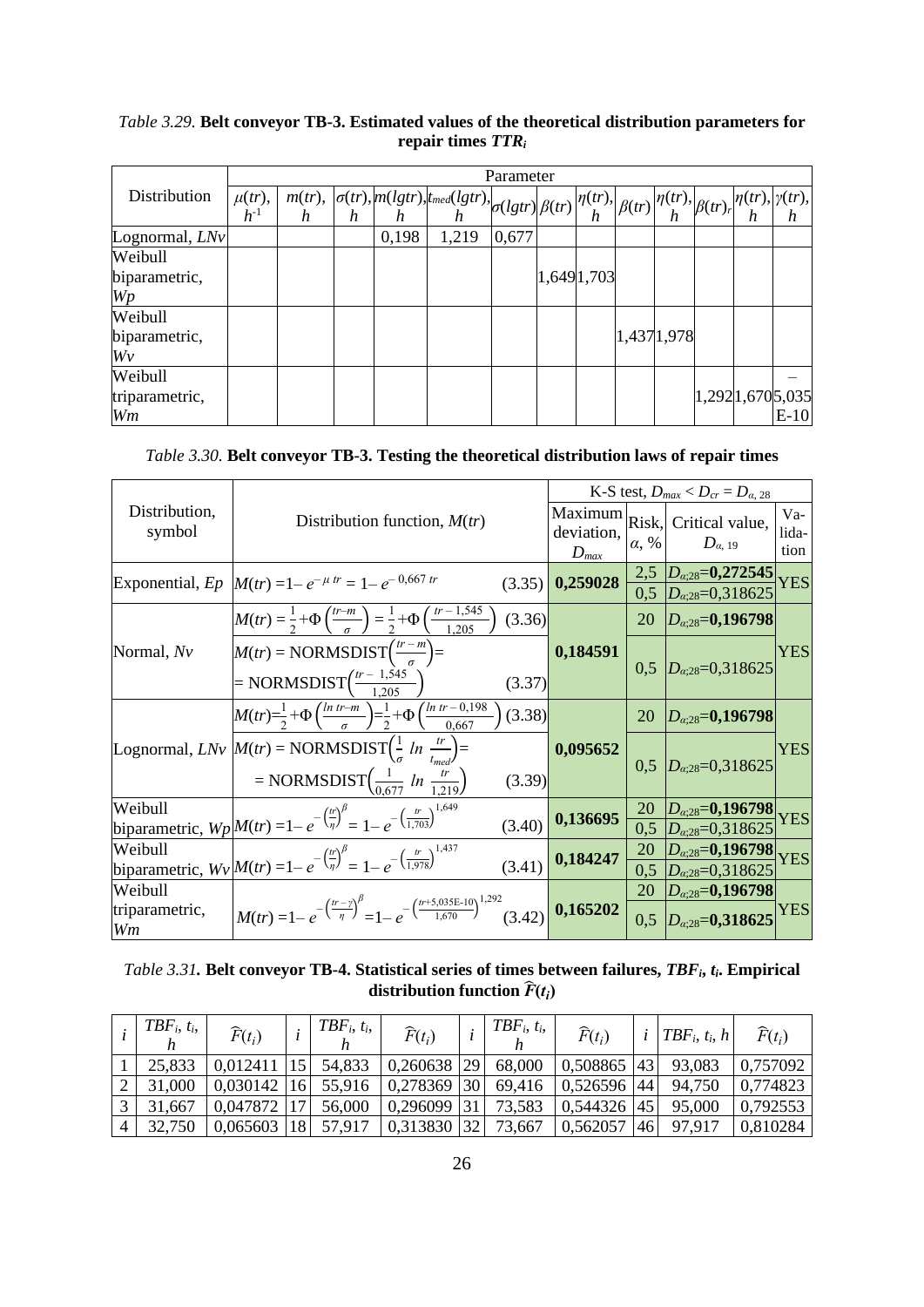|    | $TBF_i, t_i,$<br>n | $\widehat{F}(t_i)$ |    | $TBF_i, t_i,$ | $\widehat{F}(t_i)$ |    | $TBF_i, t_i,$ | $\widehat{F}(t_i)$ | l  | $TBF_i$ , $t_i$ , $h$ | $\widehat{F}(t_i)$ |
|----|--------------------|--------------------|----|---------------|--------------------|----|---------------|--------------------|----|-----------------------|--------------------|
| 5  | 36,167             | 0,083333           | 19 | 58,667        | 0,331560           | 33 | 78,834        | 0,579787           | 47 | 109,250               | 0,828014           |
| 6  | 36,833             | 0,101064           | 20 | 59,167        | 0,349291           | 34 | 80,166        | 0,597518           | 48 | 110,000               | 0,845745           |
| 7  | 38,250             | 0,118794           | 21 | 62,750        | 0,367021           | 35 | 82,750        | 0,615248           | 49 | 110,250               | 0,863475           |
| 8  | 38,667             | 0,136525           | 22 | 64,083        | 0,384752           | 36 | 82,750        | 0,632979           | 50 | 118,250               | 0,881206           |
| 9  | 39,583             | 0,154255           | 23 | 65,000        | 0,402482           | 37 | 86,667        | 0,650709           |    | 119,167               | 0,898936           |
| 10 | 43,250             | 0,171986           | 24 | 66,000        | 0,420213           | 38 | 87,417        | 0,668440           | 52 | 121,500               | 0,916667           |
| 11 | 49,333             | 0,189716           | 25 | 66,167        | 0,437943           | 39 | 89,000        | 0,686170           | 53 | 122,500               | 0,934397           |
| 12 | 50,833             | 0,207447           | 26 | 66,333        | 0,455674           | 40 | 89,000        | 0,703901           | 54 | 131,000               | 0,952128           |
| 13 | 51,167             | 0,225177           | 27 | 67,500        | 0,473404           | 41 | 91,917        | 0,721631           | 55 | 133,500               | 0,969858           |
| 14 | 53,167             | 0,242908           | 28 | 67,750        | 0,491135           | 42 | 92,500        | 0,739362           | 56 | 139,166               | 0.987589           |

*Table 3.31.* **Belt conveyor TB-4. Statistical series of times between failures,** *TBFi***,** *ti***. Empirical distribution function**  $\widehat{F}(t_i)$ 

*Table 3.32.* **Belt conveyor TB-4. Estimated values of the theoretical distribution parameters for time between failures** *TBF<sup>i</sup>*

| Distribution               |                       |              |                   | Parameter  |               |                 |
|----------------------------|-----------------------|--------------|-------------------|------------|---------------|-----------------|
|                            | $\lambda(t), h^{-1}$  | $m(t)$ , $h$ | $\sigma(t)$ , $h$ | $\beta(t)$ | $\eta(t)$ , h | $\gamma(t)$ , h |
| Exponential negative, $Ep$ | $1,545 \cdot 10^{-2}$ |              |                   |            |               |                 |
| Normal normalized, Nv      |                       | 74,421       | 29,094            |            |               |                 |
| Weibull biparametric       |                       |              |                   | 2,897      | 83,367        |                 |
| normalized, Wp             |                       |              |                   |            |               |                 |
| Weibull biparametric       |                       |              |                   | 2,984      | 84,833        |                 |
| normalized, Wv             |                       |              |                   |            |               |                 |
| Weibull triparametric, Wm  |                       |              |                   | 2,766      | 83,616        | 6,013E-08       |

*Table 3.33.* **Belt conveyor TB-4. Testing the theoretical distribution laws of time between failures**

|                         |                                                                                                                              |        |                                    |              | K-S test, $D_{max} < D_{cr} = D_{\alpha, 56}$ |                        |
|-------------------------|------------------------------------------------------------------------------------------------------------------------------|--------|------------------------------------|--------------|-----------------------------------------------|------------------------|
| Distribution,<br>symbol | Distribution function, $F(t)$                                                                                                |        | Maximum<br>deviation,<br>$D_{max}$ | $\alpha$ , % | Risk, Critical value,<br>$D_{\alpha, 19}$     | $Va-$<br>lida-<br>tion |
| Exponential, $Ep$       | $F(t) = 1 - e^{-\lambda t} = 1 - e^{-1.545 \cdot 10^{-2} t}$                                                                 | (3.43) | 0,368232                           | 0,5          | $D_{\alpha,56} = 0,227425$ NOT                |                        |
|                         | $F(t) = \frac{1}{2} + \Phi\left(\frac{t-m}{\sigma}\right) = \frac{1}{2} + \Phi\left(\frac{t-74,421}{29,094}\right)$          | (3.44) |                                    | 20           | $ D_{\alpha,56}=0,140398 $                    |                        |
| Normal, Nv              | $F(t) = NORMSDIST(\frac{t-m}{s}) =$<br>= NORMSDIST $\left(\frac{t-74,421}{29,094}\right)$                                    | (3.45) | 0,096204                           |              | $0.5 \left  D_{\alpha:56} = 0,227425 \right $ | <b>YES</b>             |
|                         | biparametric, $Wp\bigg F(t) = 1 - e^{-\left(\frac{t}{\eta}\right)^{\beta}} = 1 - e^{-\left(\frac{t}{83,367}\right)^{2,897}}$ |        | 0,083422                           | <b>20</b>    | $D_{\alpha,56} = 0,140398$ YES                |                        |
|                         |                                                                                                                              | (3.46) |                                    | 0,5          | $D_{\alpha,56}=0,227425$                      |                        |
|                         | biparametric, $Wv$ $F(t) = 1 - e^{-\left(\frac{t}{\eta}\right)^{\beta}} = 1 - e^{-\left(\frac{t}{84,833}\right)^{2,984}}$    |        | 0,105281                           | 20           | $D_{\alpha,56} = 0,140398$ YES                |                        |
|                         |                                                                                                                              | (3.47) |                                    | 0,5          | $D_{a:56} = 0,227425$                         |                        |
| Weibull                 |                                                                                                                              |        |                                    | 20           | $D_{\alpha;56} = 0,140398$                    |                        |
| triparametric,<br>Wm    | $F(t)=1-e^{-\left(\frac{t-\gamma}{\eta}\right)^{\beta}}=1-e^{-\left(\frac{t-1,121E-06}{83,616}\right)^{2,766}}$              | (3.48) | 0,077472                           | 0,5          | $D_{\alpha,56}=0,227425$                      | <b>YES</b>             |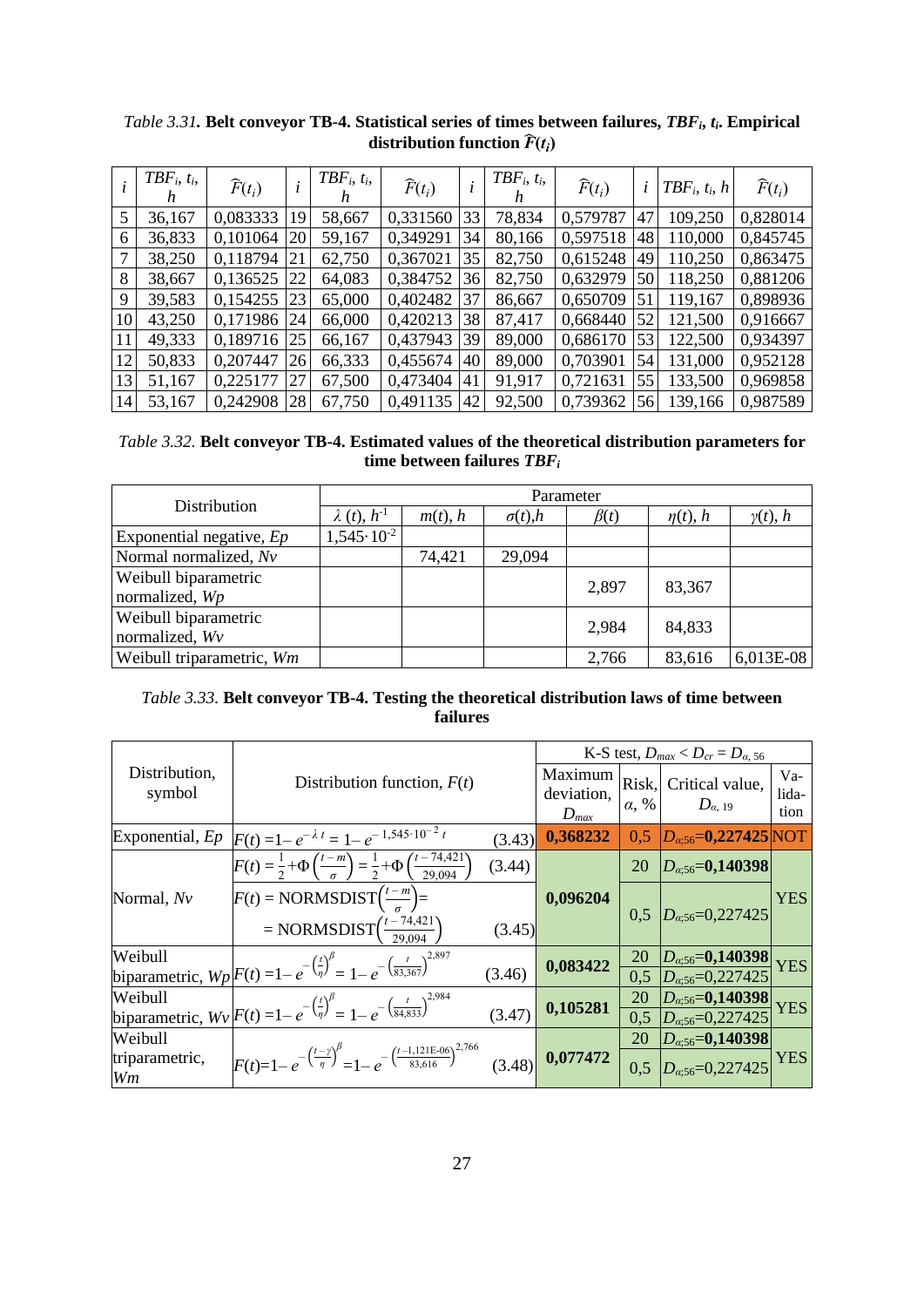|    | $TTR_i, \, tr_i,$<br>h | $\widehat{M}(tr_i)$ |    | $TTR_i, \, tr_i,$<br>n. | $\widehat{M}(tr_i)$ | i  | $TTR_i, \, tr_i,$<br>n | $\widehat{M}(tr_i)$ |     | $TTR_i, \, tr_i,$<br>h | $\widehat{M}(tr_i)$ |
|----|------------------------|---------------------|----|-------------------------|---------------------|----|------------------------|---------------------|-----|------------------------|---------------------|
| 1  | 0,417                  | 0,012411            | 15 | 0,833                   | 0,260638            | 29 | 1,250                  | 0,508865            | 43  | 1,833                  | 0,757092            |
| 2  | 0,500                  | 0,030142            | 16 | 0,833                   | 0,278369            | 30 | 1,250                  | 0,526596            | 44  | 2,000                  | 0,774823            |
| 3  | 0,500                  | 0,047872            | 17 | 0,917                   | 0,296099            | 31 | 1,250                  | 0,544326            | 45  | 2,083                  | 0,792553            |
| 4  | 0,500                  | 0.065603            | 18 | 0,917                   | 0.313830            | 32 | 1,250                  | 0,562057            | 46  | 2,250                  | 0,810284            |
| 5  | 0,500                  | 0,083333            | 19 | 0,917                   | 0,331560            | 33 | 1,250                  | 0,579787            | 47  | 2,333                  | 0,828014            |
| 6  | 0,500                  | 0,101064            | 20 | 0,917                   | 0,349291            | 34 | 1,250                  | 0,597518            | 48  | 2,500                  | 0,845745            |
| 7  | 0,583                  | 0,118794            | 21 | 1,000                   | 0,367021            | 35 | 1,333                  | 0,615248            | 49  | 3,083                  | 0,863475            |
| 8  | 0,667                  | 0,136525            | 22 | 1,000                   | 0,384752            | 36 | 1,333                  | 0,632979            | 50  | 3,583                  | 0,881206            |
| 9  | 0,667                  | 0.154255            | 23 | 1,083                   | 0,402482            | 37 | 1,417                  | 0,650709            | 51  | 3,667                  | 0,898936            |
| 10 | 0,667                  | 0,171986            | 24 | 1,083                   | 0,420213            | 38 | 1,417                  | 0,668440            | 52  | 4,083                  | 0,916667            |
| 11 | 0,750                  | 0,189716            | 25 | 1,083                   | 0,437943            | 39 | 1,500                  | 0,686170            | 53  | 4,250                  | 0.934397            |
| 12 | 0,750                  | 0,207447            | 26 | 1,083                   | 0,455674            | 40 | 1,667                  | 0,703901            | 54  | 4,500                  | 0,952128            |
| 13 | 0,750                  | 0,225177            | 27 | 1,250                   | 0,473404            | 41 | 1,750                  | 0,721631            | 55  | 6,667                  | 0,969858            |
| 14 | 0,833                  | 0,242908            | 28 | 1,250                   | 0,491135            | 42 | 1,833                  | 0,739362            | 561 | 12,000                 | 0,987589            |

*Table 3.34.* **Roller belt conveyor TB-4. Statistical series of repair times,** *TTRi***,** *tri***. Empirical distribution function**  $\widehat{M}(tr_i)$ 

*Table 3.35.* **Roller belt conveyor TB-4. Estimated values of the theoretical distribution parameters for repair times** *TTR<sup>i</sup>*

|                    |                         |                |       |       |                                                                                                                                                                                                                                                                                                                         | Parameter |             |  |            |                                                           |  |
|--------------------|-------------------------|----------------|-------|-------|-------------------------------------------------------------------------------------------------------------------------------------------------------------------------------------------------------------------------------------------------------------------------------------------------------------------------|-----------|-------------|--|------------|-----------------------------------------------------------|--|
| Distribuția        | $\mu(tr)$ ,<br>$h^{-1}$ | $m(tr)$ ,<br>h |       |       | $\begin{vmatrix} \sigma(tr), m(lgtr), t_{med}(lgtr), \\ h & h \end{vmatrix} \sigma(lgtr) \begin{vmatrix} \rho(tr), \\ h \end{vmatrix} \beta(tr) \begin{vmatrix} \eta(tr), \\ h \end{vmatrix} \beta(tr) \begin{vmatrix} \eta(tr), \\ h \end{vmatrix} \beta(tr) \begin{vmatrix} \eta(tr), \\ h \end{vmatrix} \gamma(tr),$ |           |             |  |            |                                                           |  |
| Exponential, $Ep$  | 0,515                   |                |       |       |                                                                                                                                                                                                                                                                                                                         |           |             |  |            |                                                           |  |
| Normal, Nv         |                         | 1,738          | 1,844 |       |                                                                                                                                                                                                                                                                                                                         |           |             |  |            |                                                           |  |
| Lognormal, $L N v$ |                         |                |       | 0,262 | 1,299                                                                                                                                                                                                                                                                                                                   | 0,697     |             |  |            |                                                           |  |
| Weibull            |                         |                |       |       |                                                                                                                                                                                                                                                                                                                         |           |             |  |            |                                                           |  |
| biparametric,      |                         |                |       |       |                                                                                                                                                                                                                                                                                                                         |           | 1,595 1,848 |  |            |                                                           |  |
| Wp                 |                         |                |       |       |                                                                                                                                                                                                                                                                                                                         |           |             |  |            |                                                           |  |
| Weibull            |                         |                |       |       |                                                                                                                                                                                                                                                                                                                         |           |             |  |            |                                                           |  |
| biparametric,      |                         |                |       |       |                                                                                                                                                                                                                                                                                                                         |           |             |  | 1,2261,883 |                                                           |  |
| Wv                 |                         |                |       |       |                                                                                                                                                                                                                                                                                                                         |           |             |  |            |                                                           |  |
| Weibull            |                         |                |       |       |                                                                                                                                                                                                                                                                                                                         |           |             |  |            |                                                           |  |
| triparametric,     |                         |                |       |       |                                                                                                                                                                                                                                                                                                                         |           |             |  |            | $0,943$ <sub>1</sub> ,692 <sup>5,87</sup> <sub>E-09</sub> |  |
| Wm                 |                         |                |       |       |                                                                                                                                                                                                                                                                                                                         |           |             |  |            |                                                           |  |

*Table 3.36.* **Belt conveyor TB-4. Testing the theoretical distribution laws of repair times**

|                         |                                                                                                                                                                                         |                                    |              | K-S test, $D_{max} < D_{cr} = D_{a.56}$      |                        |
|-------------------------|-----------------------------------------------------------------------------------------------------------------------------------------------------------------------------------------|------------------------------------|--------------|----------------------------------------------|------------------------|
| Distribution,<br>symbol | Distribution function, $M(tr)$                                                                                                                                                          | Maximum<br>deviation,<br>$D_{max}$ | $\alpha$ , % | Risk, Critical value,<br>$D_{\alpha, 19}$    | $Va-$<br>lida-<br>tion |
| Exponential,<br>Ep      | $M(tr) = 1 - e^{-\mu tr} = 1 - e^{-0.515 tr}$<br>(3.49)                                                                                                                                 | 0,214684                           | 0.5          | $ D_{\alpha,56}=0,227425 $ YES               |                        |
| Normal, Nv              | $M(tr) = \frac{1}{2} + \Phi\left(\frac{tr-m}{\sigma}\right) = \frac{1}{2} + \Phi\left(\frac{tr-1,738}{1,844}\right)$<br>(3.50)<br>$M(tr) = NORMSDIST\left(\frac{tr-m}{\sigma}\right) =$ | 0,238531                           |              | $\boxed{0,5}$ $D_{\alpha;56}$ = 0,227425 NOT |                        |
|                         | = NORMSDIST $(\frac{tr-1,738}{1.844})$<br>(3.51)<br>1.844                                                                                                                               |                                    |              |                                              |                        |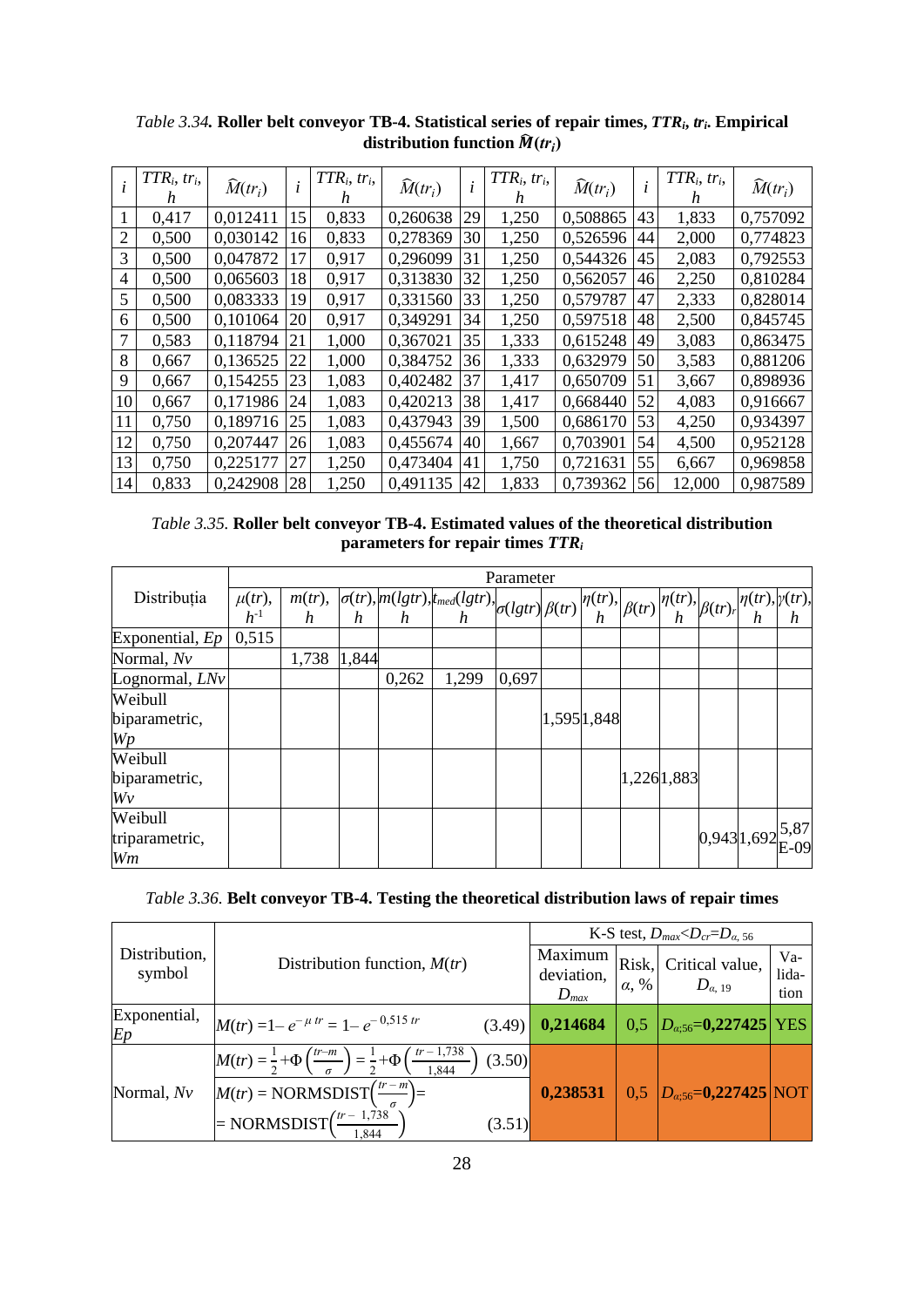|                                 |                                                                                                                                                       |                                    |                       | K-S test, $D_{max} < D_{cr} = D_{a.56}$ |                        |
|---------------------------------|-------------------------------------------------------------------------------------------------------------------------------------------------------|------------------------------------|-----------------------|-----------------------------------------|------------------------|
| Distribution,<br>symbol         | Distribution function, $M(tr)$                                                                                                                        | Maximum<br>deviation,<br>$D_{max}$ | Risk,<br>$\alpha$ , % | Critical value,<br>$D_{\alpha, 19}$     | $Va-$<br>lida-<br>tion |
|                                 | $M(tr) = \frac{1}{2} + \Phi\left(\frac{ln \ t r - m}{\sigma}\right) = \frac{1}{2} + \Phi\left(\frac{ln \ t r - 0.262}{0.697}\right)$<br>(3.52)        |                                    | 20                    | $D_{\alpha:56} = 0,140398$              |                        |
| Lognormal,<br>LNv               | $M(tr) = NORMSDIST(\frac{1}{\sigma} ln \frac{tr}{t_{med}})$                                                                                           | 0,119561                           | 0.5                   | $D_{\alpha,56} = 0,227425$              | <b>YES</b>             |
|                                 | = NORMSDIST $\left(\frac{1}{0,697} ln \frac{tr}{1,299}\right)$<br>(3.53)                                                                              |                                    |                       |                                         |                        |
| Weibull                         | $M(tr) = 1 - e^{-\left(\frac{tr}{\eta}\right)^{\beta}} = 1 - e^{-\left(\frac{tr}{1.848}\right)^{1,595}}$                                              |                                    | 2,5                   | $D_{\alpha;56}$ =0,194387               |                        |
| biparametric,<br>Wp             | (3.54)                                                                                                                                                | 0,188113                           | 0,5                   | $D_{\alpha,56} = 0,227425$              | <b>YES</b>             |
| Weibull                         | $M(tr) = 1 - e^{-\left(\frac{tr}{\eta}\right)^{\beta}} = 1 - e^{-\left(\frac{tr}{1.883}\right)^{1,226}}$                                              |                                    | 5                     | $D_{\alpha;56} = 0,176694$              |                        |
| biparametric,<br>Wv             | (3.55)                                                                                                                                                | 0,166366                           | 0.5                   | $D_{\alpha,56} = 0,227425$              | <b>YES</b>             |
| Weibull<br>triparametric,<br>Wm | $M(tr) = 1 - e^{-\left(\frac{tr - \gamma}{\eta}\right)^{\beta}} = 1 - e^{-\left(\frac{tr - 5,87E - 09}{1,692}\right)^{0,943}}$ (3.56) <b>0,258976</b> |                                    |                       | $0,5$ $D_{\alpha,56} = 0,227425$ NOT    |                        |

*Table 3.36.* **Belt conveyor TB-4. Testing the theoretical distribution laws of repair times**

## **CHAPTER IV STUDY OF AVAILABILITY OF ROLLER CONVEYOR BELT SYSTEMS**

The final objective of this chapter is evaluation of the operational availability of transport systems made up of four roller belt conveyers mounted in series.

*Operational* availability is proved during exploitation and is quantified based on operational reliability and maintainability. Availability is given by the sum of two probabilities, the probability of functioning without failure, *R*(*t*), and the probability of repair, expressed by maintainability function *M*(*tr*). Availability of a technical system can be expressed by *KA* availability coefficient, also called *ration of active time* or *intrinsic availability.*

It represents the probability for a system to function adequately in any moment, during effective functioning and repair, in specified conditions. Intrinsic availability thus excludes times in which the system halts, although it is capable of functioning, called free times, as well as preventive maintenance times, those intended for logistic, administrative and depositing actions. The indicator is defined by the equation

$$
KA = \frac{MTBF}{MTBF + MTTR} \tag{4.3}
$$

#### *Reliability evaluation for roller belt conveyers*

Optimization criteria used for to adopt distribution are dispersion and distance between empirical and theoretical distributions. Those distributions are adopted for which dispersion and distance has the least values. The tables presented synthesize the principal reliability indicators for the four roller belt conveyers. For each conveyer the distribution characterizing the best its functionality is adopted.

*Table 4.4*. **Quantitative indicators of reliability for belt conveyor TB-1. Weibull triparametric distribution** *Wm*

| No. | Name and symbol of the<br>indicator | Relationship                                                                                     | Value,<br>'Jnit |
|-----|-------------------------------------|--------------------------------------------------------------------------------------------------|-----------------|
|     | Reliability function, $R(t)$        | $(t-4,278E-9)^{3,553}$<br>$(t - v)$<br>$R(t) = e$<br>(4.25)<br>94,598<br>n<br>$\equiv$<br>$\rho$ | Fig. 4.1        |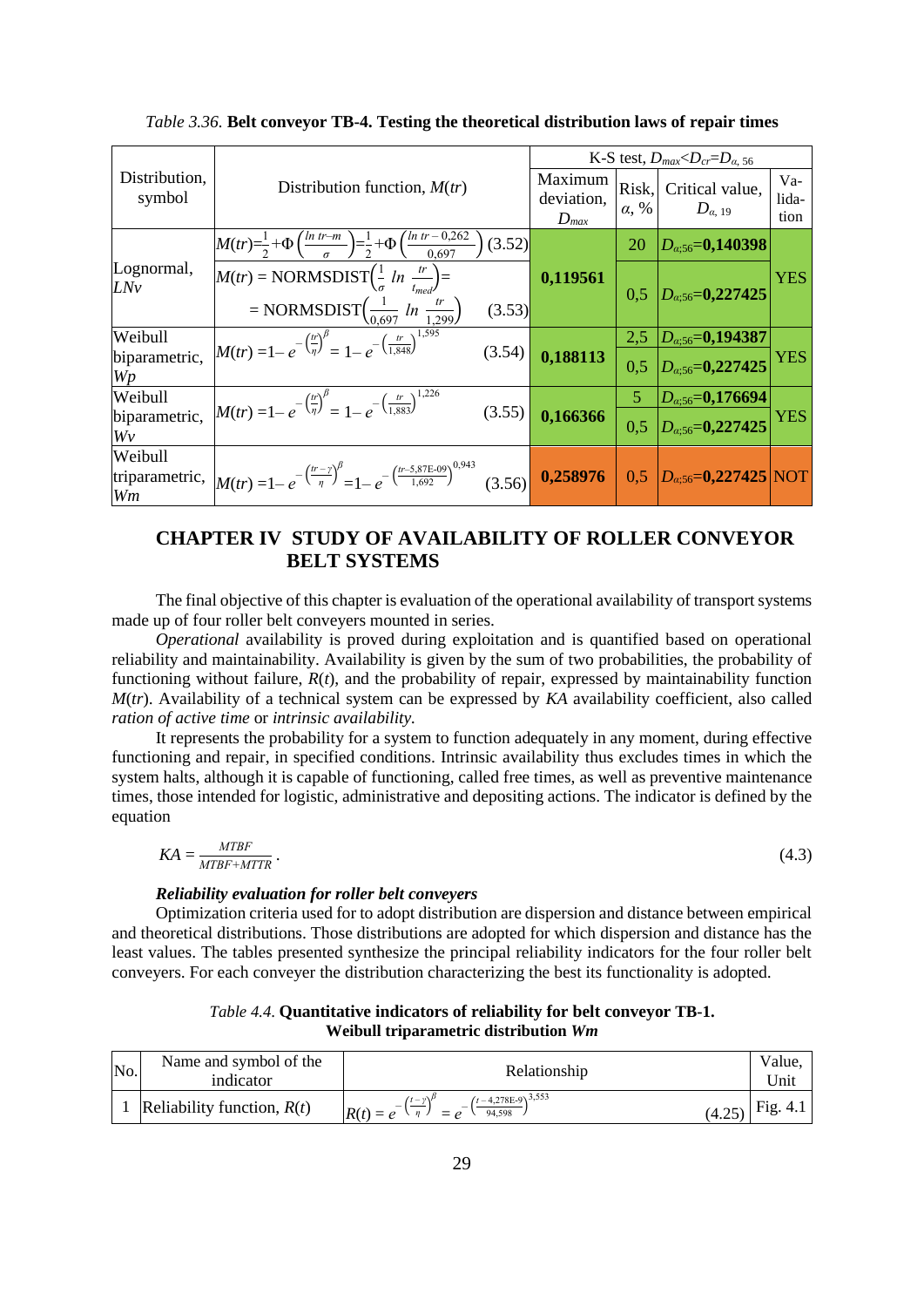| No.            | Name and symbol of the<br>indicator             | Relationship                                                                                                                                                                                                                                                                              |        | Value,<br>Unit |
|----------------|-------------------------------------------------|-------------------------------------------------------------------------------------------------------------------------------------------------------------------------------------------------------------------------------------------------------------------------------------------|--------|----------------|
|                | Failure probability function,<br>$1^{2}  f(t) $ | $\int f(t) = \frac{\beta}{n} \left(\frac{t-\gamma}{n}\right)^{\beta-1} e^{-\left(\frac{t-\gamma}{\eta}\right)^{\beta}} =$<br>$=\frac{3,553}{94,598}\left(\frac{t-4,278E-09}{94,598}\right)^{2,553}e^{-\left(\frac{t-4,278E-09}{94,598}\right)^{3,553}}$                                   | (4.26) | Fig. 4.2       |
| 3              | Failure rate function, $z(t)$                   | $z(t) = \frac{\beta}{n} \left(\frac{t-\gamma}{n}\right)^{\beta-1} = \frac{3{,}553}{94{,}598} \left(\frac{t-4{,}278E-09}{94{,}598}\right)^{2{,}553}$                                                                                                                                       | (4.27) | Fig. 4.3       |
| $\overline{4}$ | Mean time between failures,<br>$MTBF$ , $E(t)$  | $E(t) = \gamma + \eta \Gamma \left( \frac{1}{6} + 1 \right) = 4,278 \cdot 10^{-9} + 94,598 \Gamma \left( \frac{1}{3.553} + 1 \right)$                                                                                                                                                     | (4.28) | 85h            |
| $\overline{5}$ | Median operating time, $t_{0,5}$ ,<br>$t_{med}$ | $t_{0.5} = \gamma + \eta \sqrt[{\beta}]{-ln\ 0.5} = 4{,}278\cdot 10^{-9} + 94{,}598 \sqrt[3,553]{-ln\ 0.5}$                                                                                                                                                                               | (4.29) | 85h            |
| 6              | Dispersion of operating<br>time, $D$            | $D = \eta^2 \left\{ \Gamma \left( \frac{2}{\beta} + 1 \right) - \left[ \Gamma \left( \frac{1}{\beta} + 1 \right) \right]^2 \right\} =$<br>= 94,598 <sup>2</sup> $\left\{ \Gamma \left( \frac{2}{3.553} + 1 \right) - \left[ \Gamma \left( \frac{1}{3.553} + 1 \right) \right]^2 \right\}$ | (4.30) | $707 h^2$      |

## *Table 4.4*. **Quantitative indicators of reliability for belt conveyor TB-1. Weibull triparametric distribution** *Wm*

*Table 4.5*. **Quantitative indicators of reliability for belt conveyor TB-2. Normal normalized distribution** *Nv*

| No. | Name and symbol of the indicator               | Relationship                                                                                                                                                                                     | Value,             |
|-----|------------------------------------------------|--------------------------------------------------------------------------------------------------------------------------------------------------------------------------------------------------|--------------------|
|     |                                                |                                                                                                                                                                                                  | Unit               |
|     | Reliability function, $R(t)$                   | $R(t) = \frac{1}{2} - \Phi\left(\frac{t-m}{\sigma}\right) = 1 - NORMSDIST\left(\frac{t-m}{\sigma}\right) =$<br>=1- NORMSDIST $\left(\frac{t-141,519}{56,505}\right)$ (4.31)                      |                    |
|     | 2 Failure probability function, $f(t)$         | $f(t) = \frac{1}{\sigma \sqrt{2\pi}} e^{-\frac{1}{2} \left(\frac{t-m}{\sigma}\right)^2} = \frac{1}{56,505 \sqrt{2\pi}} e^{-\frac{1}{2} \left(\frac{t-141,519}{56,505}\right)^2} (4.32)$ Fig. 4.5 |                    |
|     | 3 Failure rate function, $z(t)$                | $z(t) = \frac{f(t)}{R(t)} = \frac{\frac{1}{56,505\sqrt{2\pi}}e^{-\frac{1}{2}(\frac{t-141,519}{56,505})^2}}{1-\text{NORMSDIST}(\frac{t-141,519}{56,505})}$                                        | $(4.33)$ Fig. 4.6  |
| 4   | Mean time between failures, $MTBF$ , $E(t)$    | $MTBF = m = 141,519$<br>(4.34)                                                                                                                                                                   | 142h               |
|     | 5 Median operating time, $t_{0.5}$ , $t_{med}$ | $t_{0,5} = t_{med} = m = 141,519$<br>(4.35)                                                                                                                                                      | 142h               |
|     | 6 Dispersion of operating time, $D$            | $D = \sigma^2 = 56,505^2$                                                                                                                                                                        | $(4.36)$ 3193 $h2$ |

## *Table 4.12*. **Quantitative indicators of reliability for belt conveyor TB-3. Weibull triparametric distribution** *Wm*

| No.            | Name and symbol of the<br>indicator       | Relationship                                                                                                                                                                                                                                                                                            | Value,<br>Unit    |
|----------------|-------------------------------------------|---------------------------------------------------------------------------------------------------------------------------------------------------------------------------------------------------------------------------------------------------------------------------------------------------------|-------------------|
|                | Reliability function, $R(t)$              | $R(t) = e^{-\left(\frac{t-\gamma}{\eta}\right)^{\beta}} = e^{-\left(\frac{t-1,121E-06}{167,872}\right)^{3,076}}$                                                                                                                                                                                        | $(4.73)$ Fig. 4.7 |
|                | Failure probability<br>function, $f(t)$   | $\left  f(t) = \frac{\beta}{n} \left( \frac{t-\gamma}{n} \right)^{\beta-1} e^{-\left( \frac{t-\gamma}{n} \right)^{\beta}} \right $<br>$=\frac{3,076}{167.872}\left(\frac{t-1,121E-06}{t-1.55E-0.05}\right)^{2,076}e^{-\left(\frac{t-1,121E-06}{167,872}\right)^{3,076}}$<br>(4.74)<br>$167,872$ 167,872 | Fig. 4.8          |
| 3              | Failure rate function, $z(t)$             | $z(t) = \frac{\beta}{\eta} \left(\frac{t-\gamma}{\eta}\right)^{\beta-1} = \frac{3,076}{167,872} \left(\frac{t-1,121E-06}{167,872}\right)^{2,076}$<br>(4.75)                                                                                                                                             | Fig. 4.9          |
| $\overline{4}$ | Mean time between failures,<br>MTBF, E(t) | $E(t)=\gamma+\eta \Gamma(\frac{1}{6}+1)=1,121E-6+167,872 \cdot \Gamma(\frac{1}{3.076}+1)$ (4.76)                                                                                                                                                                                                        | 150h              |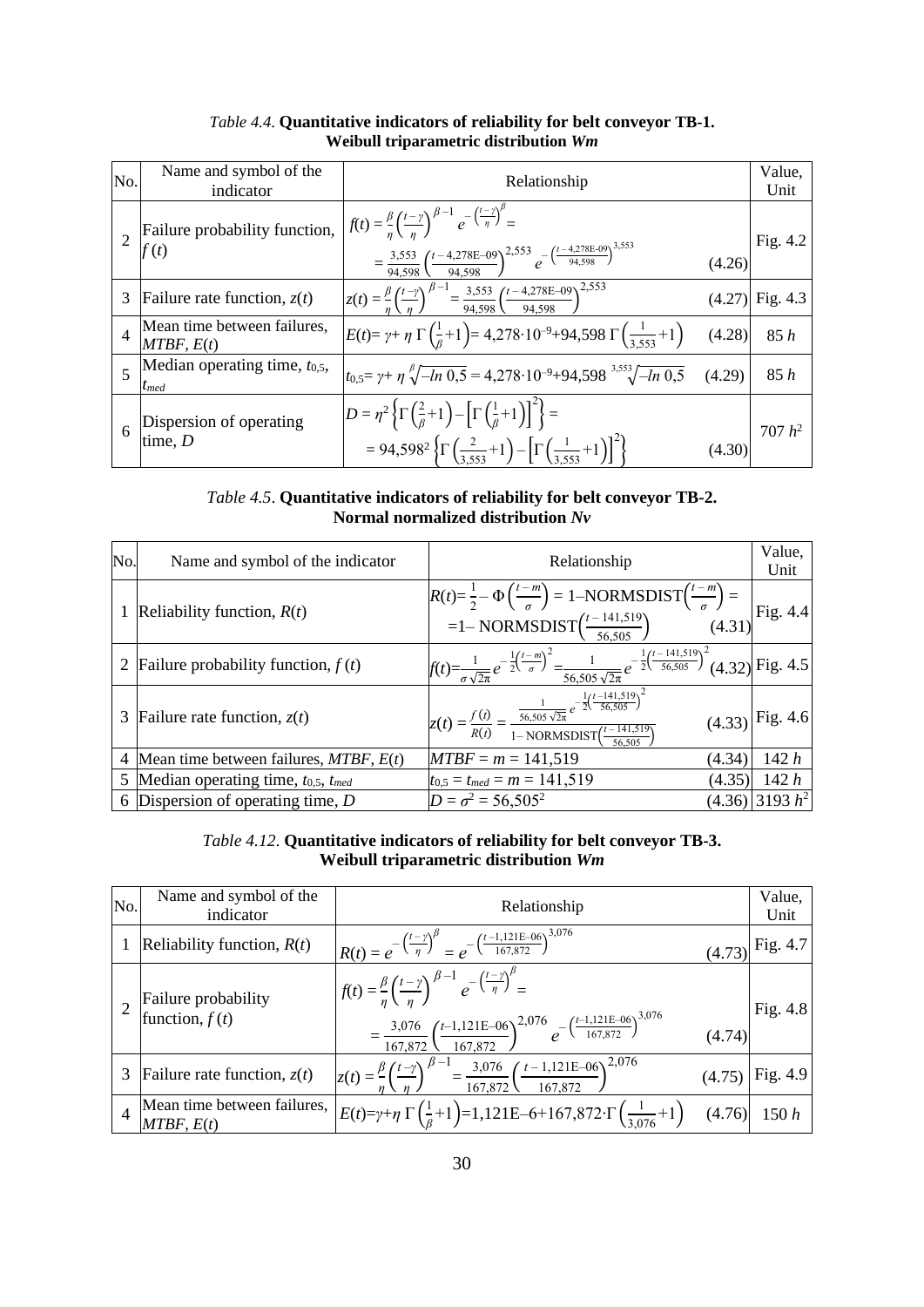| No. | Name and symbol of the  |                                                                                                                                        |        |                |
|-----|-------------------------|----------------------------------------------------------------------------------------------------------------------------------------|--------|----------------|
|     | indicator               | Relationship                                                                                                                           |        | Value,<br>Unit |
|     |                         | Median operating time, $t_{0.5}$ , $t_{0.5} = \gamma + \eta \sqrt[3]{-ln 0.5} = 1,121E-6+167,872 \sqrt[3.076]{-ln 0.5}$ (4.77) 141 h   |        |                |
|     |                         |                                                                                                                                        |        |                |
|     | Dispersion of operating | $D = \eta^2 \left\{ \Gamma \left( \frac{2}{\beta} + 1 \right) - \left[ \Gamma \left( \frac{1}{\beta} + 1 \right) \right]^2 \right\} =$ |        | 2845 $h^2$     |
|     | time, $D$               | $=167,872^{2}\left\{\Gamma\left(\frac{2}{3,076}+1\right)-\left[\Gamma\left(\frac{1}{3,076}+1\right)\right]^{2}\right\}$                | (4.78) |                |

#### *Table 4.12*. **Quantitative indicators of reliability for belt conveyor TB-3. Weibull triparametric distribution** *Wm*

*Table 4.15*. **Quantitative indicators of reliability for belt conveyor TB-4. Weibull biparametric normalized distribution** *Wv*

| No. | Name and symbol of the indicator             | Relationship                                                                                                                                                                                                                                                                                    | Value, U     |
|-----|----------------------------------------------|-------------------------------------------------------------------------------------------------------------------------------------------------------------------------------------------------------------------------------------------------------------------------------------------------|--------------|
|     | Reliability function, $R(t)$                 | $R(t) = e^{-\left(\frac{t}{\eta}\right)^{\beta}} = e^{-\left(\frac{t}{84,833}\right)^{2,984}}$<br>(4.91)                                                                                                                                                                                        | Fig.<br>4.10 |
|     | Failure probability function, $f(t)$         | $f(t) = \frac{\beta}{n} \left(\frac{t}{n}\right)^{\beta-1} e^{-\left(\frac{t}{n}\right)^{\beta}} =$<br>$=\frac{2,984}{84,833} \left(\frac{t}{84,833}\right)^{1,984} e^{-\left(\frac{t}{84,833}\right)^{2,984}} \qquad (4.92)$                                                                   | Fig.         |
| 3   | Failure rate function, $z(t)$                | $z(t) = \frac{\beta}{n} \left(\frac{t}{n}\right)^{\beta - 1} = \frac{2,984}{84.833} \left(\frac{t}{84.833}\right)^{1,984}$<br>(4.93)                                                                                                                                                            | Fig.         |
|     | Mean time between failures, $MTBF$ , $E(t)$  | $E(t) = \eta \Gamma \left( \frac{1}{\beta} + 1 \right) = 84,833 \Gamma \left( \frac{1}{2.984} + 1 \right)$<br>(4.94)                                                                                                                                                                            | 76h          |
| 5   | Median operating time, $t_{0.5}$ , $t_{med}$ | $t_{0,5} = \eta \sqrt[3]{-ln\ 0,5} = 84,833 \sqrt[2.984]{-ln\ 0,5}$<br>(4.95)                                                                                                                                                                                                                   | 75h          |
| 6   | Dispersion of operating time, $D$            | $D = \eta^2 \left\{ \Gamma \left( \frac{2}{\beta} + 1 \right) - \left[ \Gamma \left( \frac{1}{\beta} + 1 \right) \right]^2 \right\} =$<br>=84,833 <sup>2</sup> $\left\{ \Gamma \left( \frac{2}{2.984} + 1 \right) - \left[ \Gamma \left( \frac{1}{2.984} + 1 \right) \right]^2 \right\}$ (4.96) | 765 $h^2$    |

Reliability function, Figs. 4.13 and 4.14, of the system made up of the four conveyers arranged in series is

$$
R_S(t) = e^{-\left(\frac{t - 4.278E - 9}{94.598}\right)^{3,553}} \cdot \int_t^{\infty} \frac{1}{56,505\sqrt{2\pi}} e^{-\frac{1}{2}\left(\frac{t - 141.519}{56,505}\right)^2} dt \cdot e^{-\left(\frac{t - 1.121E - 06}{167,872}\right)^{3,076}} \cdot e^{-\left(\frac{t}{84,833}\right)^{2,984}} \tag{4.108}
$$



**Fig. 4.13.** Transport system reliability function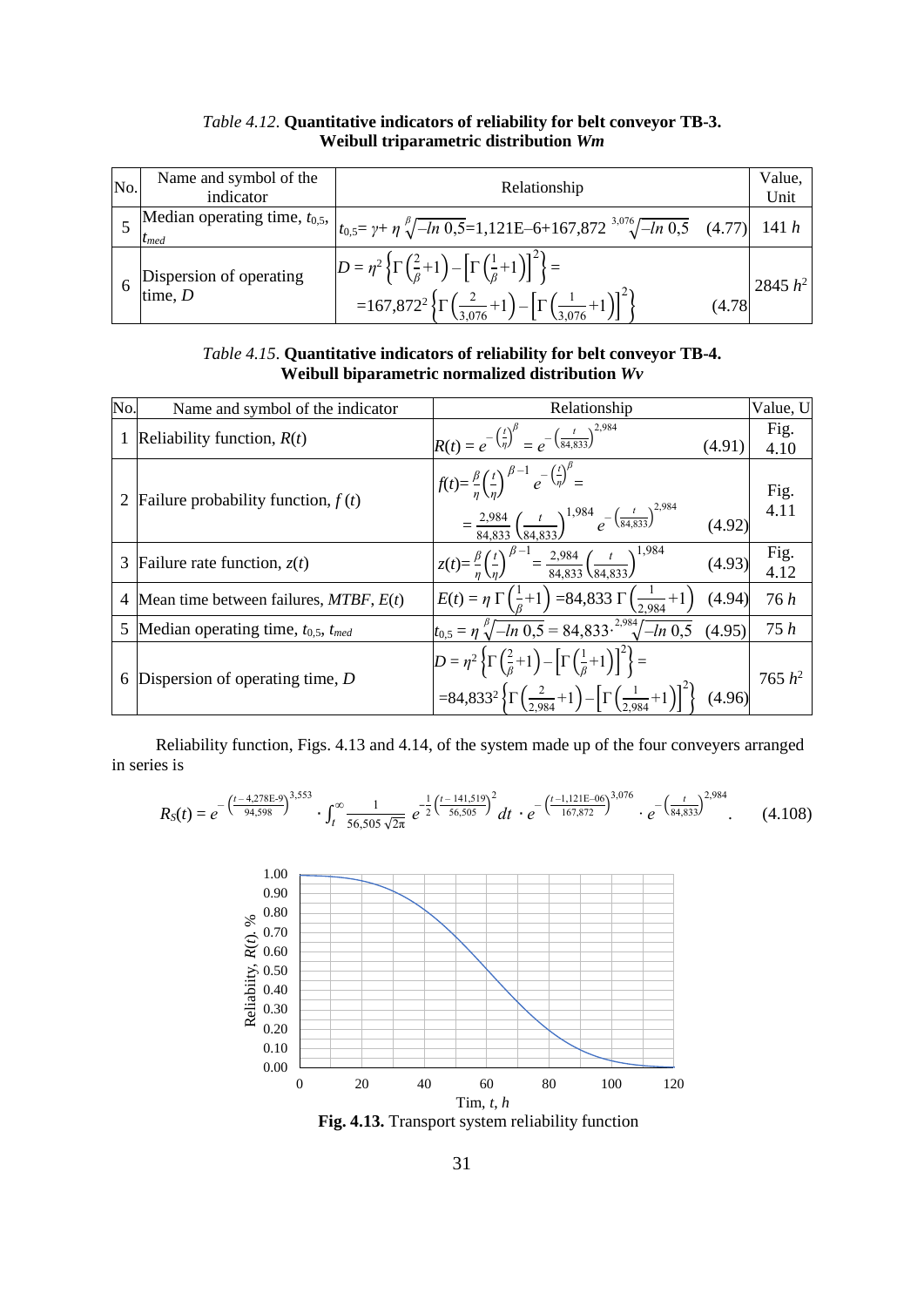

**Fig. 4.14.** System and subsystems reliability functions

#### *Evaluation of the transport system maintainability*

Optimization criteria used to adopt distributions are dispersion and distance between empirical and theoretical distributions. Those distributions are adopted for which dispersion and distance has the least values. The tables in this chapter synthesize the principal indicators of maintainability characterizing the conveyers' functionality.

| No.            | Name and symbol of the indicator                                  | Relationship                                                                                                                                                                                                                   | Value,<br>Unit       |
|----------------|-------------------------------------------------------------------|--------------------------------------------------------------------------------------------------------------------------------------------------------------------------------------------------------------------------------|----------------------|
|                | Maintainability function, $M(tr)$                                 | $M(tr) = \frac{1}{2} + \Phi\left(\frac{ln tr - m}{\sigma}\right) = NORMSDIST\left(\frac{1}{\sigma} ln \frac{tr}{tr - \frac{1}{\sigma}}\right) =$<br>= NORMSDIST $\left(\frac{1}{0.499} \ln \frac{tr}{1.457}\right)$<br>(4.120) | Fig.<br>4.15         |
|                | Repair probability function, $f(tr)$                              | $f(tr) = \frac{1}{tr} \frac{1}{\sigma \sqrt{2\pi}} e^{-\frac{1}{2} \left(\frac{ln tr - m}{\sigma}\right)^2} = \frac{1}{tr} \frac{1}{0.499 \sqrt{2\pi}} e^{-\frac{1}{2} \left(\frac{ln tr - 0.376}{0.499}\right)^2}$<br>(4.121) | Fig.<br>4.16         |
| 3              | Repair rate function, $z(tr)$                                     | $z(tr) = \frac{f(r)}{1-M(r)} = \frac{\frac{1}{tr} \frac{1}{0.499 \sqrt{2\pi}} e^{-\frac{1}{2} (\frac{ln \; tr - 0.376}{0.499})^2}}{1-NORMSDIST(\frac{1}{0.400} \ln \frac{tr}{1.457})}$<br>(4.122)                              | Fig.<br>4.17         |
| 4              | Mean time to repair, $MTTR$ , $E(tr)$                             | $MTTR = E(tr) = e^{m + \frac{\sigma^2}{2}} = e^{0.376 + \frac{0.499^2}{2}}$                                                                                                                                                    | $(4.123)$ 1,650 h    |
| 5              | Median time to repair, $tr_{0.5}$ , $tr_{med}$                    | $tr_{0,5} = tr_{med} = e^m = e^{0,376}$                                                                                                                                                                                        | $(4.124)$ 1,457 h    |
| 6              | Maximum corrective maintenance<br>time for P=90%, $tr_{max;0.90}$ | $tr_{max,0,90} = e^{m+1,295} = e^{0,376+1,29\cdot0,499}$<br>(4.125)                                                                                                                                                            | 2,772h               |
| $\overline{7}$ | Maximum corrective maintenance<br>time for 95%, $tr_{max;0.95}$   | $tr_{max;0,95} = e^{m+1,645} = e^{0,376+1,64\cdot0,499}$                                                                                                                                                                       | $(4.126)$ 3,301 h    |
| 8              | Repair time dispersion, $D$                                       | $D=(e^{\sigma^2}-1)e^{2m+\sigma^2}=(e^{0,499^2}-1)e^{2\cdot 0,376+0,499^2}$                                                                                                                                                    | $(4.127)$ 0,769 $h2$ |

*Table 4.18*. **Quantitative indicators of maintainability for belt conveyor TB-1. Lognormal normalized distribution** *LNv*

#### *Table 4.23*. **Quantitative indicators of maintainability for belt conveyor TB-2. Lognormal normalized distribution** *LNv*

| No. Name and symbol of the indicator | Relationship                                                                                                                                                                                                   | Value.<br>Jnii |
|--------------------------------------|----------------------------------------------------------------------------------------------------------------------------------------------------------------------------------------------------------------|----------------|
| Maintainability function, $M(tr)$    | $M(tr) = \frac{1}{2} + \Phi\left(\frac{ln tr - m}{\sigma}\right) = NORMSDIST\left(\frac{1}{\sigma}ln\frac{tr}{tr_{med}}\right) =$<br>= NORMSDIST $\left(\frac{1}{0.555} ln \frac{tr}{1.105}\right)$<br>(4.160) | Fig.<br>4.18   |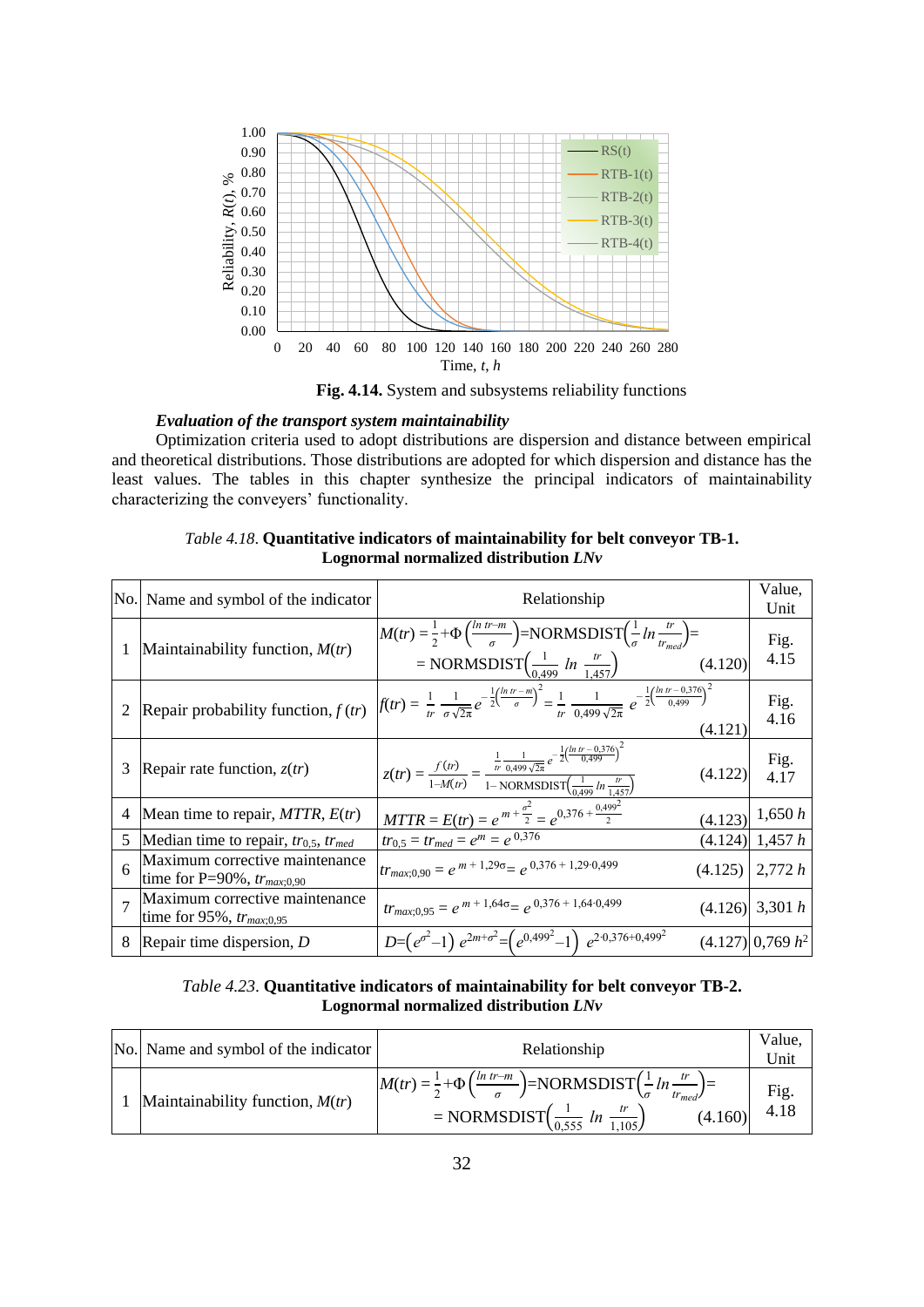|   | No. Name and symbol of the indicator                              | Relationship                                                                                                                                                                                                                     |         | Value,<br>Unit       |
|---|-------------------------------------------------------------------|----------------------------------------------------------------------------------------------------------------------------------------------------------------------------------------------------------------------------------|---------|----------------------|
|   | Repair probability function, $f(tr)$                              | $f(tr) = \frac{1}{tr} \frac{1}{\sigma \sqrt{2\pi}} e^{-\frac{1}{2} \left( \frac{ln tr - m}{\sigma} \right)^2} =$<br>$= \frac{1}{tr} \frac{1}{0.555 \sqrt{2\pi}} e^{-\frac{1}{2} \left( \frac{ln \ tr - 0.100}{0.555} \right)^2}$ | (4.161) | Fig.<br>4.19         |
| 3 | Repair rate function, $z(tr)$                                     | $z(tr) = \frac{f(tr)}{1-M(tr)} = \frac{\frac{1}{tr} \frac{1}{0.555 \sqrt{2\pi}} e^{-\frac{1}{2} \left(\frac{ln tr - 0.100}{0.555}\right)^2}}{1 - \text{NORMSDIST}\left(\frac{1}{0.555} ln \frac{tr}{1.105}\right)}$              | (4.162) | Fig.<br>$4.20$       |
| 4 | Mean time to repair, $MTTR$ , $E(tr)$                             | $MTTR = E(tr) = e^{m + \frac{\sigma^2}{2}} = e^{0,100 + \frac{0,555^2}{2}}$                                                                                                                                                      |         | $(4.163)$ 1,289 h    |
| 5 | Median time to repair, $tr_{0.5}$ , $tr_{med}$                    | $tr_{0,5} = tr_{med} = e^m = e^{0,100}$                                                                                                                                                                                          |         | $(4.164)$ 1,105 h    |
| 6 | Maximum corrective maintenance<br>time for P=90%, $tr_{max;0.90}$ | $tr_{max;0,90} = e^{m+1,296} = e^{0,100+1,29\cdot0,555}$                                                                                                                                                                         |         | $(4.165)$ 2,261 h    |
|   | Maximum corrective maintenance<br>time for 95%, $tr_{max;0.95}$   | $tr_{max,0.95} = e^{m+1,64\sigma} = e^{0,100+1,64\cdot0,555}$                                                                                                                                                                    |         | $(4.166)$ 2,746 h    |
| 8 | Repair time dispersion, $D$                                       | $D = (e^{\sigma^2} - 1) e^{2m + \sigma^2} = (e^{0.555^2} - 1) e^{2 \cdot 0.100 + 0.555^2}$                                                                                                                                       |         | $(4.167)$ 0.600 $h2$ |

*Table 4.23*. **Quantitative indicators of maintainability for belt conveyor TB-2. Lognormal normalized distribution** *LNv*

*Table 4.30*. **Quantitative indicators of maintainability for belt conveyor TB-3. Weibull biparametric normalized distribution** *Wp*

| No.            | Name and symbol of the indicator                                  | Relationship                                                                                                                                                                                                                                                         | Value,<br>Unit          |
|----------------|-------------------------------------------------------------------|----------------------------------------------------------------------------------------------------------------------------------------------------------------------------------------------------------------------------------------------------------------------|-------------------------|
| 1              | Maintainability function, $M(tr)$                                 | $M(tr) = 1 - e^{-\left(\frac{tr}{\eta}\right)^{\beta}} = 1 - e^{-\left(\frac{tr}{1,703}\right)^{1,649}}$<br>(4.215)                                                                                                                                                  | Fig.<br>4.21            |
|                | Repair probability function, $f(tr)$                              | $\left  f(tr) = \frac{\beta}{n} \left( \frac{tr}{n} \right)^{\beta - 1} e^{-\left( \frac{tr}{n} \right)^{\beta}} = \right $<br>$=\frac{1,649}{1,703}\left(\frac{tr}{1,703}\right)^{0,649}e^{-\left(\frac{tr}{1,703}\right)^{1,649}}$<br>(4.216)                      | Fig.<br>4.22            |
| 3              | Repair rate function, $z(tr)$                                     | $z(tr) = \frac{\beta}{n} \left(\frac{tr}{n}\right)^{\beta - 1} = \frac{1,649}{1.703} \left(\frac{tr}{1.703}\right)^{0,649}$<br>(4.217)                                                                                                                               | Fig.<br>4.23            |
| $\overline{4}$ | Mean time to repair, $MTTR$ , $E(tr)$                             | $MTTR = \eta \Gamma\left(\frac{1}{6} + 1\right) = 1,703 \Gamma\left(\frac{1}{1.649} + 1\right)$                                                                                                                                                                      | $(4.218)$ 1,523 h       |
| 5              | Median time to repair, $tr_{0.5}$ , $tr_{med}$                    | $tr_{0.5} = \eta \sqrt[3]{-ln 0.5} = 1{,}703 \cdot \sqrt[1.649]{-ln 0.5}$                                                                                                                                                                                            | $(4.219)$ 1,364 h       |
| 6              | Maximum corrective maintenance time<br>for P=90%, $tr_{max;0,90}$ | $\left tr_{max,0,90} = \eta \sqrt[6]{-ln\ 0,1} = 1{,}703 \cdot \frac{1,649}{\sqrt{-ln\ 0,1}} (4.220) \right  2{,}824 \ h$                                                                                                                                            |                         |
|                | Maximum corrective maintenance time<br>for 95%, $tr_{max;0,95}$   | $tr_{max;0.95} = \eta \sqrt[3]{-ln\ 0.05} = 1.703 \cdot {}^{1.649} \sqrt{-ln\ 0.05}$                                                                                                                                                                                 | $(4.221)^{3,313h}$      |
| 8              | Repair time dispersion, $D$                                       | $D = \eta^2 \left\{ \Gamma \left( \frac{2}{\beta} + 1 \right) - \left[ \Gamma \left( \frac{1}{\beta} + 1 \right) \right]^2 \right\} =$<br>=1,703 <sup>2</sup> { $\Gamma\left(\frac{2}{1.649}+1\right) - \left[\Gamma\left(\frac{1}{1.649}+1\right)\right]^2$ (4.222) | 0,899<br>h <sup>2</sup> |

## *Table 4.35*. **Quantitative indicators of maintainability for belt conveyor TB-4. Weibull biparametric normalized distribution** *Wp*

| No. Name and symbol of the indicator | <b>Relationship</b>                                                                                  | Value. U            |
|--------------------------------------|------------------------------------------------------------------------------------------------------|---------------------|
| Maintainability function, $M(tr)$    | $M(tr) = 1 - e^{-\left(\frac{tr}{\eta}\right)^{\beta}} = 1 - e^{-\left(\frac{tr}{1,848}\right)^{1}}$ | $(4.254)$ Fig. 4.24 |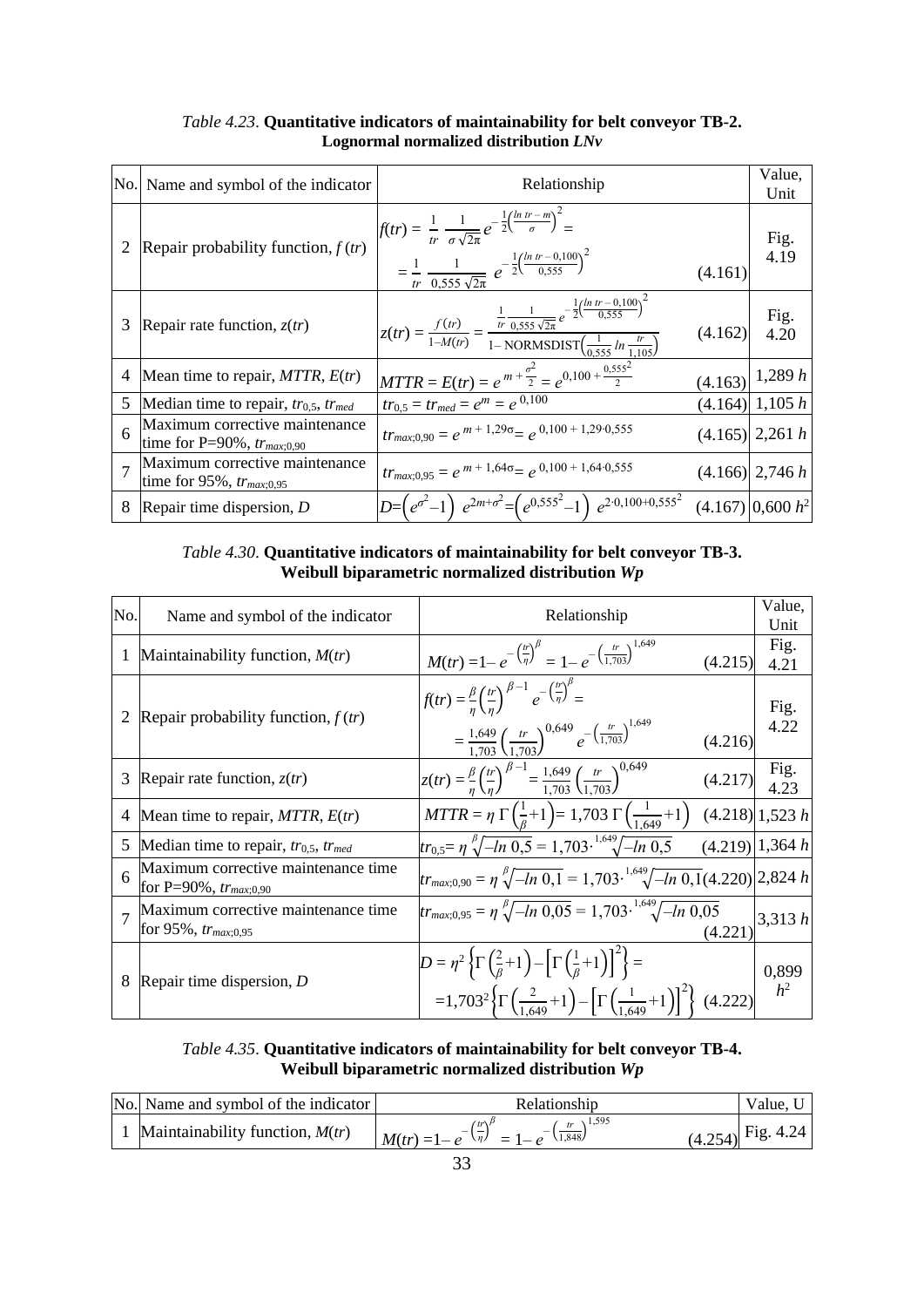| No. | Name and symbol of the indicator                                  | Relationship                                                                                                                                                                                                                                                    |         | Value, U            |
|-----|-------------------------------------------------------------------|-----------------------------------------------------------------------------------------------------------------------------------------------------------------------------------------------------------------------------------------------------------------|---------|---------------------|
| 2   | Repair probability function, $f(tr)$                              | $f(tr) = \frac{\beta}{\eta} \left(\frac{tr}{n}\right)^{\beta-1} e^{-\left(\frac{tr}{\eta}\right)^{\beta}} = \frac{1,595}{1.848} \left(\frac{tr}{1.848}\right)^{0,595} e^{-\left(\frac{tr}{1,848}\right)^{1,595}}$                                               | (4.255) | Fig. 4.25           |
| 3   | Repair rate function, $z(tr)$                                     | $\int z(tr) = \frac{\beta}{n} \left(\frac{tr}{n}\right)^{\beta-1} = \frac{1,595}{1.848} \left(\frac{tr}{1.848}\right)^{0,595}$                                                                                                                                  |         | $(4.256)$ Fig. 4.26 |
| 4   | Mean time to repair, $MTTR$ , $E(tr)$                             | $MTTR = \eta \Gamma \left( \frac{1}{6} + 1 \right) = 1,848 \Gamma \left( \frac{1}{1.595} + 1 \right)$                                                                                                                                                           |         | $(4.257)$ 1,657 h   |
| 5   | Median time to repair, $tr_{0.5}$ , $tr_{med}$                    | $tr_{0.5} = \eta \sqrt[3]{-ln 0.5} = 1,848 \sqrt[1.595]{-ln 0.5}$                                                                                                                                                                                               |         | $(4.258)$ 1,469 h   |
| 6   | Maximum corrective maintenance<br>time for P=90%, $tr_{max;0.90}$ | $tr_{max;0,90} = \eta \sqrt[{\beta}]{-ln\ 0,1} = 1,848 \sqrt[1,595]{-ln\ 0,1}$                                                                                                                                                                                  | (4.259) | 3,117h              |
|     | Maximum corrective maintenance<br>time for 95%, $tr_{max;0.95}$   | $tr_{max;0.95} = \eta \sqrt[6]{-\ln 0.05} = 1.848 \cdot \sqrt[1.595]{-\ln 0.05}$ (4.260)                                                                                                                                                                        |         | 3,677h              |
| 8   | Repair time dispersion, $D$                                       | $D = \eta^2 \left\{ \Gamma \left( \frac{2}{\beta} + 1 \right) - \left[ \Gamma \left( \frac{1}{\beta} + 1 \right) \right]^2 \right\} =$<br>$=1,848^{2}\left\{\Gamma\left(\frac{2}{1.595}+1\right)-\left[\Gamma\left(\frac{1}{1.595}+1\right)\right]^{2}\right\}$ | (4.261) | 1,131 $h^2$         |

*Table 4.35*. **Quantitative indicators of maintainability for belt conveyor TB-4. Weibull biparametric normalized distribution** *Wp*

#### *Evaluation of the availability of transport system*

For a component subsystem of the system, the indicator is expressed by the equation

$$
A_i(t)=KA_i=\frac{MTBF_i}{MTBF_i+MTTR_i},\tag{4.270}
$$

where *i* means TB-1, TB-2, TB-3 or TB-4.

In this equation, *MTBF<sub>i</sub>* represents the average good functioning times (times between failures), and *MTTR<sup>i</sup>* the average time related to repairs.

Unavailability,  $U_i(t)$ , defined by the equation

$$
U_i(t) = 1 - A_i(t), \tag{4.271}
$$

expresses the time ratio where the system cannot be used.

For the system series made up of the four conveyers, availability is

$$
A_S(t) = \prod_{i=1}^{4} A_i(t) = A_{\text{TB-1}}(t) \cdot A_{\text{TB-2}}(t) \cdot A_{\text{TB-3}}(t) \cdot A_{\text{TB-4}}(t)
$$
\n(4.272)

| Table 4.37. Availability evaluation of roller belt conveyors and transport system |                                                                                            |        |        |                          |          |                                                        |            |                                                           |
|-----------------------------------------------------------------------------------|--------------------------------------------------------------------------------------------|--------|--------|--------------------------|----------|--------------------------------------------------------|------------|-----------------------------------------------------------|
|                                                                                   |                                                                                            | Number |        | $MTBF_i$                 | $MTTR_i$ |                                                        | $A_i(t)$ , | $U_i(t)$ ,                                                |
| No.                                                                               | Conveyor                                                                                   |        |        |                          |          | failures, Value, Distribution/Value, Distribution/     | $MTBF_i$   | $U_i(t)=1-A_i(t),$                                        |
|                                                                                   |                                                                                            | n      | h      | Relationship             | h        |                                                        |            | Relationship $\sqrt{MTBF_i+MTTR_i}$ hours/year; days/year |
|                                                                                   | Conveyor TB-1                                                                              | 49     |        | 85,183 <i>Wm</i> /(4.28) |          | $1,650$ $LNv/(4.123)$ 0,980998                         |            | 166; 6,93                                                 |
| 2                                                                                 | Conveyor TB-2                                                                              | 31     |        | $141,519$ $Nv/(4.34)$    |          | $\left 1,289\right  L\text{Nv}/(4.163)\right 0,990974$ |            | 79; 3,29                                                  |
| 3                                                                                 | Conveyor TB-3                                                                              | 28     |        | $150,075$ Wm/(4.76)      |          | $(1,523 \mid Wp/(4.218) \mid 0,989954)$                |            | 88; 3,67                                                  |
| $\overline{4}$                                                                    | Conveyor TB-4                                                                              | 56     | 75,736 | Wv/(4.94)                |          | $1,657$ $Wp/(4.257)$ 0.978590                          |            | 188; 7,81                                                 |
| 5                                                                                 | Transport system: $A_s(t) = 0.941773$ ; $U_s(t) = 510$ hours/year; $U_s(t) = 21$ days/year |        |        |                          |          |                                                        |            |                                                           |

In another variant, the system availability can be calculated knowing the system's reliability function,  $R_S(t)$ . In this case, availability  $A_S(t)$  of the system results from the equation

$$
A_S(t) = \frac{MTBF_S}{MTBF_S + MTTR_S} \,. \tag{4.273}
$$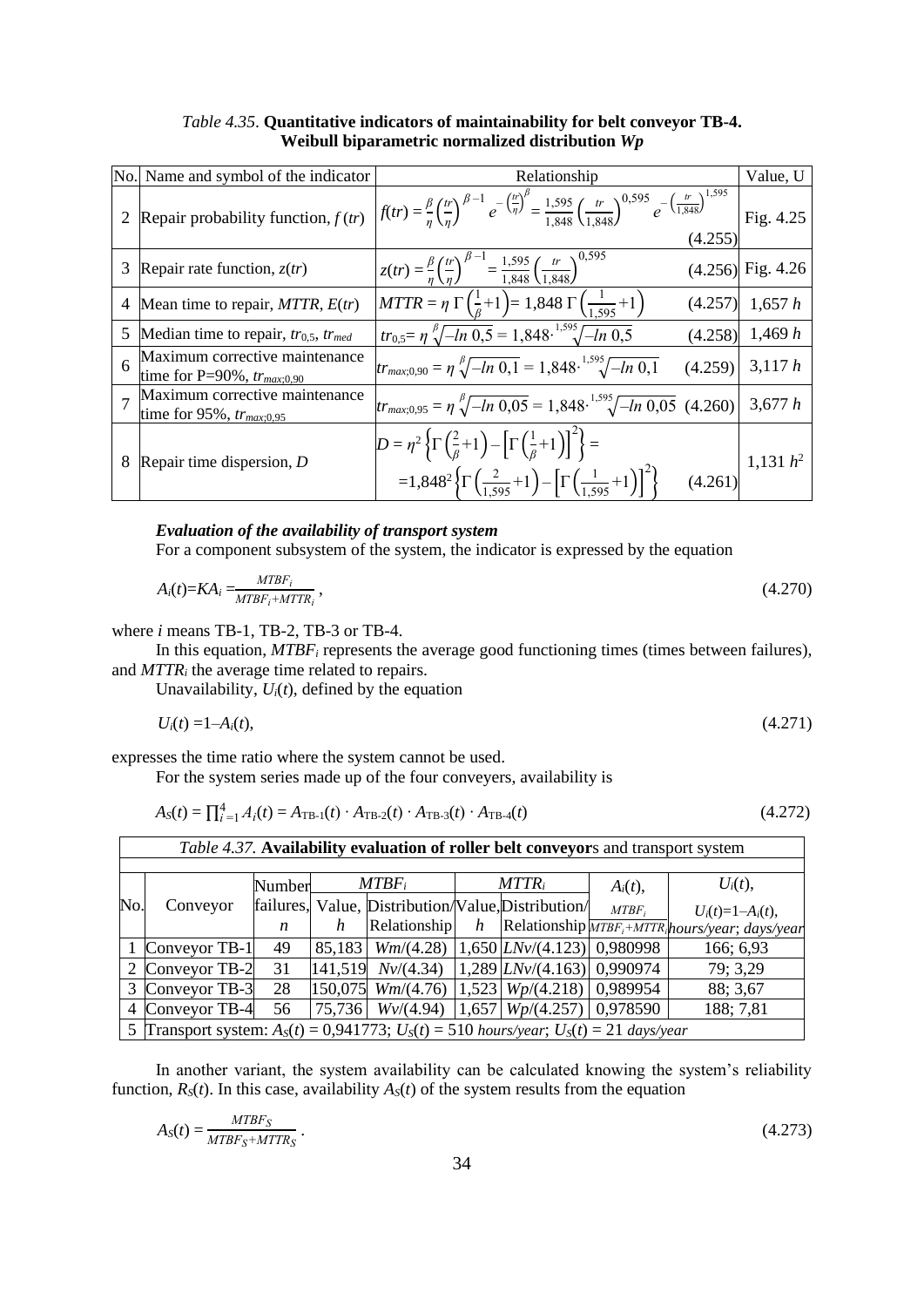In this equation, *MTBF<sup>S</sup>* represents the average good functioning time for the system, and *MTTR<sup>S</sup>* the average of the repair of the system.

*MTBF<sup>S</sup>* indicator results from the equation

$$
MTBF_{S} = \int_{0}^{\infty} R_{S}(t) dt =
$$
\n
$$
= \int_{0}^{\infty} \left[ e^{-\left(\frac{t - 4.278 \text{E} - 9}{94,598}\right)^{3,553}} \cdot \int_{t}^{\infty} \frac{1}{56,505\sqrt{2\pi}} e^{-\frac{1}{2}\left(\frac{t - 141,519}{56,505}\right)^{2}} dt \cdot e^{-\left(\frac{t - 1,121 \text{E} - 06}{167,872}\right)^{3,076}} \cdot e^{-\left(\frac{t}{84,833}\right)^{2,984}} \right] dt \quad (4.274)
$$

Solving with Mathcad software the integral leads to the parameter value for the system, *MTBFS*= = 60,436 *hours*.

In order to determine *MTTR<sub>S</sub>* parameter, the unit made up of the four conveyers as a single product characterized by the 164 failures is considered.

The statistic series with 164 terms is made up of repair times *tri*, in *hours*: 0,500; 0,583; 0,667; 0,667; 0,667; 0,750; 0,7500; 0,833; 0,833; 0,917; 1,083; 1,167; 1,250; 1,250; 1,250; 1,417; 1,583; 1,583; 1,750; 2,000; 2,083; 2,250; 3,167; 4,167; 4,250; 4,917; 0,417; 0,500; 0,500, 0,500; 0,500; 0,500; 0,583; 0,667; 0,667; 0,667; 0,750; 0,750; 0,750; 0,833; 0,833; 0,833; 0,917; 0,917; 0,917; 0,917; 1,000; 1,000; 1,083; 1,083; 1,083; 1,083; 1,250; 1,250; 1,250; 1,250; 1,250; 1,250; 1,250; 1,333; 1,333; 1,333; 1,417; 1,417; 1,500; 1,667; 1,750; 1,833; 1,833; 2,000; 2,083; 2,250; 2,333; 2,500; 3,083; 3,583; 3,667; 4,083; 4,250; 4,500; 6,667; 12,000*.*

Statistic processing of the series shows that repair times of the entire system follow a lognormal distribution law, defined by the following parameters:

- average, *m*(*lg tr*) = AVERAGE *ln*(*tri*) (1:164) = 0,254417 *h*;

 $-$  median,  $t_{med}$  (*lg tr*) =  $e^{m(\lg tr)}$  = 1,289710 *h*;

 $-$  shape parameter,  $σ(lg \ tr) =$  STDEV *ln* (*tri*) (1:164) = 0,615947

- distribution function,  $M(tri) = NORMSDIST$  *ln*  $\left(\frac{tr_i}{dr}\right)$  $\frac{tr_i}{tr_{med}}\bigg) \frac{1}{\sigma}$  $\frac{1}{\sigma}$  .

With these values, *MTTR<sup>S</sup>* parameter is

*MTTR*<sub>*S*</sub> =  $E(tr)$ <sub>S</sub> =  $e^{m + \frac{\sigma^2}{2}}$  $\frac{\sigma^2}{2} = e^{0.254417 + \frac{0.615947^2}{2}} = 1.559 h.$ 

This value of the repair time average for the system is not realistic, in reality it being much higher. For a 95% certainty level,

 $MTTR_S = tr_{max;0.95} = e^{m+1,64\sigma} = e^{0,254417 + 1,64 \cdot 0,615947} = 3,541 \ h.$ 

With the average value of functioning and repair times  $A<sub>S</sub>(t)$  availability of the system is  $A_S(t) = \frac{MTBF_S}{MTBF_S} = \frac{60,436}{60,436,13.541} = 0,944652 = 94,4652\%$ .

$$
T_{\text{N}}(t) = \text{MTBF}_{\text{S}} + \text{MTTR}_{\text{S}} = 60,436+3,541 = 0,7 + 0.52 = 0.7,4052 = 0.6
$$

Reported to one *year*,  $U_s(t) = 485$  *hours*, respectively  $U_s(t) = 20$  *days* of unavailability result.

#### **BIBLIOGRAFIE** (selective)

[2]. Baicu, F., *Elemente de fiabilitate*, Editura Victor, Bucureşti, 2005.

[5]. Baron, T., Isaic-Maniu, A., Tövissi, L., Niculescu, D., Baron, C., Antonescu, V., Roman, I., *Calitate şi fiabilitate. Manual practic*, Vol. I-II, Editura Tehnică, Bucureşti, 1988.

[8]. Băjenescu, I.T., *Fiabilitatea sistemelor tehnice*, Editura Matrix Rom, Bucureşti, 2003.

[10]. Burlacu, G., Dăneț, N., Bandrabur, C., Duminică, T., *Fiabilitatea, mentenabilitatea şi disponibilitatea sistemelor tehnice*, Editura MatrixRom, Bucureşti, 2005.

[11]. Dhillon, B.S., *Design reliability. Fundamentals and applications*, CRC Press LLC, 1999.

[12]. Dhillon, B.S**.,** *Mining Equipment Reliability, Maintainability and Safety*, Springer/Verlag London Limited, 2008.

[16]. Florea, A., *Fiabilitate şi protecția muncii, Vol. I, Fiabilitate*, Litografia Institutului de Mine Petroșani, 1988.

[17]. Gîlma, I., *Studiu privind îmbunătățirea siguranței în funcţionare a unor utilaje din industria minieră*, Teză de doctorat, Universitatea din Petroșani, Petroșani, 2017.